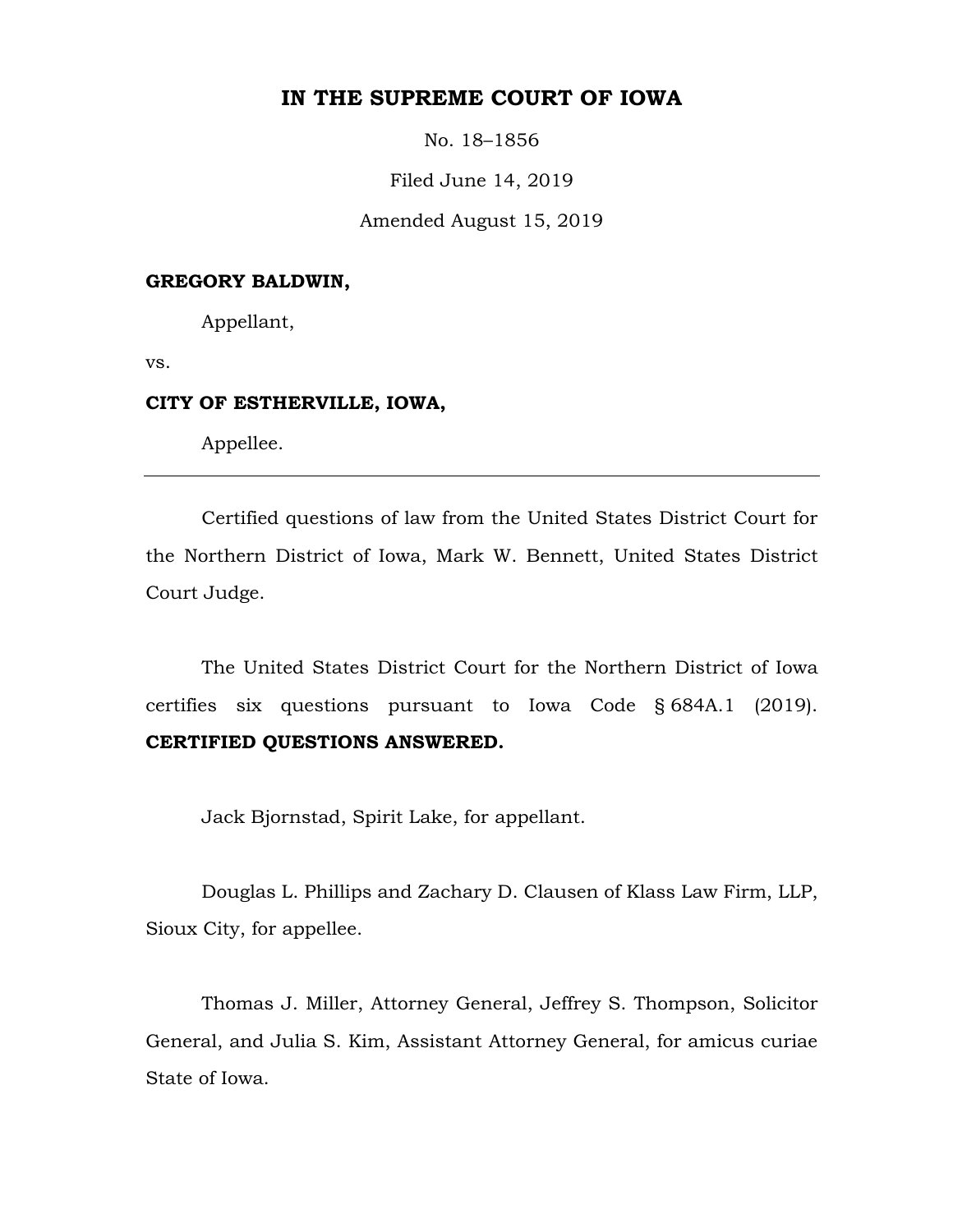Katie Ervin Carlson and Emily McCarty of Timmer & Judkins, P.L.L.C., West Des Moines, and Joel E. Fenton of Law Offices of Joel E. Fenton, PLC, Des Moines, for amicus curiae Iowa Association for Justice.

Jason C. Palmer, Thomas M. Boes, Catherine M. Lucas, and Benjamin R. Erickson, Des Moines, for amicus curiae Iowa Communities Assurance Pool.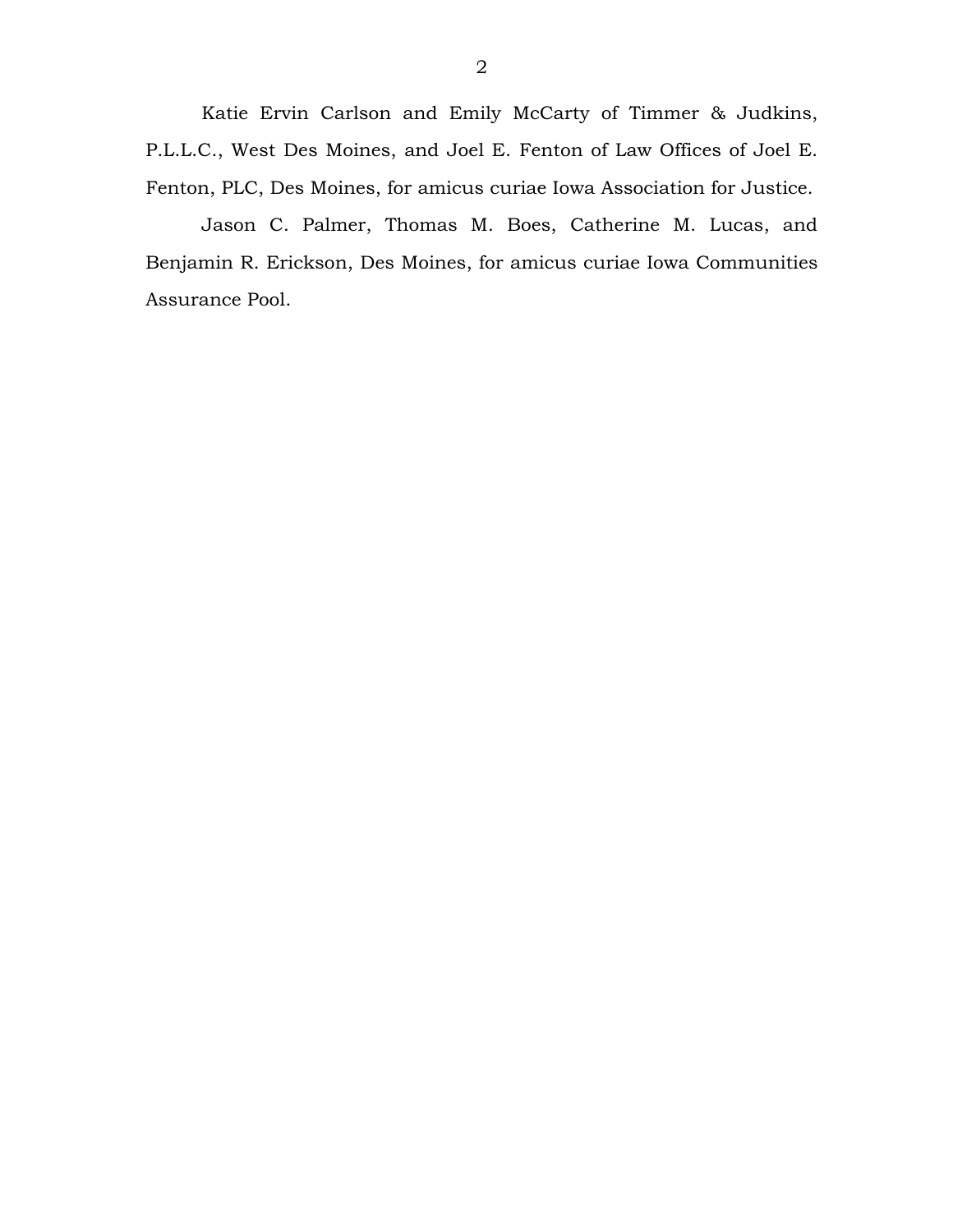#### **WIGGINS, Justice.**

The United States District Court for the Northern District of Iowa certifies six questions pursuant to Iowa Code section 684A.1 (2019). In our discretion, we answer five of the questions because they meet the criteria of section 684A.1. We do not answer one of the questions because it does not meet the criteria of section 684A.1.

### **I. Facts Provided to Answer Certified Questions.**

"When we answer a certified question, we rely upon the facts provided with the certified question." *Baldwin v. City of Estherville*  (*Baldwin II*), 915 N.W.2d 259, 261 (Iowa 2018); *accord Life Inv'rs Ins. Co. of Am. v. Estate of Corrado*, 838 N.W.2d 640, 644 (Iowa 2013) ("[W]e restrict our answer to the facts provided by the certifying court when answering a certified question."). The facts as set forth by the federal court are as follows:

The factual background to this case is set out in considerable detail in [the federal court's] prior ruling on cross-motions for summary judgment, *see Baldwin v. Estherville, Iowa* [(*Baldwin I*)], 218 F. Supp. 3d 987, 989–93 (N.D. Iowa 2016), then by the Iowa Supreme Court in *Baldwin* [*II*], 915 N.W.2d 259, 261–65 (Iowa 2018). For present purposes, suffice it to say that, on November 10, 2013, Officers Reineke and Hellickson, of the Estherville City Police, were shown a video by a resident in the Estherville area of a person the officers identified as plaintiff Gregory Baldwin riding a 4-wheeler ATV that proceeded along North 4th Street and turned into a ditch, using the north Joe Hoye Park entrance, after which it continued in the ditch until it reached West 14th Avenue North, where it returned to the roadway.

The officers then reviewed IOWA CODE CH. 321I [(2014)], which, *inter alia*, permitted operation of ATVs only on streets designated by cities, *see* IOWA CODE § 321I.10(3), because the officers believed that Chapter 321I had been incorporated by reference into the City's Code of Ordinances when Chapter 321 was incorporated. They also consulted *The Handbook of Iowa All–Terrain Vehicle and Off–Highway Motorcycle Regulations* (*Handbook*), which the defendants contended is a handbook frequently relied upon by police officers when determining whether off-road vehicles are operating in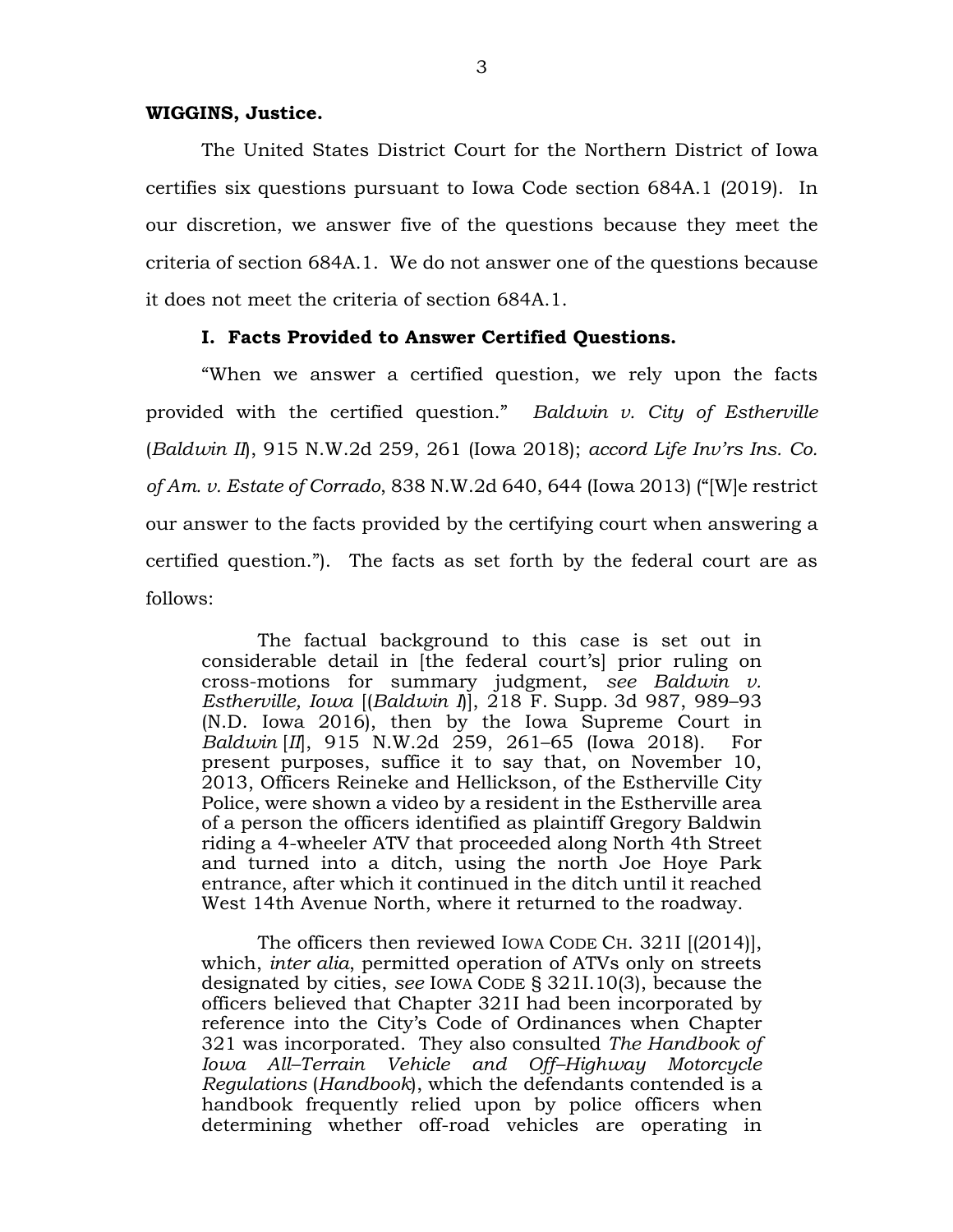compliance with applicable laws. Finally, they discussed the matter with the City's police chief and a police captain. They concluded that the activity shown in the video amounted to a violation of City Ordinance E-321I.10. However, that Ordinance was not valid or in effect at the time, because it did not exist.

Officer Reineke prepared a citation and attempted to serve it on Baldwin at his home, but he was not there. Officer Reineke then refiled the citation with the notation "Request Warrant." On November 12, 2013, a state magistrate entered an order directing that a warrant issue. On November 13, 2013, Officer Hellickson served the warrant on Baldwin and took him to jail. Baldwin's wife posted bond, and Baldwin later pleaded not guilty to the charge.

In the days that followed, the City Attorney discovered that the City had not included IOWA CODE CH. 321I when it incorporated IOWA CODE CH. 321 into the City's Code of Ordinances. The City Attorney was granted leave to amend the charge to allege a violation of a different ordinance, City Ordinance 219–2(2). City Ordinance 219–2 generally permits ATVs to be operated on City streets except where prohibited, but subsection (2) prohibits operation of ATVs "in city parks, playgrounds, or upon any publicly-owned property." On Baldwin's Motion For Adjudication Of Law Points And To Dismiss, the Iowa District Court found that the cited act was not a violation of the City's Code of Ordinances as written and dismissed the case. The state court did so only after making two key constructions of pertinent City Ordinances: (1) that the plain meaning of "street" in City Ordinances included the "ditch," and (2) that "publicly-owned property" in City Ordinance 219–2(2), to the extent that it conflicted with another ordinance defining "street," did not include the "ditch" of a City street. *See Baldwin* [*I*], 218 F. Supp. 3d at 1000– 1001.

*Baldwin v. Estherville* (*Baldwin III*), 333 F. Supp. 3d 817, 823–24 (N.D. Iowa 2018); *see Baldwin v. Estherville* (*Baldwin IV*), 336 F. Supp. 3d 948, 950 (N.D. Iowa 2018) (order certifying questions) (incorporating by reference the factual statements made in *Baldwin I*, 218 F. Supp. 3d at 989–93, *Baldwin II*, 915 N.W.2d at 261–65, and *Baldwin III*, 333 F. Supp. 3d at 822–24). We will refer to the City of Estherville as the "City" in this opinion.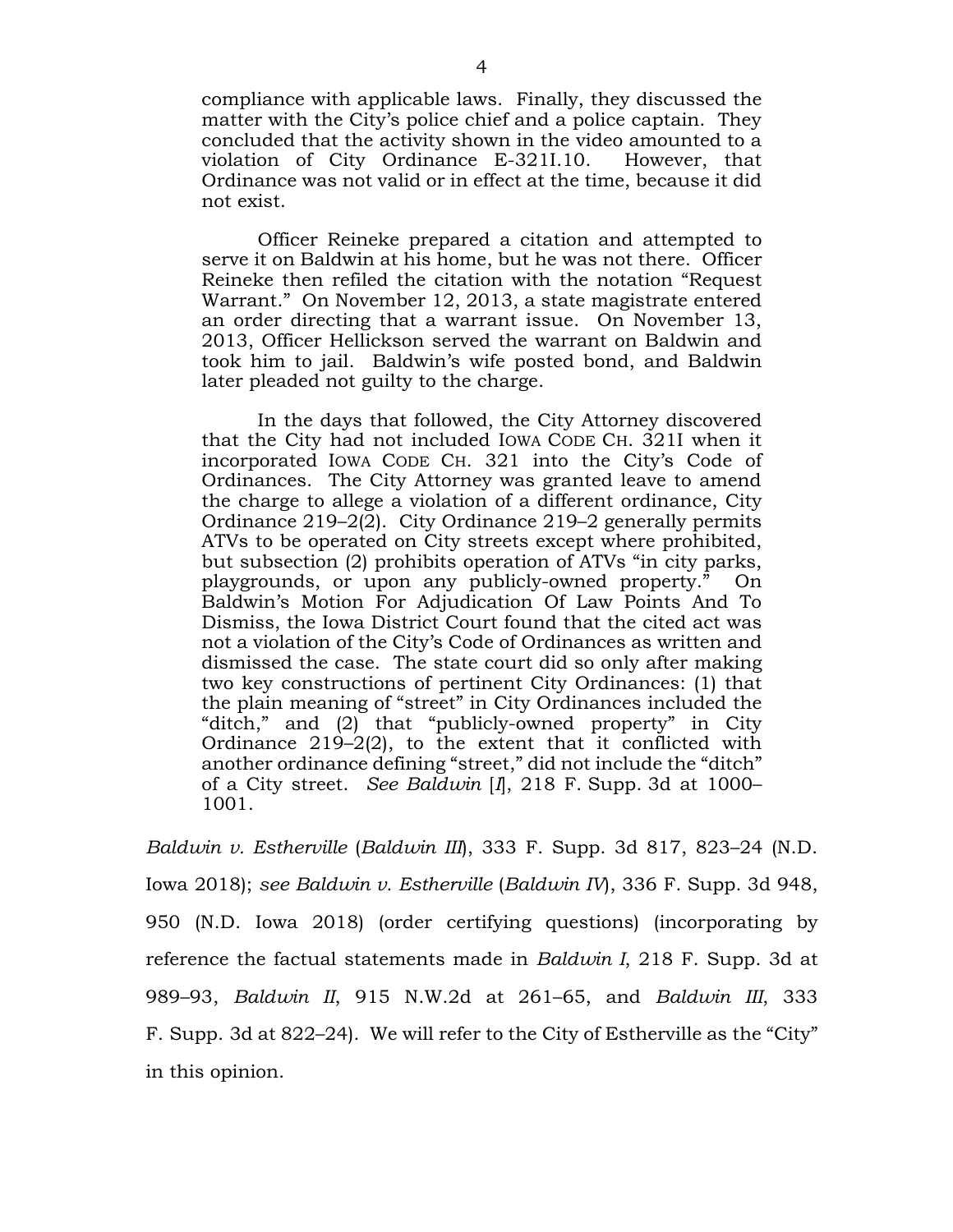## **II. Questions Certified by the Federal Court.**

In *Baldwin II*, we answered a certified question from the federal court involving qualified immunity. 915 N.W.2d at 260–61, 281. There we said,

Constitutional torts are torts, not generally strict liability cases. Accordingly, with respect to a damage claim under article I, sections 1 and 8 [of the Iowa Constitution], a government official whose conduct is being challenged will not be subject to damages liability if she or he pleads and proves as an affirmative defense that she or he exercised all due care to conform to the requirements of the law.

*Id.* at 281.

It is not clear whether *Baldwin II* addressed whether qualified immunity is available to government employers. *See id.*; *id.* at 281–83 (Appel, J., dissenting); *see also Baldwin III*, 333 F. Supp. 3d at 831–32. Because the only defendant in this case is a municipality, the federal court has asked additional certified questions. On October 2, the federal court issued an order certifying the following six questions to this court:

1. Can the City assert qualified immunity to a claim for damages for violation of the Iowa Constitution based on its officers' exercise of "all due care"?

2. If the City can assert such a defense, on the facts presented in this case, does the City have "all due care" qualified immunity to liability for damages for the violation of Baldwin's right to be free from an unreasonable search and seizure under article I of the Iowa Constitution? This question necessarily includes questions about the extent to which reliance on a warrant may satisfy the "all due care" standard and whether the "all due care" analysis considers alternative bases for probable cause or a warrant on which the officers did not rely.

3. If punitive damages are an available remedy against an individual defendant for a violation of a plaintiff's rights under the Iowa Constitution, can punitive damages be awarded against a municipality that employed the individual defendant and, if so, under what standard?

4. If punitive damages are available in answer to the previous question, would a reasonable jury be able to find that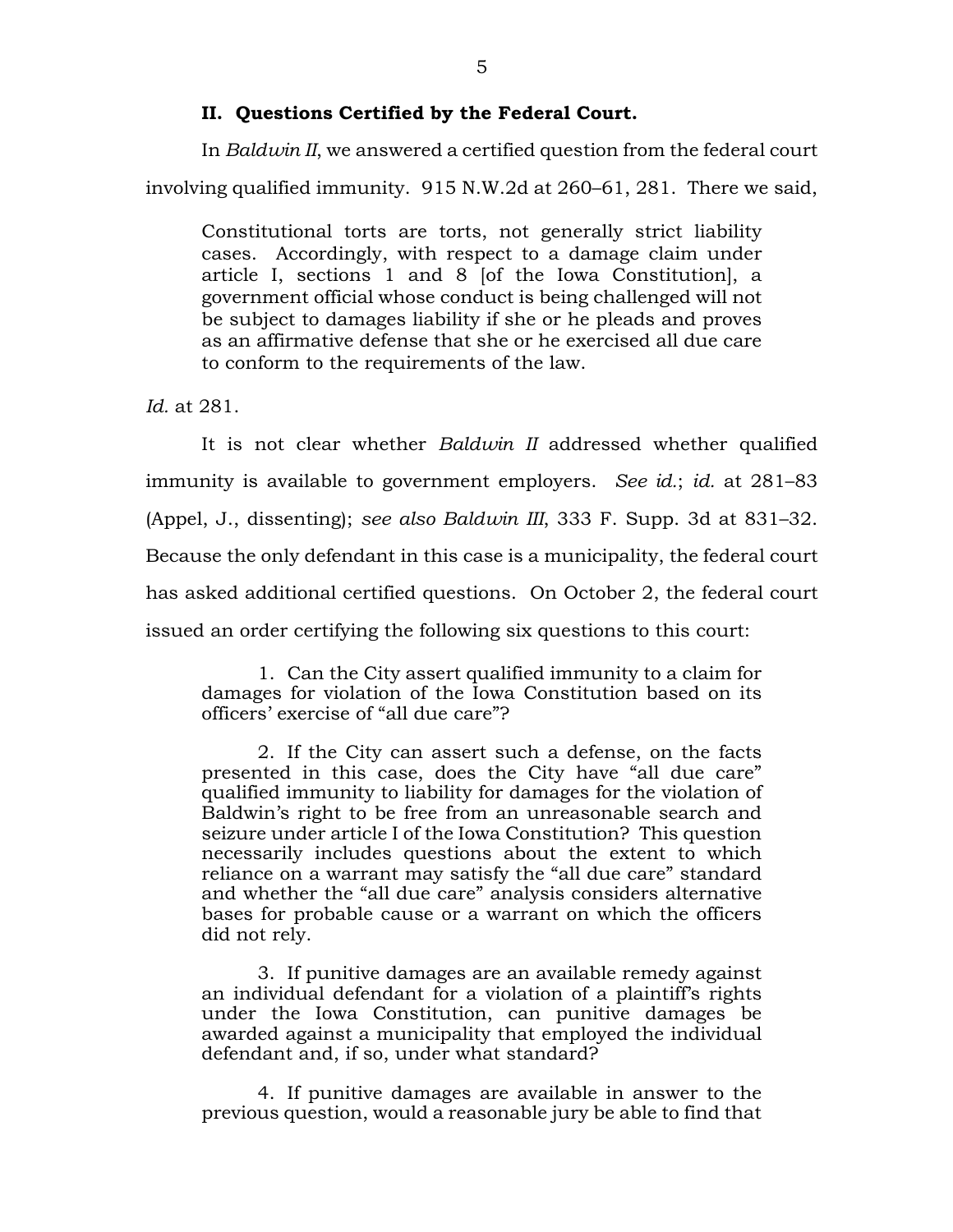the applicable standard was met on the facts presented in this case?

5. If an award of attorney's fees would have been available against an individual defendant for a plaintiff who attains some degree of success on a claim of a violation of a plaintiff's rights under the Iowa Constitution, would they be available against a municipality that employed the individual defendant and, if so, under what standard?

6. If the answer to either Question No. 3 or Question No. 5 (or both) is in the affirmative, will retroactive application to the pending case be appropriate?

*Baldwin IV*, 336 F. Supp. 3d at 958–59.

## **III. Standard of Review and Criteria for Answering Certified Questions.**

The statutory provision authorizing us to answer a certified question

provides,

The supreme court may answer questions of law certified to it by . . . a United States district court . . . , when requested by the certifying court, if there are involved in a proceeding before it questions of law of this state which may be determinative of the cause then pending in the certifying court and as to which it appears to the certifying court there is no controlling precedent in the decisions of the appellate courts of this state.

Iowa Code § 684A.1 (2019). Thus, the Code gives us the discretion to

answer a certified question if four conditions are met:

(1) a proper court certified the question, (2) the question involves a matter of Iowa law, (3) the question "may be determinative of the cause . . . pending in the certifying court," and (4) it appears to the certifying court that there is no controlling Iowa precedent.

*Life Inv'rs Ins. Co. of Am.*, 838 N.W.2d at 643 (alteration in original) (quoting Iowa Code § 648A.1 (2013)).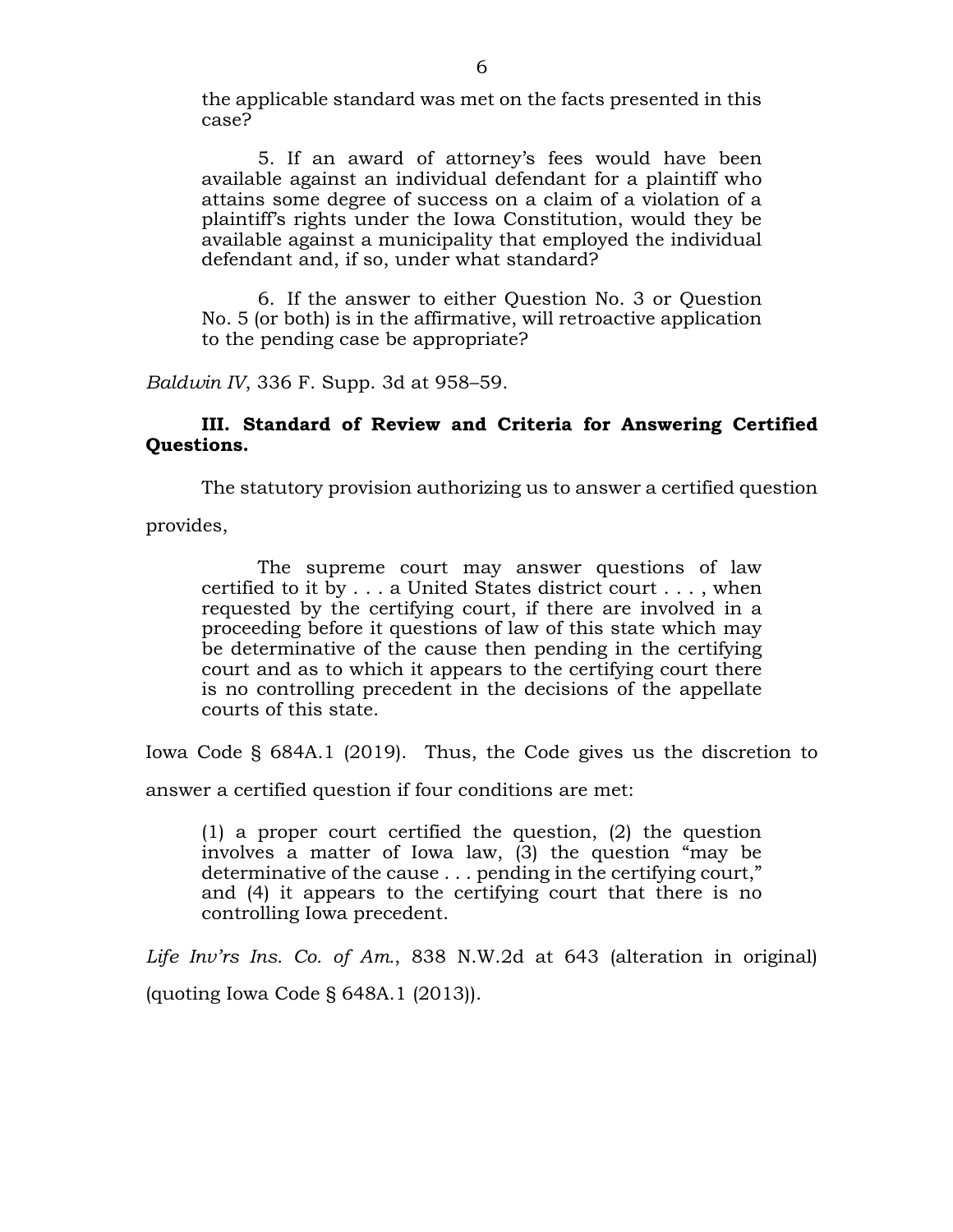## **IV. Certified Question Number 1: A Municipality's Ability to Assert Qualified Immunity Based on Its Officers' Exercise of "All Due Care."**

The first certified question from the federal district court is "Can the City assert qualified immunity to a claim for damages for violation of the Iowa Constitution based on its officers' exercise of 'all due care'?" *Baldwin IV*, 336 F. Supp. 3d at 958. This question essentially asks whether a municipality can be "vicariously immune" from liability for its employees' constitutional torts when the employees would be immune from personal liability. The question does not ask whether a municipality is immune for its own acts.

Baldwin bases his suit against the City on a constitutional tort and the doctrine of respondeat superior. We recognized that a direct cause of action for damages resulting from an Iowa constitutional tort could be brought against the state and state officials in their official capacities in the recent case of *Godfrey v. State*. 898 N.W.2d 844, 847 (Iowa 2017). Before answering the first certified question, we must determine whether the Iowa Municipal Tort Claims Act (IMTCA) applies to a *Godfrey* action brought against the municipal employer of the constitutional tortfeasor.<sup>1</sup>

A *Godfrey* action is the state counterpart to a *Bivens* action. *See id.* A *Bivens* action is a claim brought in federal court against a federal agent to recover damages from the agent's commission of a Federal constitutional tort. *See Bivens v. Six Unknown Named Agents of Fed. Bureau of Narcotics*, 403 U.S. 388, 397, 91 S. Ct. 1999, 2005 (1971). The creation of a *Bivens* action by the United States Supreme Court and our

<span id="page-6-0"></span> <sup>1</sup>In his petition, which was filed before our decision in *Godfrey*, Baldwin stated that his suit challenging the violation of his constitutional rights was brought under the Iowa Constitution and that his causes of action regarding the violation of his Iowa constitutional rights were brought pursuant to Iowa Code chapter 670, the IMTCA. However, in his court filings subsequent to our *Godfrey* decision, Baldwin only contends his Iowa constitutional claims were brought directly under the Iowa Constitution.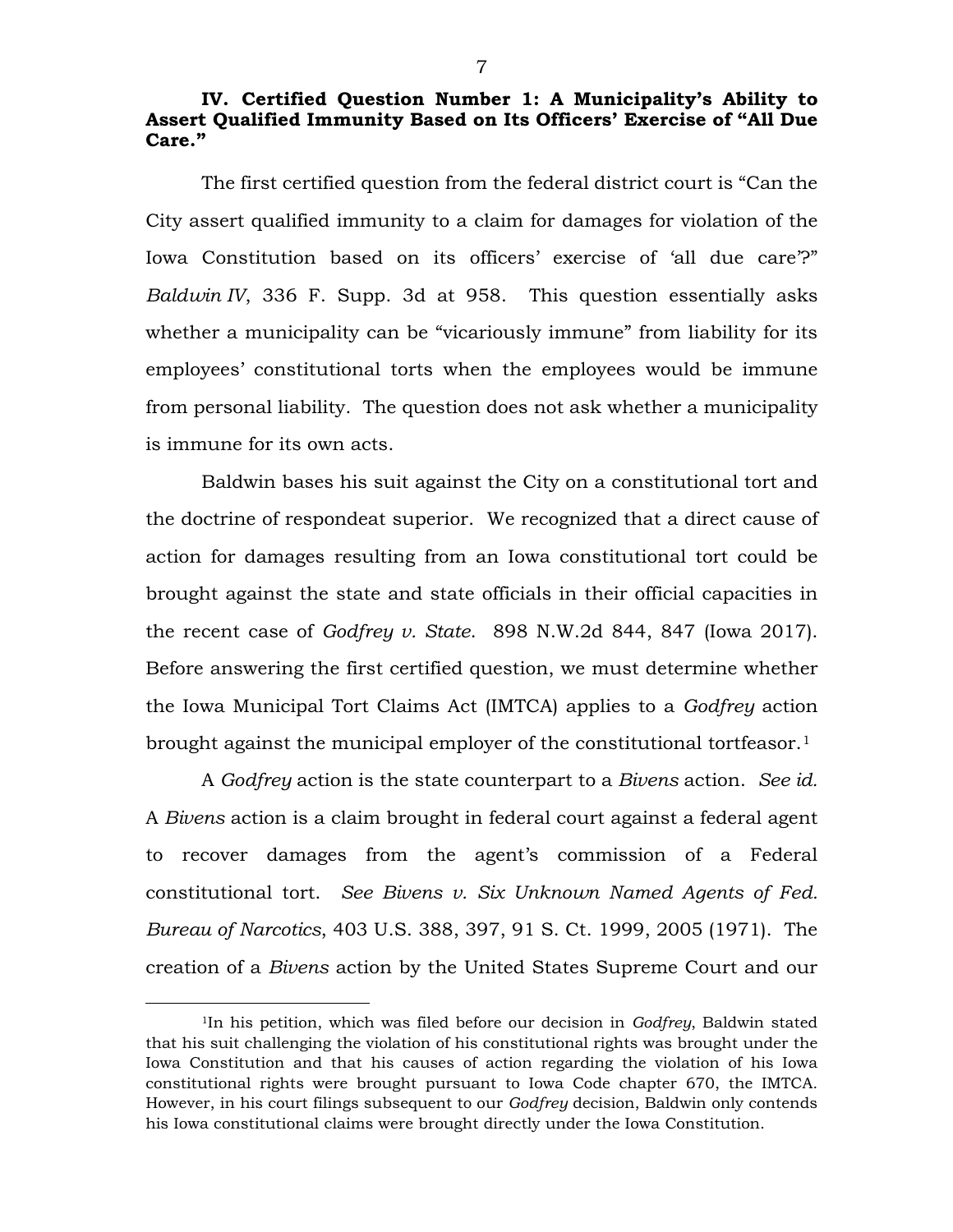creation of a *Godfrey* action are consistent with section 874A of the Restatement (Second) of Torts. Section 874A provides,

When a legislative provision protects a class of persons by proscribing or requiring certain conduct but does not provide a civil remedy for the violation, the court may, if it determines that the remedy is appropriate in furtherance of the purpose of the legislation and needed to assure the effectiveness of the provision, accord to an injured member of the class a right of action, using a suitable existing tort action or a new cause of action analogous to an existing tort action.

Restatement (Second) of Torts § 874A, at 301 (Am. Law Inst. 1979); *see id.*  § 874A cmt. *a*, at 301 (noting "legislative provision" includes constitutional provisions).

Illustration 1 under comment *f* to section 874A states, "The Fourth Amendment to the United States Constitution prohibits unreasonable searches and seizures. The court may grant a federal civil remedy in the nature of trespass against a federal officer who makes an unreasonable search of the plaintiff's home." *Id.* § 874A cmt. *f*, illus. 1, at 305. The authors of the Restatement took this illustration from *Bivens*. *Id.* § 874A Reporter's Note cmt. *f*, app. at 105.

Comment *f* further provides,

*Relationship to other torts.* If, in a particular case, the court determines that it is appropriate to provide a civil action in order to effectuate the policy behind a legislative provision, that civil action will normally sound in tort. A tort action is the form of civil relief that grants damages or injunctive relief for harm wrongfully inflicted upon or threatened to an interest of the injured party. The cause of action will ordinarily be assimilated to the most similar common law tort. Common law torts were created by the courts, and they are still subject to being modified by the courts. If a legislative provision indicates the existence of a significant public policy within the jurisdiction, the courts, in furtherance of that policy, may judicially make modifications in the elements of a common law tort. Sometimes the judicial modification of an established tort comes in regard to the defenses applicable to it. A legislative policy against immunity for a certain type of defendant or against barring a criminal prosecution because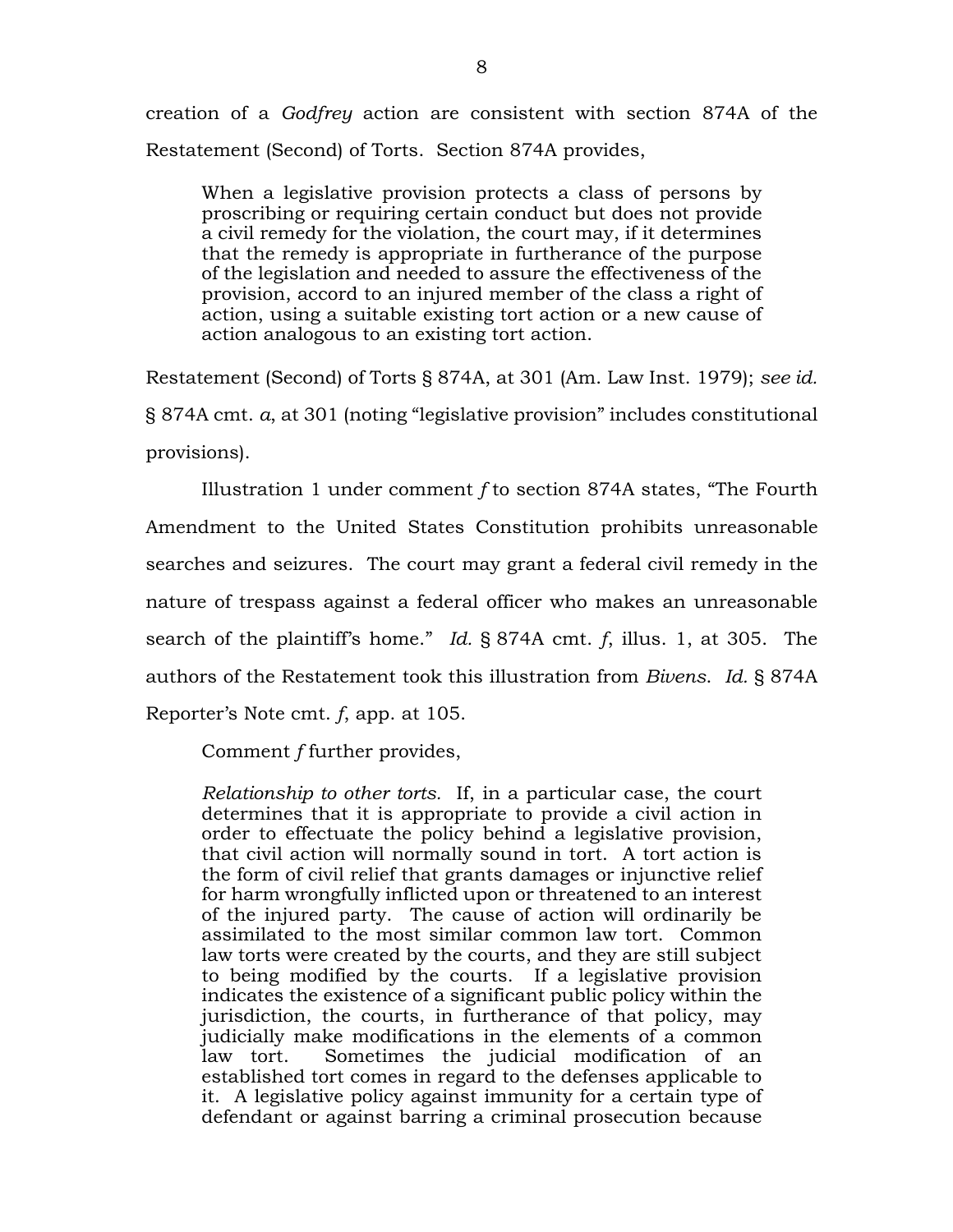of consent of a certain type of plaintiff, for example, may be the occasion for the court to change the scope or availability of the defense in a tort action.

*Id.* § 874A cmt. *f*, at 304–05 (citation omitted).

The United States Supreme Court applied these principles when it determined the Federal Tort Claims Act (FTCA) did not preempt a *Bivens*  action even though the underlying facts of the case could also support a claim against the federal government under the FTCA. *Carlson v. Green*, 446 U.S. 14, 18–19, 100 S. Ct. 1468, 1471–72 (1980). The Court acknowledged that a *Bivens* action may be defeated when the defendant– federal official shows "that Congress has provided an alternative remedy which it explicitly declared to be a *substitute* for recovery directly under the Constitution and viewed as equally effective." *Id.* at 18–19, 100 S. Ct. at 1471. It found Congress did not intend to make the FTCA the exclusive remedy for federal actors' constitutional torts. *Id.* at 19–20, 100 S. Ct. at 1472. We cannot say the same for the IMTCA.

The Iowa legislature enacted the IMTCA in 1967. 1967 Iowa Acts ch. 405 (codified at Iowa Code ch. 613A (1971)). The IMTCA imposed liability on municipalities for their own and their employees' torts:

Except as otherwise provided in this Act, every municipality is subject to liability for its torts and those of its officers, employees, and agents acting within the scope of their employment or duties, whether arising out of a governmental or proprietary function.

Id. § [2](#page-8-0) (codified at Iowa Code § 613A.2).<sup>2</sup> It originally defined *tort* as "every civil wrong which results in wrongful death or injury to person or injury to property and includes but is not restricted to actions based upon

<span id="page-8-0"></span> <sup>2</sup>This provision is currently codified at Iowa Code section 670.2(1) (2019) and is substantially the same as when enacted except the word *agents* has been removed.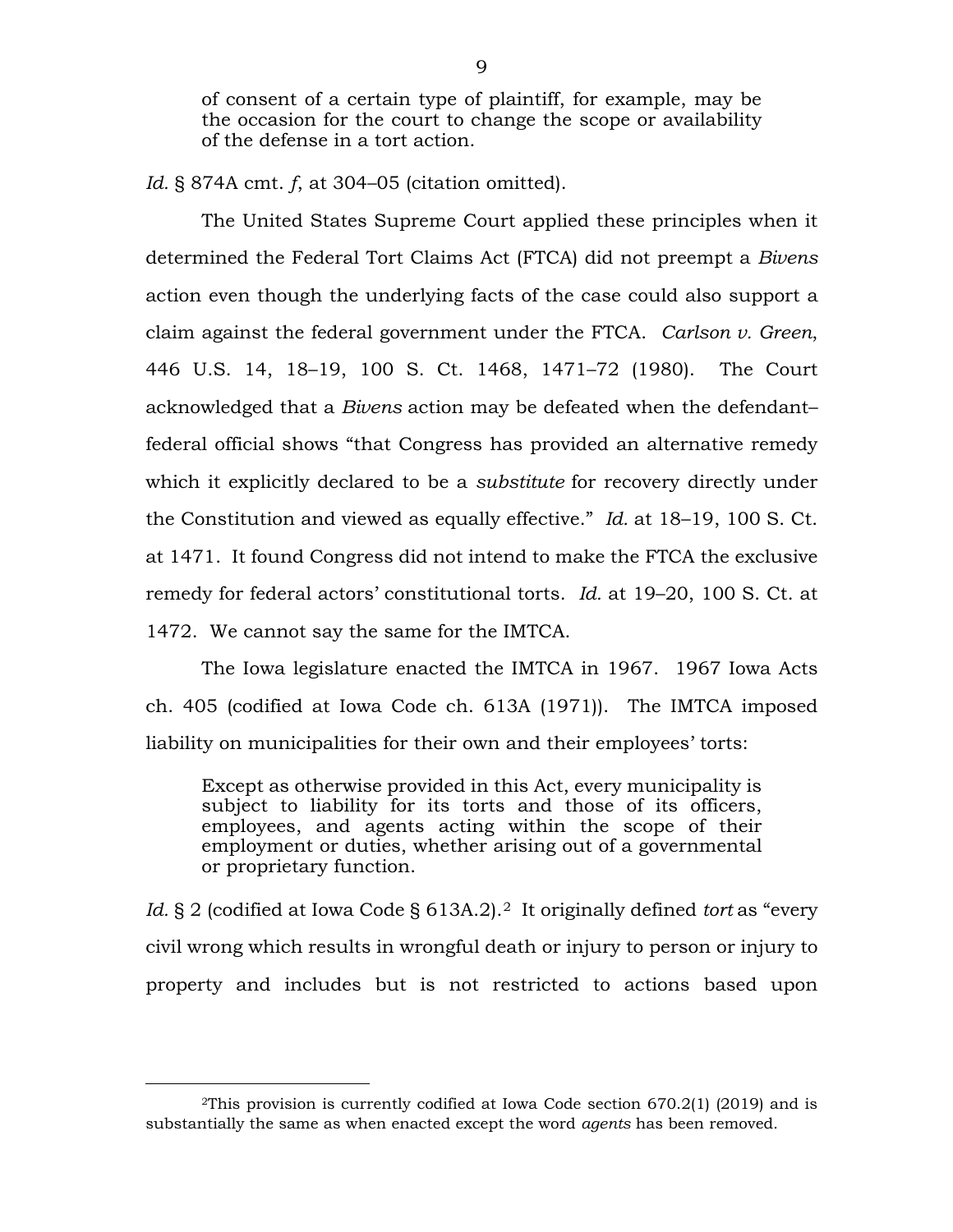negligence, breach of duty, and nuisance." *Id.* § 1 (codified at Iowa Code § 613A.1(3)).

In 1974, the legislature amended section 613A.1. 1974 Iowa Acts ch. 1263, §§ 1–2 (codified at Iowa Code § 613A.1(3) (1975)). In doing so, the legislature expanded the definition of *tort* to include violations of constitutional provisions. *Id.* § 2. The new language, which is the same as in the current Code, states,

"*Tort*" means every civil wrong which results in wrongful death or injury to person or injury to property or injury to personal or property rights and *includes* but is not restricted to *actions based upon* negligence; error or omission; nuisance; breach of duty, whether statutory or other duty or *denial or impairment of any right under any constitutional provision*, statute or rule of law.

Iowa Code § 670.1(4) (2019) (emphasis added).

The IMTCA expressly dictates immunities for defendant municipalities. Iowa Code § 670.4(1); *see Jahnke v. Inc. City of Des Moines*, 191 N.W.2d 780, 782 (Iowa 1971) (noting the IMTCA eliminated any common law immunities in tort previously given to municipalities). In relevant part, the IMTCA immunizes municipalities against "[a]ny claim based upon an act or omission of an officer or employee of the municipality, exercising due care, in the execution of a statute, ordinance, or regulation whether the statute, ordinance or regulation is valid." Iowa Code § 670.4(1)(*c*). If the officers exercised due care in executing an ordinance, the City would be immune pursuant to section 670.4(1)(*c*).

Therefore, the answer to certified question number 1 is that the due care exemption under section 670.4(1)(*c*) could provide the City immunity.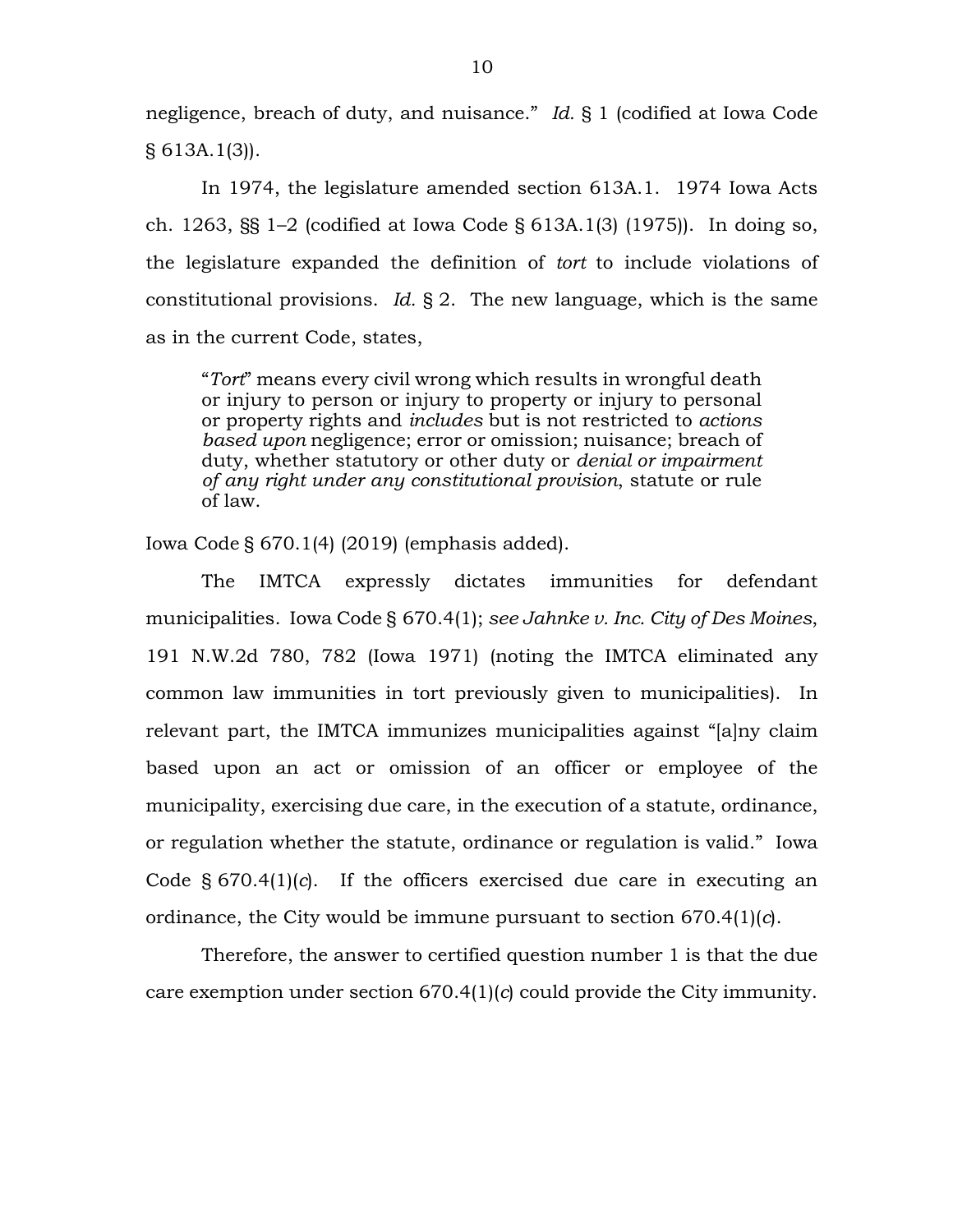## **V. Certified Question Number 2: If a Municipality Can Assert Qualified Immunity Based on Its Officers' Exercise of "All Due Care," the City's Ability to Do So Under the Facts of This Case.**

The second certified question from the federal district court is

If the City can assert such a defense [(i.e., qualified immunity based on its officers' exercise of "all due care")], on the facts presented in this case, does the City have "all due care" qualified immunity to liability for damages for the violation of Baldwin's right to be free from an unreasonable search and seizure under article I of the Iowa Constitution? This question necessarily includes questions about the extent to which reliance on a warrant may satisfy the "all due care" standard and whether the "all due care" analysis considers alternative bases for probable cause or a warrant on which the officers did not rely.

*Baldwin IV*, 336 F. Supp. 3d at 958.

Under Iowa law, we have the discretion to answer a certified question if the question complies with the requirements of section 684A.1. One of the requirements under section 684A.1 is that the question involves a matter of law. *Life Inv'rs Ins. Co. of Am.*, 838 N.W.2d at 643. This question as posed requires us to apply the facts of this case to the answer to certified question number 1. Therefore, we decline to answer certified question number 2.

# **VI. Certified Question Number 3: Award of Punitive Damages Against the Municipal Employer of the Constitutional Tortfeasor.**

The third certified question from the federal district court is

If punitive damages are an available remedy against an individual defendant for a violation of a plaintiff's rights under the Iowa Constitution, can punitive damages be awarded against a municipality that employed the individual defendant and, if so, under what standard?

*Baldwin IV*, 336 F. Supp. 3d at 958.

We have decided the IMTCA applies to Baldwin's Iowa constitutional tort causes of action. When the legislature enacted the IMTCA, it did not expressly prohibit a punitive damage award against a municipality. *See*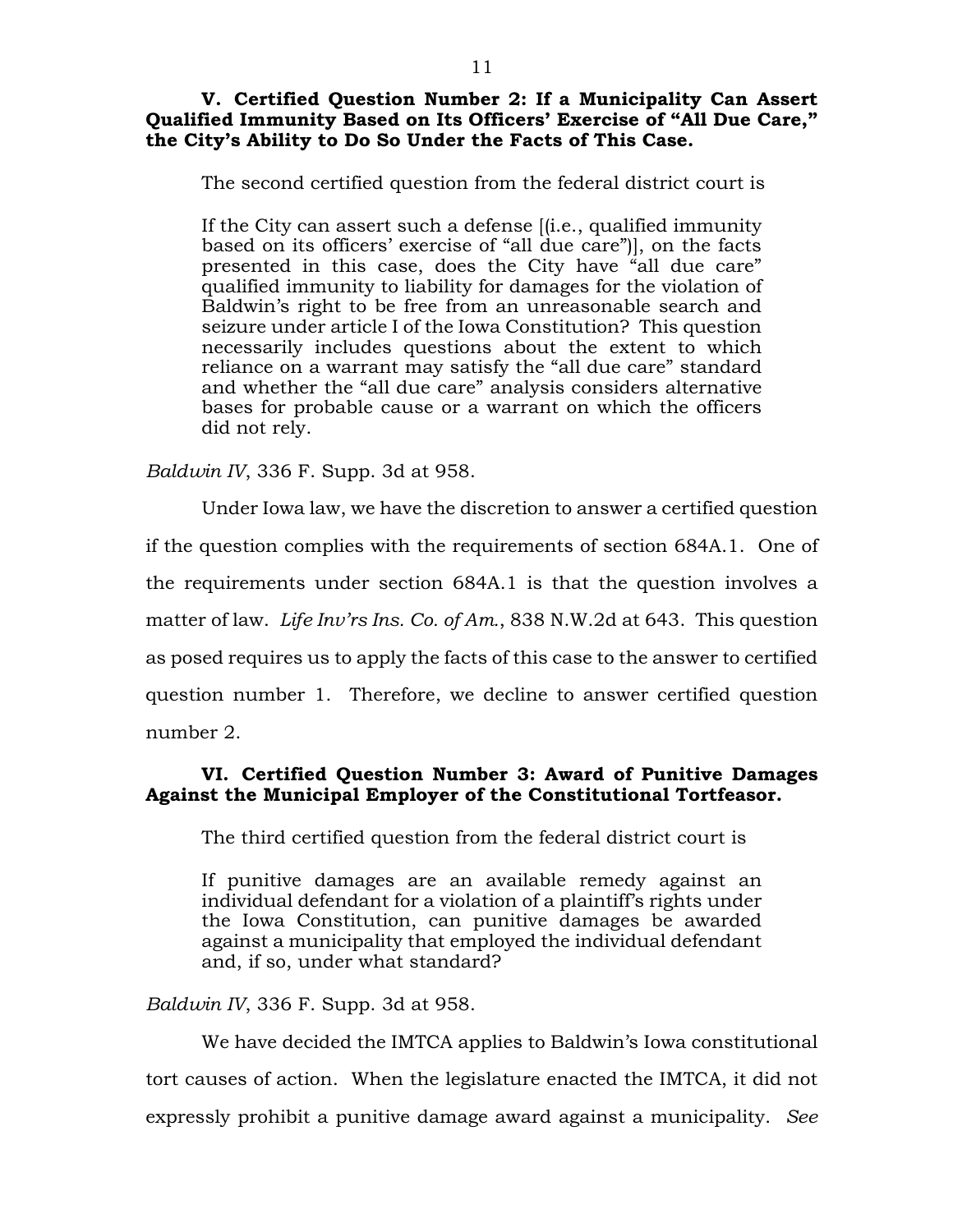1967 Iowa Acts ch. 405. In 1978, we concluded the IMTCA did not prohibit punitive damages against the municipality that was sued for its police officers' commission of the common law tort of false arrest. *Young v. City of Des Moines*, 262 N.W.2d 612, 614, 622 (Iowa 1978) (en banc), *superseded by statute*, 1982 Iowa Acts ch. 1018, § 5 (codified at Iowa Code § 613A.4(5) (1983) (now § 670.4(1)(*e*))), *as recognized in Parks v. City of Marshalltown*, 440 N.W.2d 377, 379 (Iowa 1989). In response to *Young*, the legislature amended the IMTCA to exempt municipalities from punitive damages liability. *Parks*, 440 N.W.2d at 379; *see* S.F. 474, 69th G.A., 1st Sess., Explanation (Iowa 1981).

Therefore, the answer to certified question number 3 is that section 670.4(1)(*e*) precludes an award of punitive damages against the municipality that employed the constitutional tortfeasor.

# **VII. Certified Question Number 4: Punitive Damages Under the Facts of This Case.**

The fourth certified question from the federal district court is "If punitive damages are available in answer to the previous question, would a reasonable jury be able to find that the applicable standard was met on the facts presented in this case?" *Baldwin IV*, 336 F. Supp. 3d at 958. Because we hold no punitive damages are available against the municipal employer of the constitutional tortfeasor under the IMTCA, we need not answer this question.

# **VIII. Certified Question Number 5: Award of Attorney Fees Against the Municipal Employer of the Constitutional Tortfeasor.**

The fifth certified question from the federal district court is

If an award of attorney's fees would have been available against an individual defendant for a plaintiff who attains some degree of success on a claim of a violation of a plaintiff's rights under the Iowa Constitution, would they be available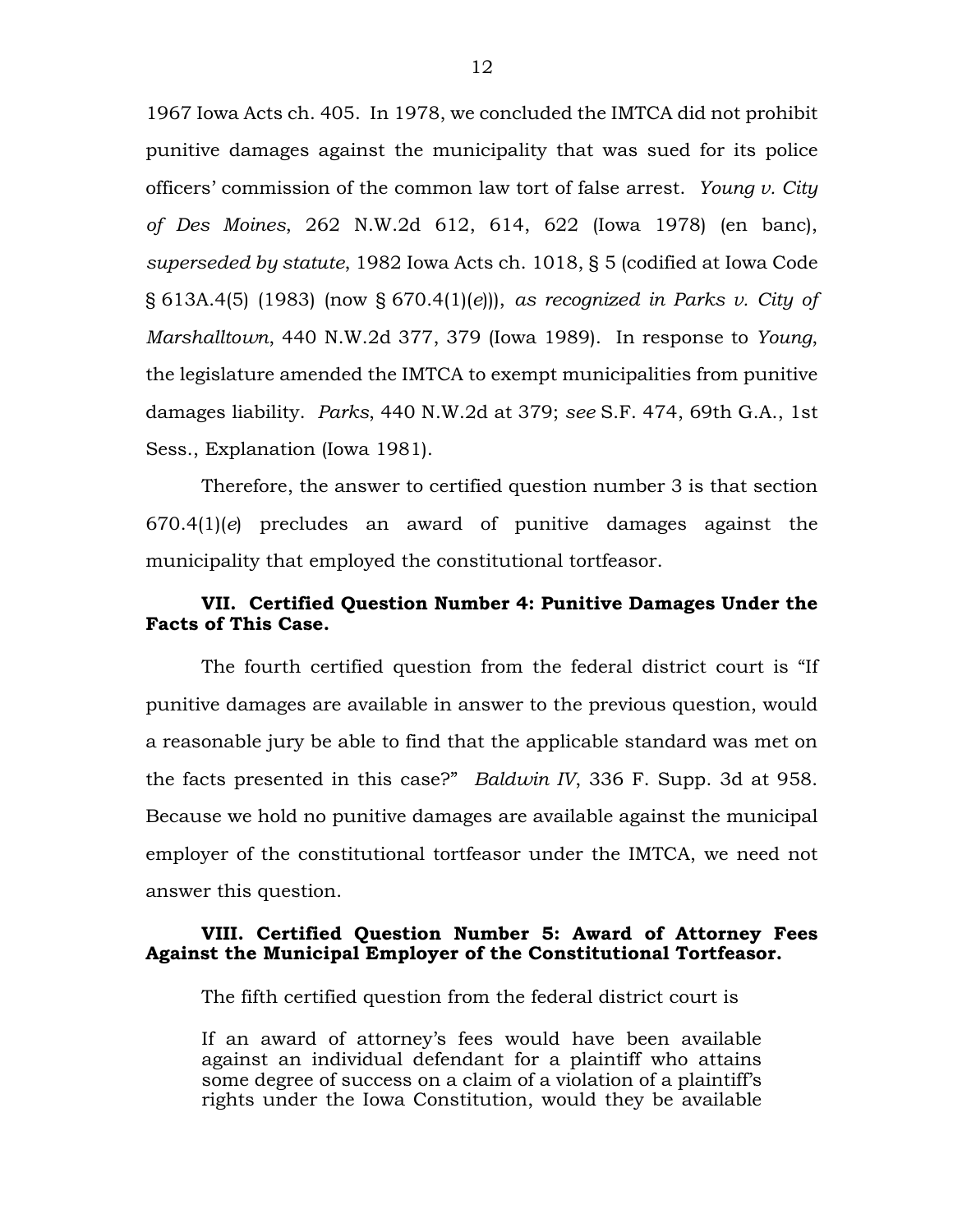against a municipality that employed the individual defendant and, if so, under what standard?

*Id.* at 958–59.

Ordinarily, under the American rule each party is responsible for their own attorney fees and costs. *De Stefano v. Apts. Downtown, Inc.*, 879 N.W.2d 155, 168 (Iowa 2016). There are exceptions to the rule. One of these exceptions shifts the attorney fees of the victor to the losing party if there is an express statutory authorization to do so. *See Lee v. State*, 906 N.W.2d 186, 197 (Iowa 2018). Another exception is an award of common law attorney fees under very limited circumstances. *Williams v. Van Sickel*, 659 N.W.2d 572, 579 (Iowa 2003). In following the guidance of the Restatement (Second) of Torts, these are the only two situations where attorney fees can be shifted to the losing party in a *Godfrey* action. *See* Restatement (Second) of Torts § 914(1) & cmt. *a*, at 492 (noting exceptions to American rule on attorney fees).

In a *Godfrey* claim, like in a *Bivens* claim, there is no express statutory authorization for attorney fees. *Cf., e.g.*, Alexander A. Reinert, *Measuring the Success of* Bivens *Litigation and Its Consequences for the Individual Liability Model*, 62 Stan. L. Rev. 809, 811 n.6 (2010) (citing *Kreines v. United States*, 33 F.3d 1105 (9th Cir. 1994)) (noting there is no statutory provision that allows for attorney fees in a *Bivens* claim, unlike 42 U.S.C. § 1988, which allows for attorney fees in a § 1983 claim). Baldwin contends that 42 U.S.C. § 1988, Iowa Code section 669.15, and Iowa Code chapter 216 authorize attorney fees to the prevailing plaintiff in a *Godfrey* claim against a municipality. This position is untenable because none of those provisions extend to his cause of action.

Section 1988 allows attorney fees

[i]n any action or proceeding to enforce a provision of sections 1981, 1981a, 1982, 1983, 1985, and 1986 of this title, title IX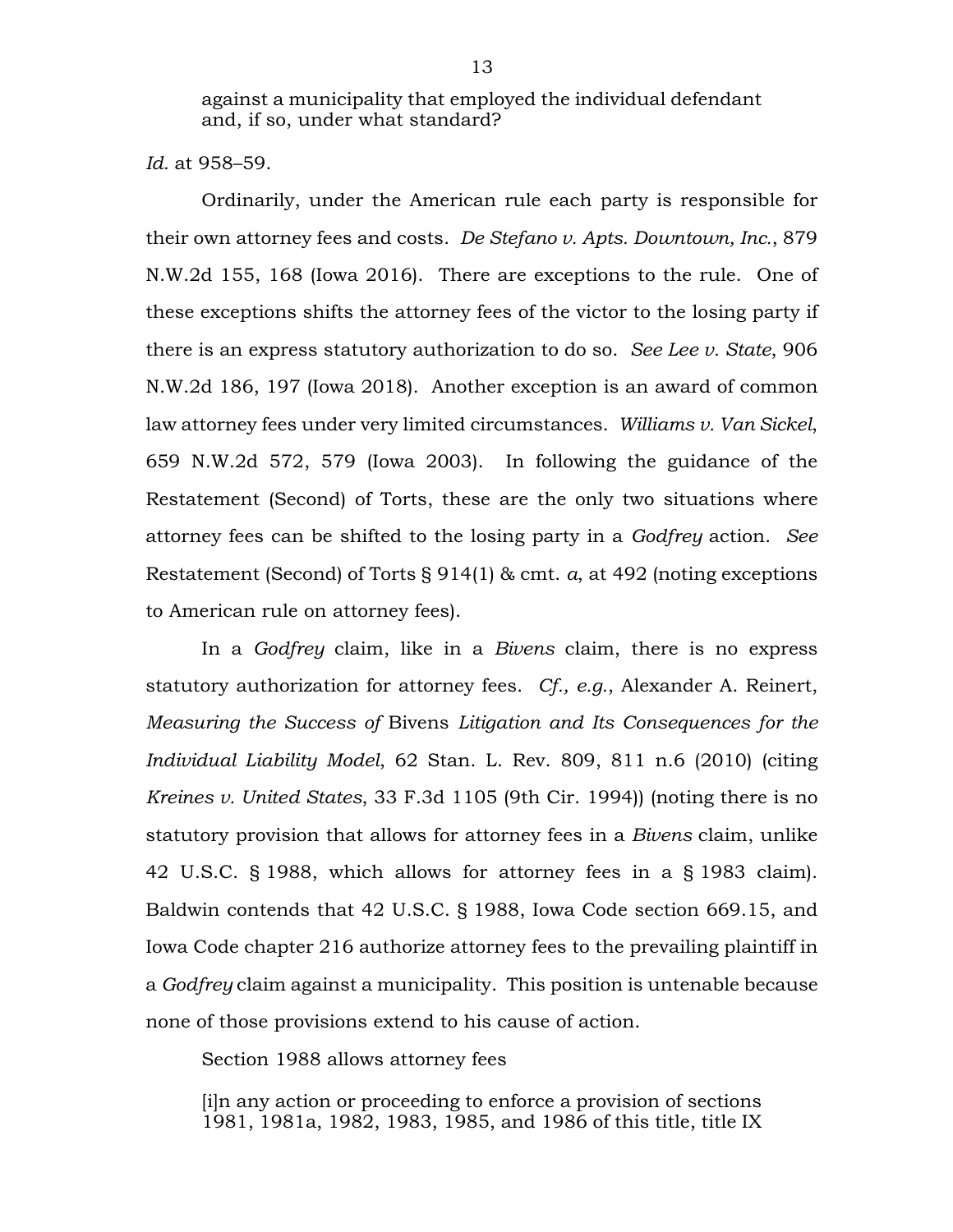of Public Law 92-318, the Religious Freedom Restoration Act of 1993, the Religious Land Use and Institutionalized Persons Act of 2000, title VI of the Civil Rights Act of 1964, or section 12361 of Title 34.

42 U.S.C. § 1988(b) (2012). Neither a generic *Godfrey* action brought against a municipality nor Baldwin's particular claim against the City is one of those.

Iowa Code section 669.15 is found in chapter 669, the Iowa Tort Claims Act. The Iowa Tort Claims Act does not cover suits against municipalities. Iowa Code § 669.2(3) (2019). Therefore, section 669.15 does not apply to either a generic *Godfrey* claim brought against a municipality or Baldwin's particular claim against the City.

Finally, Iowa Code section  $216.15(9)(a)(8)$  allows the civil rights commission to order payment of attorney fees if it determines the defendant engaged in discriminatory or unfair practices. This is not a civil rights case under chapter 216. Thus, we do not find an express statutory provision for attorney fees.

But there is also a rare exception to the American rule on attorney fees "when the losing party has acted in bad faith, vexatiously, wantonly, or for oppressive reasons." *Remer v. Bd. of Med. Exam'rs*, 576 N.W.2d 598, 603 (Iowa 1998) (en banc) (quoting *Hockenberg Equip. Co. v. Hockenberg's Equip. & Supply Co. of Des Moines, Inc.*, 510 N.W.2d 153, 158 (Iowa 1993)); *accord Alyeska Pipeline Serv. Co. v. Wilderness Soc'y*, 421 U.S. 240, 258– 59, 95 S. Ct. 1612, 1622 (1975). Under those circumstances, a court may award attorney fees. *Remer*, 576 N.W.2d at 603. It will be up to the trial court to determine if Baldwin can meet the common law standard. *See Hockenberg Equip. Co.*, 510 N.W.2d at 159.

Therefore, the answer to certified question number 5 is that in a *Godfrey* action, a court cannot award attorney fees against the municipal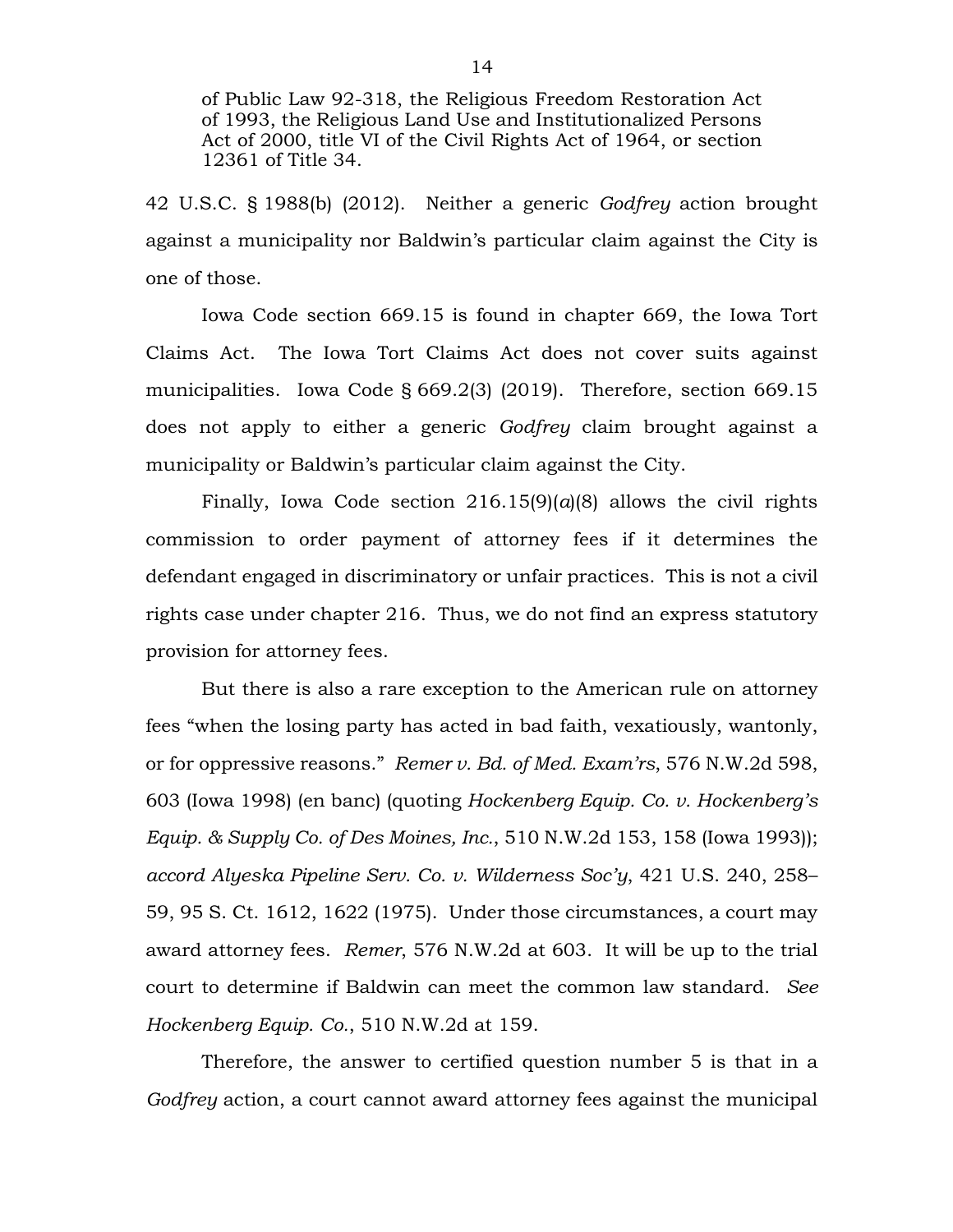employer of the constitutional tortfeasor unless there is a statute expressly allowing such an award. We find none here. As for the common law rule regarding awarding attorney fees to the victorious party, it will be up to the trial court to determine if Baldwin has met the common law standard. *See id.* at 159–60 (setting forth standard for common law attorney fees).

## **IX. Certified Question Number 6: Retroactive Application of Answers to Certified Questions on Punitive Damages and Attorney Fees.**

The sixth certified question from the federal district court is "If the answer to either Question No. 3 or Question No. 5 (or both) is in the affirmative, will retroactive application to the pending case be appropriate?" *Baldwin IV*, 336 F. Supp. 3d at 959.

Because we conclude the IMTCA prohibits an award of punitive damages against the municipal employer of the constitutional tortfeasor, we need not answer this question with respect to punitive damages. However, because we conclude common law attorney fees may be available in a *Godfrey* action against the municipal employer of the constitutional tortfeasor, we will proceed to answer this question with respect to common law attorney fees.

The City cites *Beeck v. S.R. Smith Co.*, 359 N.W.2d 482 (Iowa 1984), for the proposition that if we conclude attorney fees may be awarded against the municipal employer, that conclusion should not apply retroactively. *Beeck* involved a certified question from a federal court asking whether a minor's newly established *cause of action* for loss of parental consortium should be given retroactive effect. *Id.* at 484. The case did not involve a question of whether the availability of attorney fees in a cause of action should be given retroactive effect.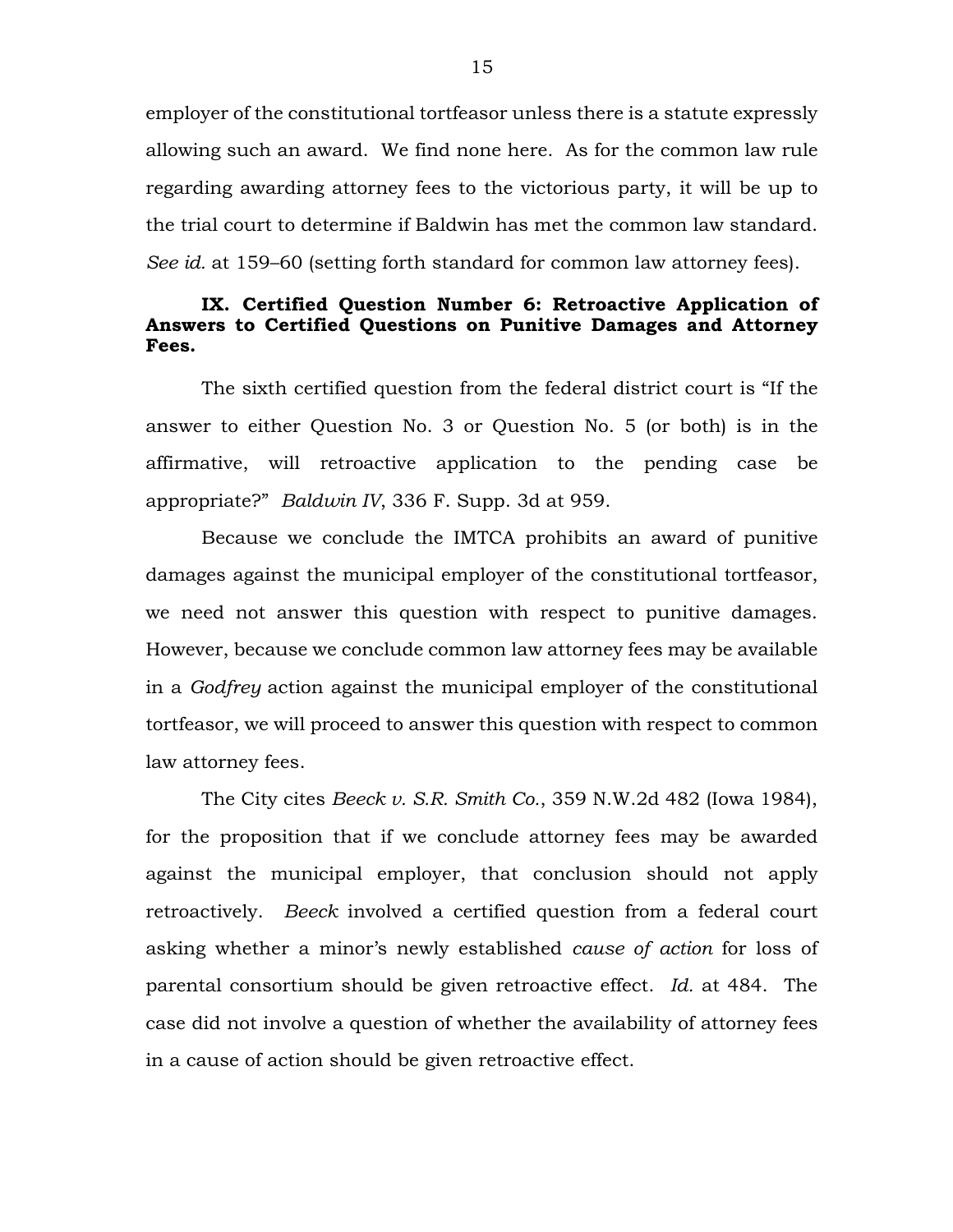However, even if we apply the *Beeck* test, the possibility of common law attorney fees is available to Baldwin. In *Beeck*, we adopted a threefactor test for determining retroactivity of a cause of action. *Id.* The test we enumerated was,

First, the decision to be applied nonretroactively must establish a new principle of law, either by overruling clear past precedent on which litigants may have relied or by deciding an issue of first impression whose resolution was not clearly foreshadowed. Second, it has been stressed that "we must . . . weigh the merits and demerits in each case by looking to the prior history of the rule in question, its purpose and effect, and whether retrospective operation will further or retard its operation." Finally, we have weighed the inequity imposed by retroactive application, for "[w]here a decision of this Court could produce substantial inequitable results if applied retroactively, there is ample basis in our cases for avoiding the 'injustice or hardship' by a holding of nonretroactivity."

*Id.* (alterations in original) (citations omitted) (quoting *Chevron Oil Co. v. Hudson*, 404 U.S. 97, 106–07, 92 S. Ct. 349, 355 (1971), *abrogated in part by Harper v. Va. Dep't of Taxation*, 509 U.S. 86, 96–97, 113 S. Ct. 2510, 2517 (1993)).

We have allowed common law attorney fees in tort actions for over 100 years. *E.g.*, *Dorris v. Miller*, 105 Iowa 564, 568, 75 N.W. 482, 483 (1898) (holding if the defendant's acts are "tainted by fraud, malice, or insult," the jury may award punitive damages and, in so doing, may include attorney fees in its award (quoting Theodore Sedgwick, *A Treatise on the Measure of Damages* 105 (Arthur G. Sedgwick ed., New York, Baker, Voorhis & Co., 5th ed. 1869), https://babel.hathitrust.org/cgi/ pt?id=uc2.ark:/13960/t0cv4mr8h;view=1up;seq=7 [https://hdl.handle. net/2027/uc2.ark:/13960/t0cv4mr8h])), *superseded by statute*, 1986 Iowa Acts ch. 1211, § 42 (codified as amended at Iowa Code § 668A.1), *as recognized in Hockenberg Equip. Co.*, 510 N.W.2d at 159.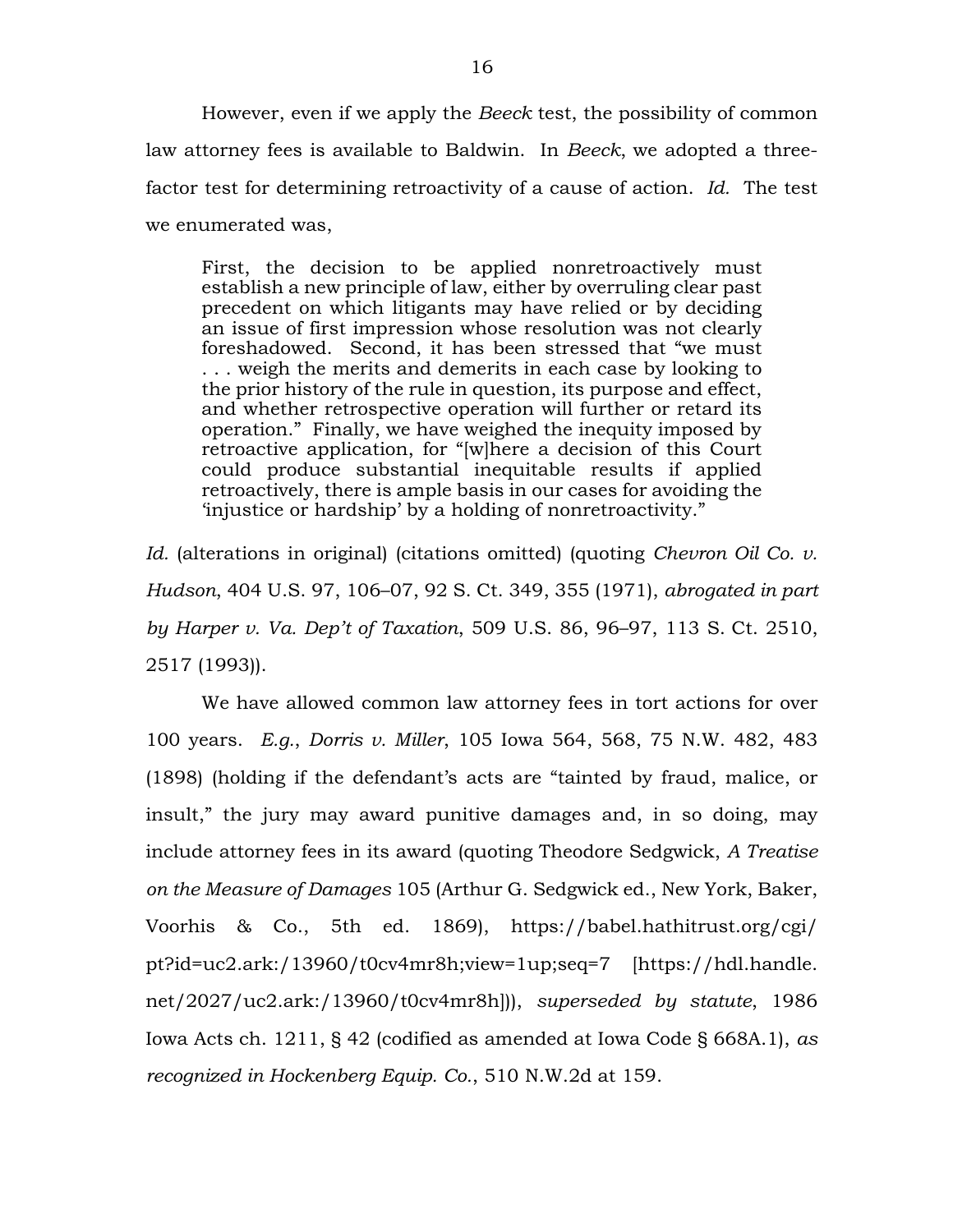Application of the *Beeck* factors reveals fairness does not require only prospective application of our conclusion that in a *Godfrey* action, common law attorney fees may be available against the municipal employer of the constitutional tortfeasor. *See* 359 N.W.2d at 484. We are not creating a new principle of law by allowing common law attorney fees. Rather, we are applying time-honored tort principles. Common law attorney fees are to compensate a party when the opposing side "acted in bad faith, vexatiously, wantonly, or for oppressive reasons." *Remer*, 576 N.W.2d at 603 (quoting *Hockenberg Equip. Co.*, 510 N.W.2d at 158). We see no reason not to allow common law attorney fees in this tort action.

Therefore, the answer to certified question number 6 is that it is appropriate to retroactively apply our conclusion that in a *Godfrey* action, common law attorney fees may be available against the municipal employer of the constitutional tortfeasor. Thus, Baldwin can receive an award of common law attorney fees in this action against the City if he can meet the standard for common law attorney fees.

#### **X. Disposition.**

We answer the questions certified by the federal district court as follows:

1. Can the City assert qualified immunity to a claim for damages for violation of the Iowa Constitution based on its officers' exercise of "all due care"?

Answer: The due care exemption under section 670.4(1)(*c*) could provide the City with immunity.

2. If the City can assert such a defense, on the facts presented in this case, does the City have "all due care" qualified immunity to liability for damages for the violation of Baldwin's right to be free from an unreasonable search and seizure under article I of the Iowa Constitution? This question necessarily includes questions about the extent to which reliance on a warrant may satisfy the "all due care" standard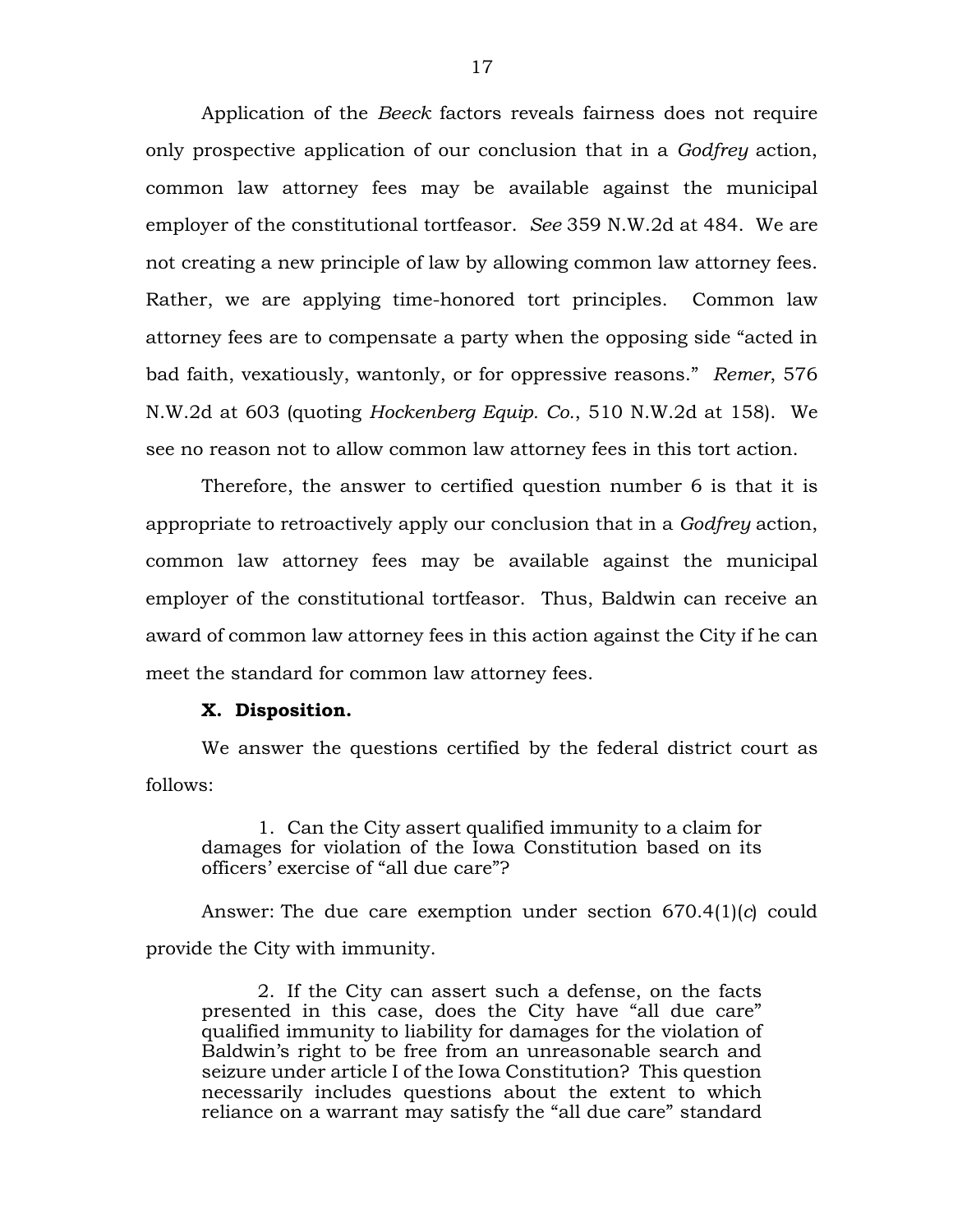and whether the "all due care" analysis considers alternative bases for probable cause or a warrant on which the officers did not rely.

Answer: The question as posed requires us to apply the facts of this case to the answer to certified question number 1. Therefore, we decline to answer certified question number 2.

3. If punitive damages are an available remedy against an individual defendant for a violation of a plaintiff's rights under the Iowa Constitution, can punitive damages be awarded against a municipality that employed the individual defendant and, if so, under what standard?

Answer: No. The punitive damages exemption under section 670.4(1)(*e*) precludes a plaintiff from collecting punitive damages from the municipal employer of the constitutional tortfeasor.

4. If punitive damages are available in answer to the previous question, would a reasonable jury be able to find that the applicable standard was met on the facts presented in this case?

Answer: Because we hold the IMTCA immunizes municipal employers of constitutional tortfeasors against punitive damages, we need not answer this question.

5. If an award of attorney's fees would have been available against an individual defendant for a plaintiff who attains some degree of success on a claim of a violation of a plaintiff's rights under the Iowa Constitution, would they be available against a municipality that employed the individual defendant and, if so, under what standard?

Answer: In a *Godfrey* action, a court cannot award attorney fees against the municipal employer of the constitutional tortfeasor unless there is an express statute allowing for such an award or the prevailing party satisfies the standard for common law attorney fees. We find no express statutory authorization for attorney fees here. As for common law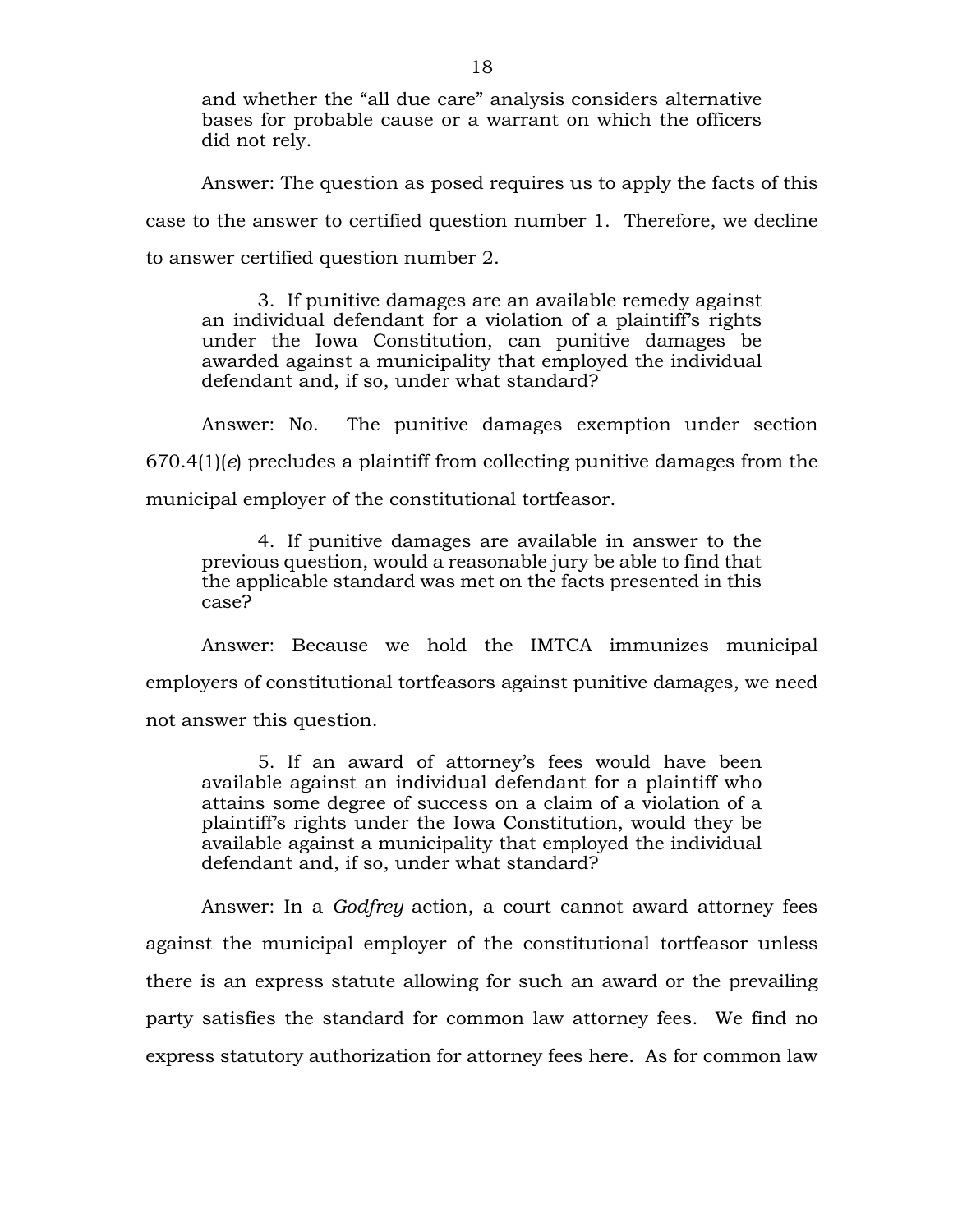attorney fees, it will be up to the trial court to determine if Baldwin has met the common law standard.

6. If the answer to either Question No. 3 or Question No. 5 (or both) is in the affirmative, will retroactive application to the pending case be appropriate?

Answer: Because the IMTCA prohibits an award of punitive damages against the municipal employer of the constitutional tortfeasor, we need not answer this question with respect to punitive damages. With respect to common law attorney fees, we answer that it is appropriate to retroactively apply our conclusion that in a *Godfrey* action, common law attorney fees may be available against the municipal employer of the constitutional tortfeasor. Thus, Baldwin can receive an award of common law attorney fees in this action against the City if he can meet the standard for common law attorney fees.

#### **CERTIFIED QUESTIONS ANSWERED.**

All justices concur except Appel, J., who concurs in part and dissents in part.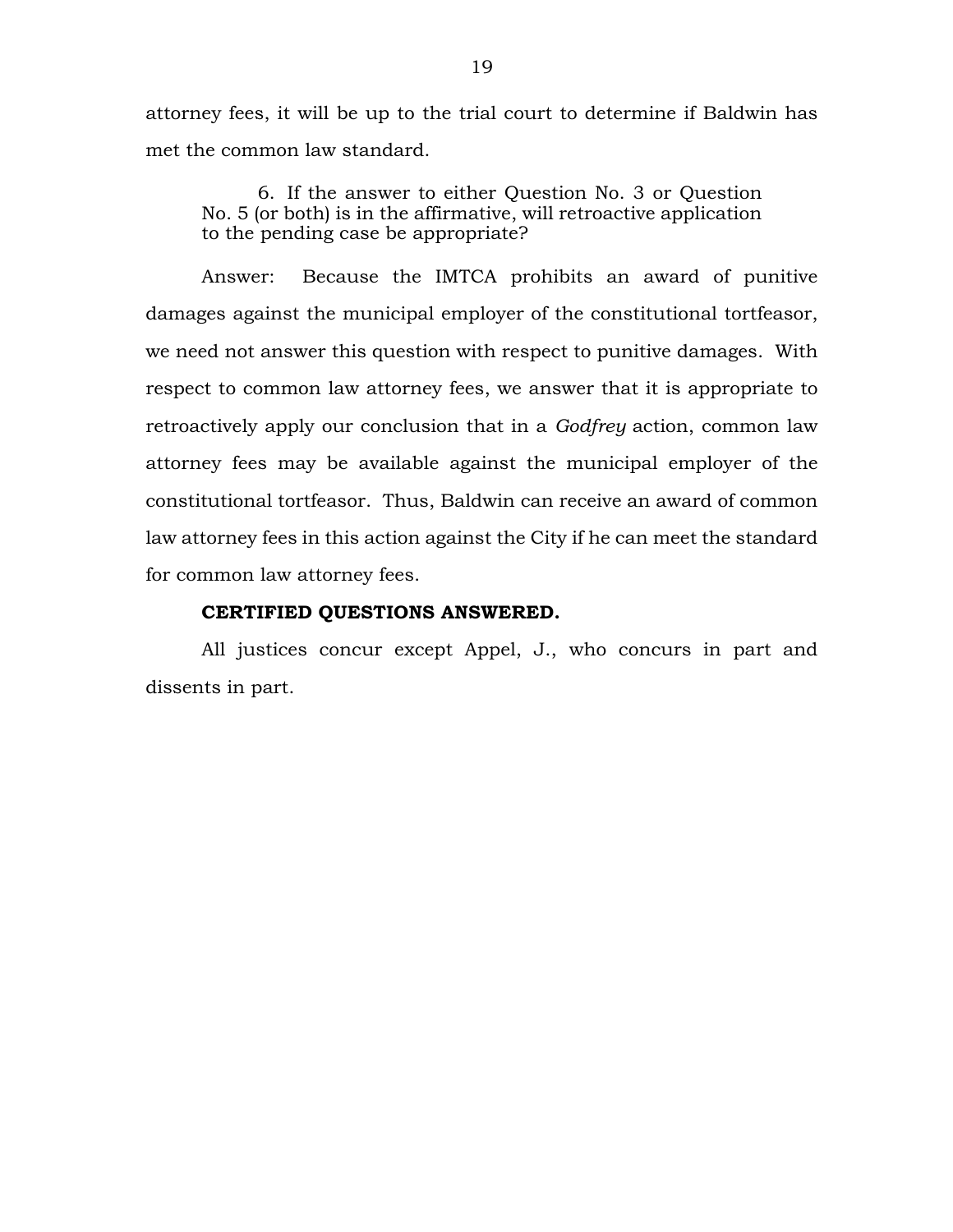### #18–1856, *Baldwin v. City of Estherville*

# **APPEL, Justice (concurring in part and dissenting in part).**

#### **I. Introduction.**

In *Baldwin v. City of Estherville* (*Baldwin II*), 915 N.W.2d 259, 281 (Iowa 2018), the majority of this court decided that a government official could assert a modified qualified immunity defense to a state constitutional tort under article I, sections 1 and 8 of the Iowa Constitution. For reasons expressed in my dissenting opinion in *Baldwin II*, I was unable to join the majority opinion. *Id.* (Appel, J., dissenting). I continue to believe there is no immunity available to shield individual state officers from liability for alleged harm caused by their unconstitutional conduct in violation of article I, sections 1 and 8 of the Iowa Constitution. *Id.*

On the issues raised in this case,  $3$  I dissent in part from the majority's holding regarding the potential liability of the city. I agree that the city may be held liable for state constitutional torts under a respondeat superior theory. But I do not believe the government entity is entitled to assert a defense of qualified immunity. As expressed in *Baldwin II,* I do not believe that officers and agents are entitled to qualified immunity, and as a result, such a defense does not pass through to the governmental entity under respondeat superior. Further, even if the individual officers and agents of the government are entitled to quasi-immunity, it should not extend to claims against a municipal entity under respondeat superior.

On the question of punitive damages, I dissent from the majority. In a search and seizure case, for reasons I explain below, it is critical that

<span id="page-19-0"></span> <sup>3</sup>I agree with the majority to limit our answers to questions of law posed in the certified questions presented by the federal district court.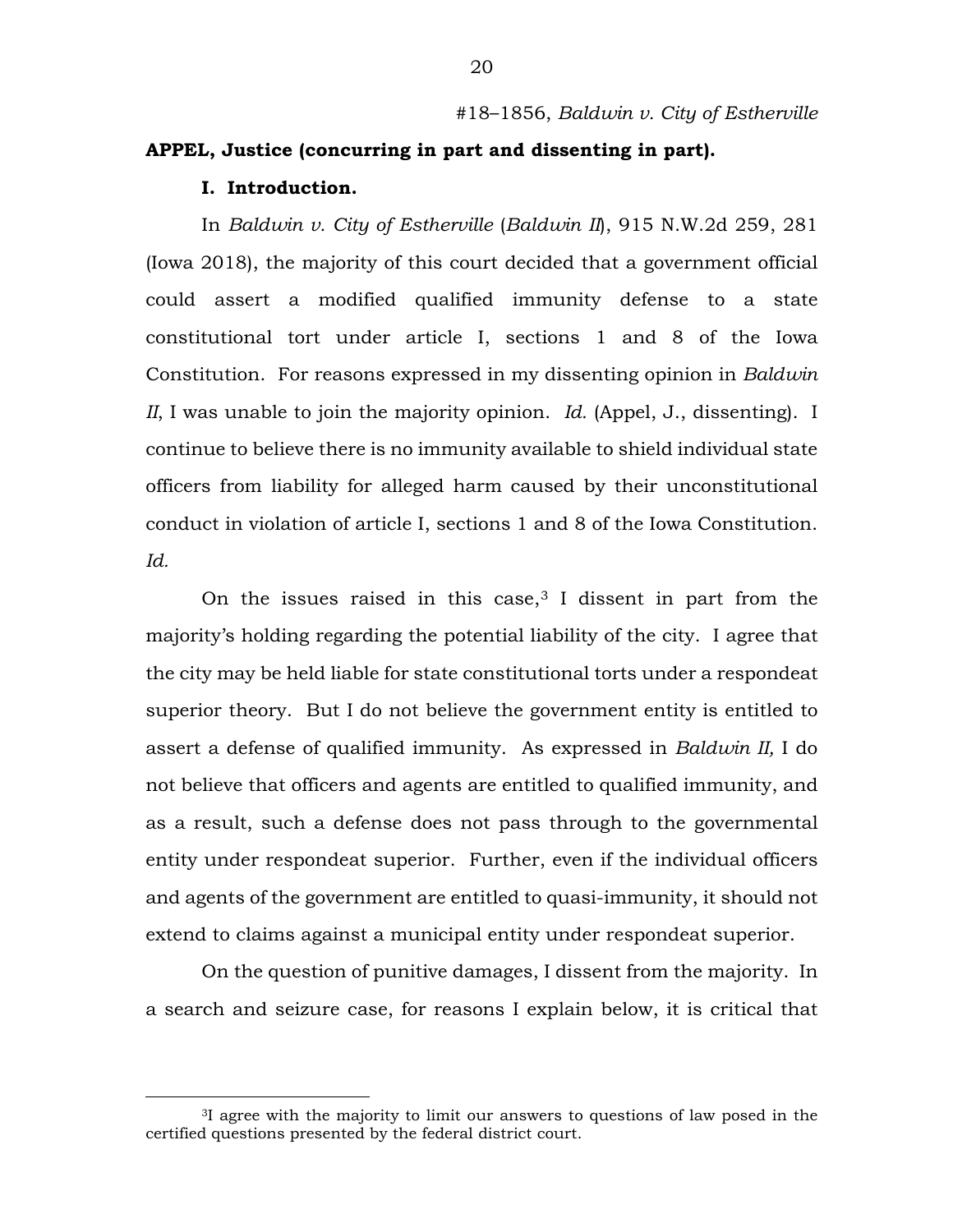punitive damages be available against a government entity in a proper case in order to provide an adequate remedy to the state constitutional tort.

On the question of attorney fees, I agree with the majority that attorney fees may be available under the bad faith theory we have long recognized at common law. But I also believe that attorney fees, in an appropriate case, may be available under what has been called the private attorney general theory.

## **II. Overview of State Constitutional Torts.**

At the outset, it is important to understand exactly what a state constitutional tort is. A state constitutional tort is a claim that may be brought by a person for harms by government authorities arising from a violation of a rights-creating provision of the Iowa Constitution. *Godfrey v. State*, 898 N.W.2d 844, 847 (Iowa 2017). The claim is implied in the substantive provisions of the Iowa Bill of Rights contained in article I of the Iowa Constitution. *See id.* at 868. It is supported by the basic principle that there is no right without a remedy. *Id.* at 867. A state constitutional tort arises out of the provisions of the Iowa Bill of Rights and does not require any enabling legislation by the legislature. *Id.* at 870.

Further, if unconstitutional conduct sufficient to support a state constitutional tort is present, we must next determine whether government defendants are entitled to immunities or affirmative defenses, and if so, what the scope of those immunities or affirmative defenses might be.In *Baldwin II*, for instance, a majority of this court determined that government officials and agents who engage in certain unconstitutional conduct that harms plaintiffs may assert a modified type of qualified immunity. 915 N.W.2d at 281 (majority opinion).

The legislature may enact statutes that provide for reasonable procedures for the assertion of state constitutional claims. *Godfrey*, 898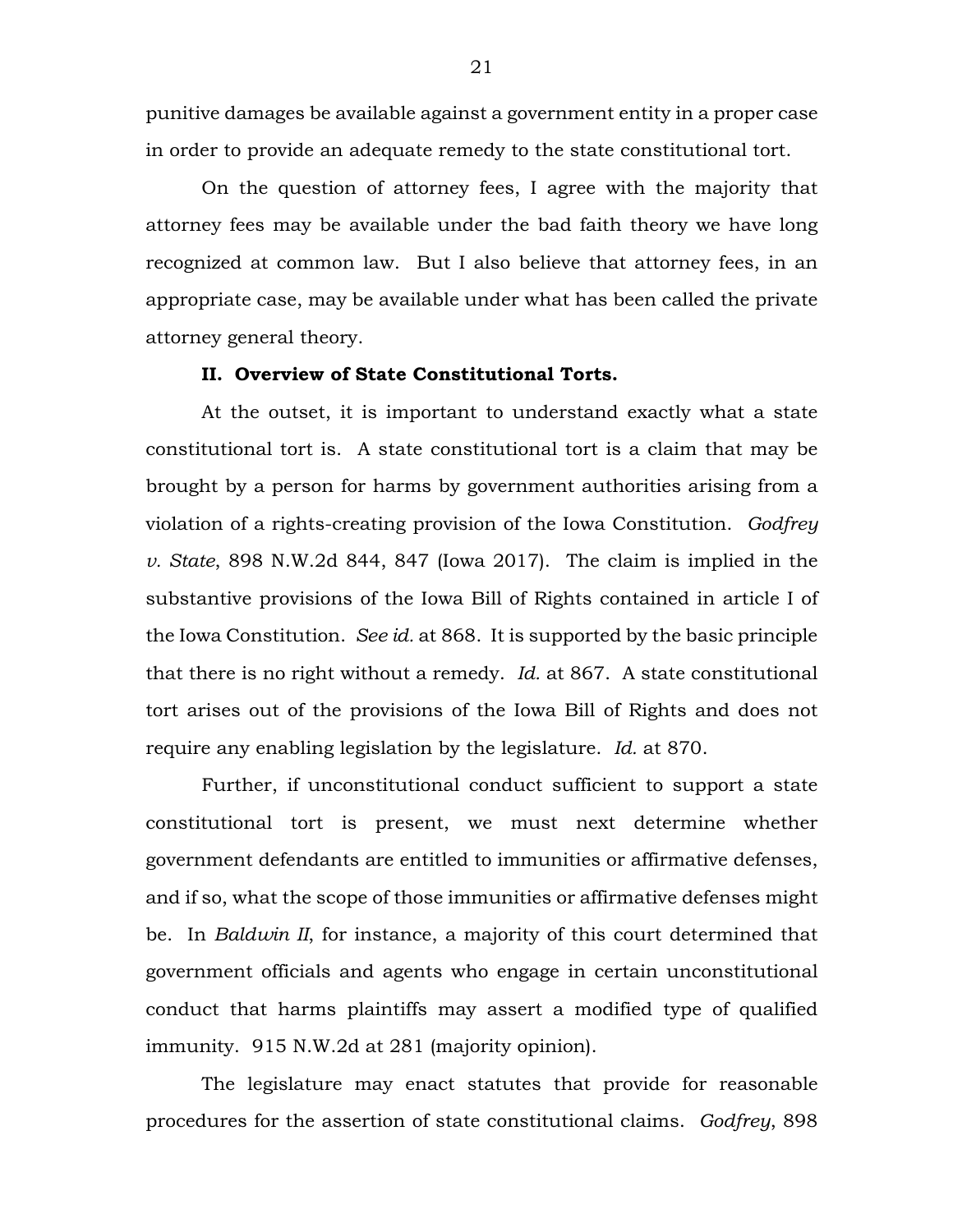N.W.2d at 873. The legislature, however, cannot limit the substantive scope of state constitutional violations. *Id.* at 866–69, 874–75. Determining the scope of constitutional rights is the province of the judiciary. *Id.* To the extent the legislature seeks to regulate remedies, it cannot reduce them below a constitutionally required minimum necessary to ensure adequate vindication of state constitutional interests. *Id.* at 876.

# **III. Liability of Municipalities for State Constitutional Torts of Their Officers or Agents.**

**A. Introduction.** The first question posed in this case is whether and under what circumstances a municipality may be held liable for the state constitutional torts of its officers or agents. In considering such questions, at least two lines of cases are frequently examined which, though not binding, may be instructive.

First, common law treatment of municipal liability prior to the enactment of the constitution may be examined. An argument can be made, for example, that the preconstitutional immunities available at common law for claims against municipalities should apply to state constitutional torts in the postconstitutional era. The common law influence theory is based on the proposition that state constitutional founders would have intended any preconstitutional immunities generally available to municipalities when faced with tort claims would also apply to torts arising from state constitutional provisions.

Any analogy between common law and constitutional claims, however, is at best inexact. A constitutional tort is designed not only to provide compensation for injuries but also to vindicate constitutional rights. *Id.* at 876–79 (plurality opinion); *see Bivens v. Six Unknown Named Agents of Fed. Bureau of Narcotics*, 403 U.S. 388, 409, 91 S. Ct. 1999, 2011 (1971) (Harlan, J., concurring in the judgment). The high importance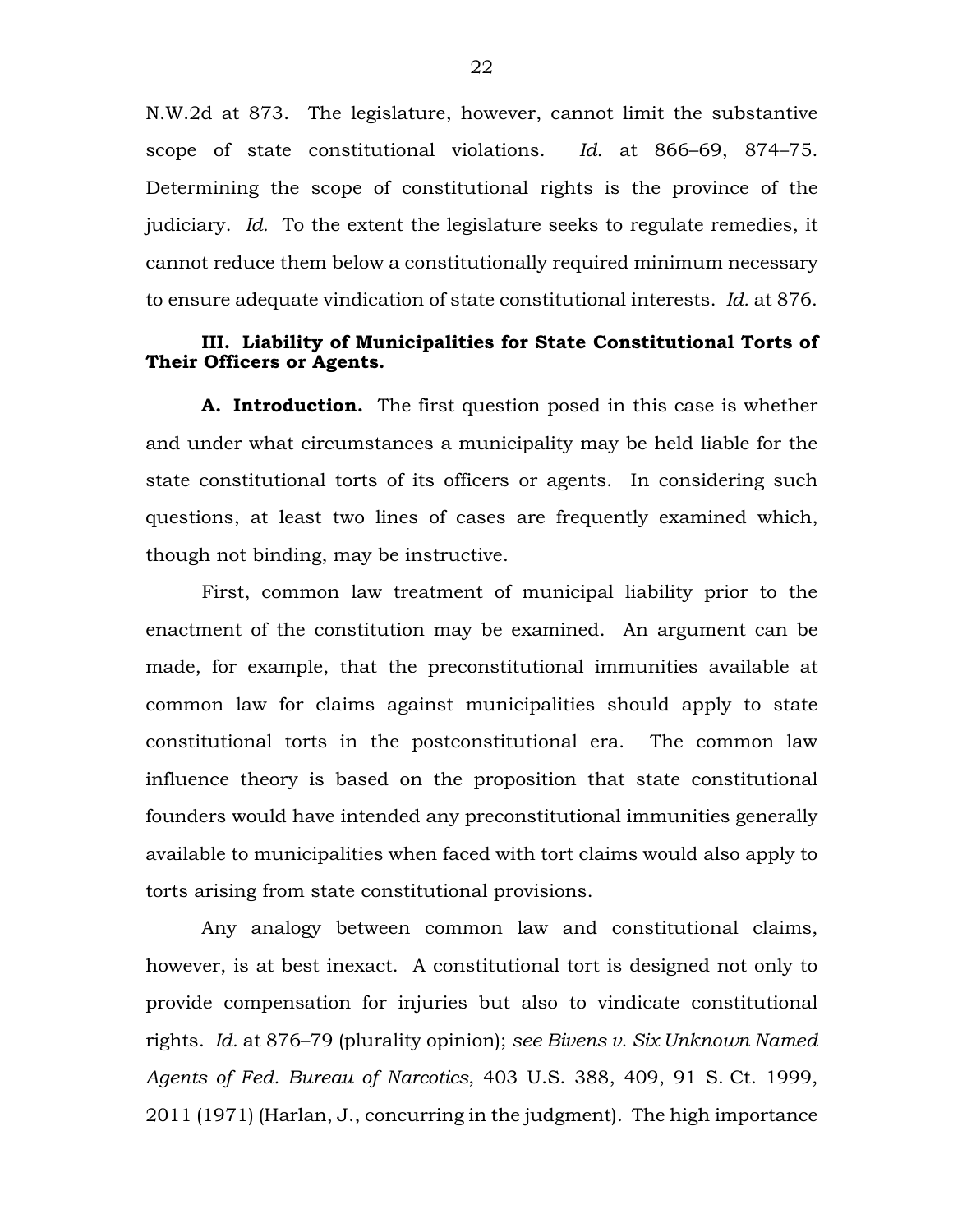of ensuring that the basic constitutional rights in the Iowa Bill of Rights are recognized and enforced is wholly absent in ordinary tort litigation against municipalities. *Godfrey*, 898 N.W.2d at 876–79. A constitutional tort seeks to compensate for harms to the public as well as harms to individuals arising from the unconstitutional conduct of government. *Id.* Unlike common law claims, constitutional violations are often not accompanied by physical injuries and the deterrence arising from parsimonious compensation for them is often very weak. Michael Wells, *Constitutional Remedies, Section 1983 and the Common Law*, 68 Miss. L.J. 157, 215 (1998). For these reasons, a constitutional tort is thus said to be "a fundamentally different legal artifact from common law tort." *Id.* at 159; *see also* Sheldon H. Nahmod, *Section 1983 and the "Background" of Tort Liability*, 50 Ind. L.J. 5, 32–33 (1974) ("[C]ourts in 1983 cases must be careful not to let tort law alone determine 1983 liability; for not only possibly different purposes, but different interests as well are usually at stake."). We should be careful not to allow common law limitations to impede the vindication of state constitutional rights.

Further, there is a certain amount of irony in the referral to common law doctrine in determining the scope of recovery for constitutional harms under 42 U.S.C. § 1983 (2017). Indeed, one of the reasons why § 1983 was passed was the inadequacy of common law remedies to protect citizens from constitutional violations. *Monroe v. Pape*, 365 U.S. 167, 173– 74, 81 S. Ct. 473, 477 (1961), *overruled on other grounds by Monell v. Dep't of Soc. Servs.*, 436 U.S. 658, 690, 98 S. Ct. 2018, 2035 (1978); *see* Note, *Damage Awards for Constitutional Torts: A Reconsideration After* Carey v. Piphus, 93 Harv. L. Rev. 966, 976 (1980).

Finally, the genius of the common law was its flexibility and its ability to evolve to meet contemporary realities. Thus, the common law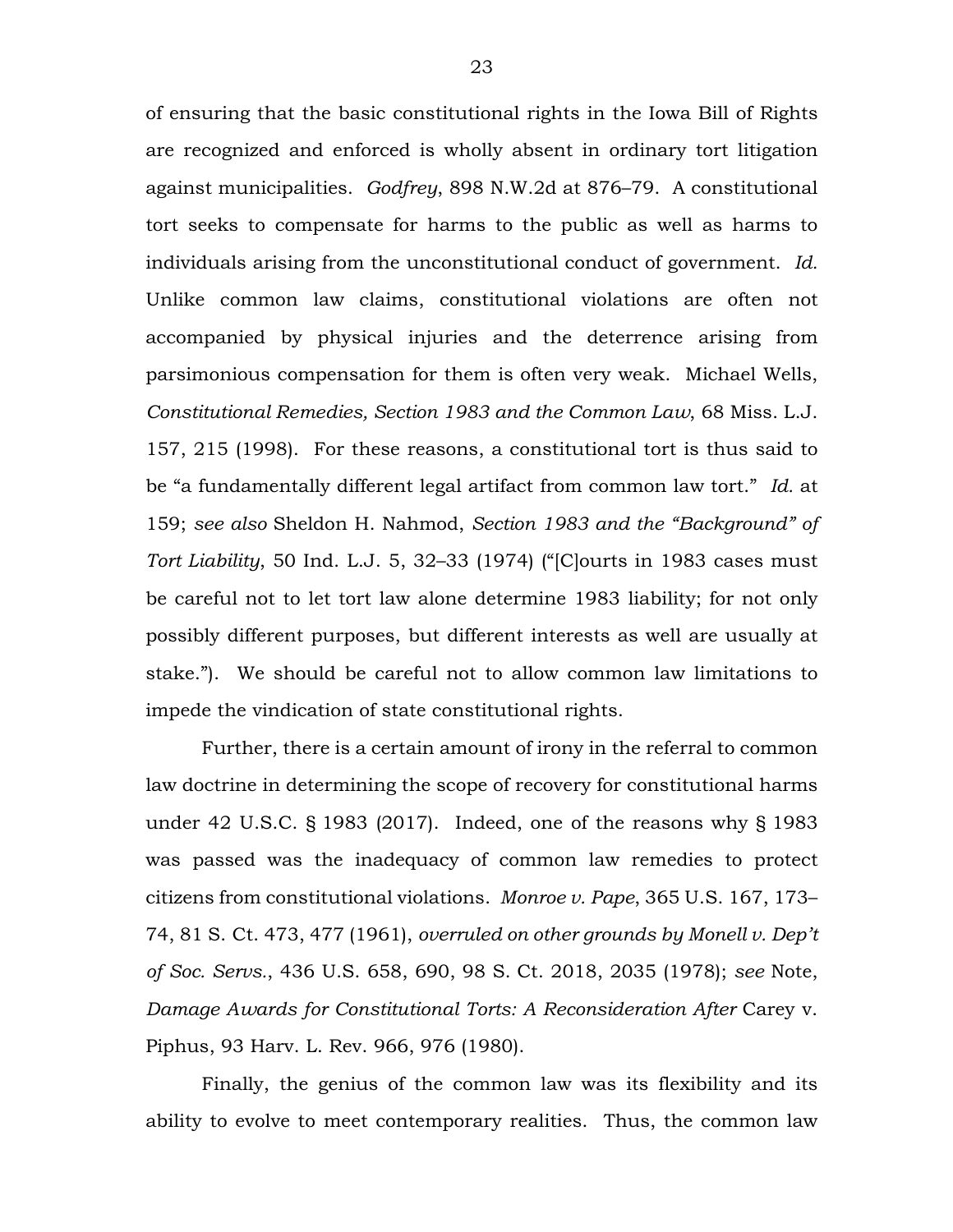method requires us not to adopt frozen concepts of the past but to study them and adapt them, where appropriate, to the present. Nahmod, 50 Ind. L.J. at 33. While the historical common law approach may inform us, it cannot control the present.

The second approach to analyzing constitutional torts involves examination of cases under the Civil Rights Act of 1871, codified at 42 U.S.C. § 1983. Section 1983 provides a statutory avenue for injured parties to bring claims based on, among other things, violations of the United States Constitution. Cases under § 1983 have considered the scope of liability and potential immunities available to government actors when constitutional violations arise.

In looking at the § 1983 cases for illumination in the context of state constitutional torts, there are three important caveats. First, the cases under § 1983 are statutory in nature and often turn on the specific language and statutory history that is not germane to interpretation of a state constitutional tort.

Second, and of great importance, a plaintiff in a § 1983 action seeks to thrust federal courts into the operations of state and local governments. As a result of federalism implications, the § 1983 cases of the United States Supreme Court seek to minimize federal intervention in these local matters. *See* Note, *Developments in the Law: Section 1983 and Federalism*, 90 Harv. L. Rev. 1133, 1179 (1977). The end result is a tendency in the § 1983 cases to underenforce federal constitutional rights. Thus, while the § 1983 cases are worth a careful read, it must be understood that they are substantially influenced by the diluting federalism concerns that have no application at all when a state court considers the scope, defenses, or remedies available to vindicate state constitutional claims.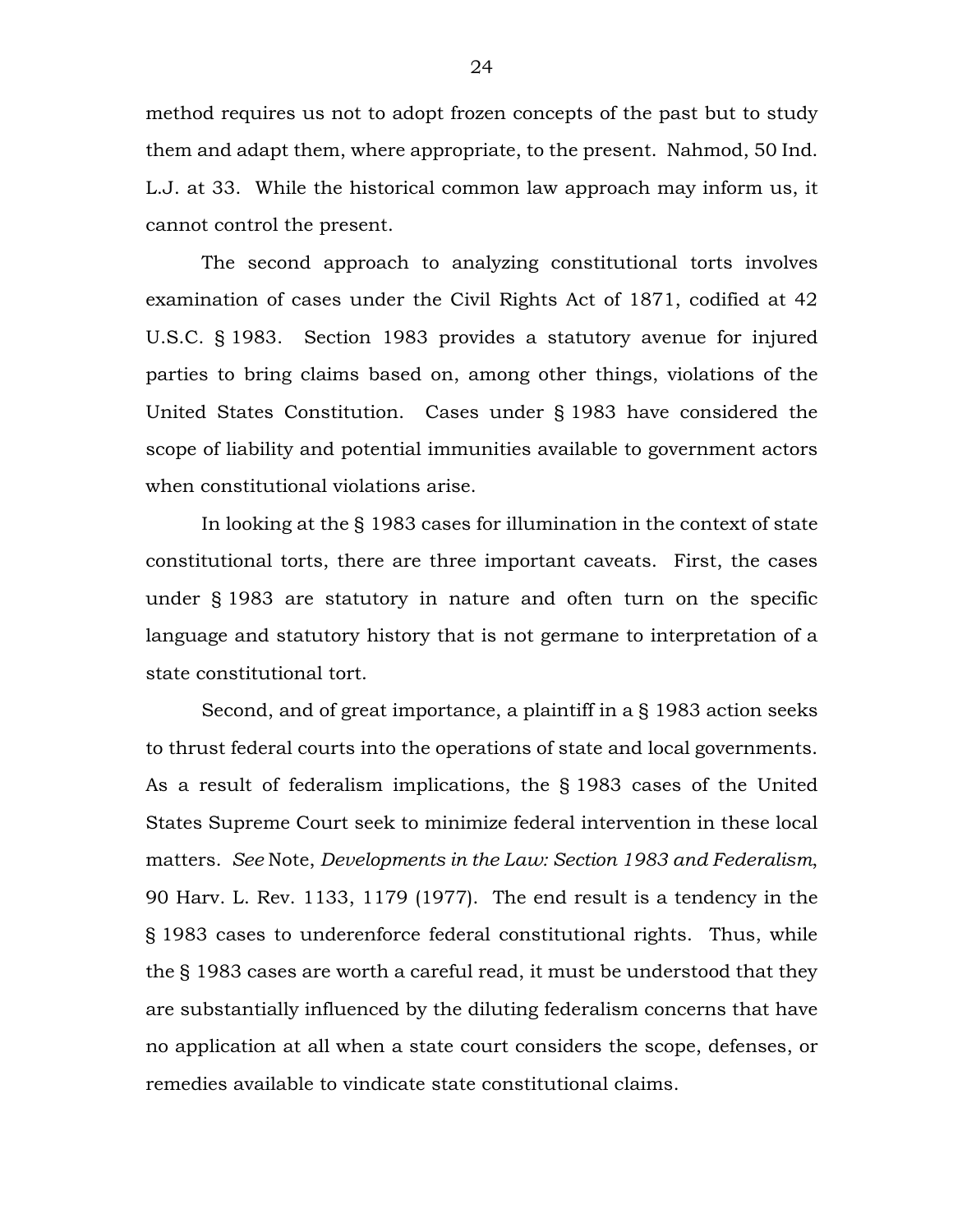Third, in recent years, the United States Supreme Court has adopted a rights-restricting approach to many aspects of constitutional law. It has utilized a wide host of fairly technical legal doctrines such as pleading standards, *Ashcroft v. Iqbal*, 556 U.S. 662, 678, 129 S. Ct. 1937, 1949 (2009); *Bell Atlantic Corp. v. Twombly,* 550 U.S. 544, 556, 127 S. Ct. 1955, 1965 (2007), standing doctrine, *City of Los Angeles v. Lyons*, 461 U.S. 95, 105–06, 103 S. Ct. 1660, 1667 (1983) (denying injunction against police chokeholds because plaintiff had only been injured once), and stateleaning approaches to summary judgment, *see, e.g.*, *Celotex Corp. v. Catrett*, 477 U.S. 317, 322, 106 S. Ct. 2548, 2552 (1986), that tend to materially lessen the scope of judicial remedies available for alleged constitutional violations. For those who seek to avoid slippage between constitutional norms and their enforcement, recent United States Supreme Court cases may have limited utility.

**B. Common Law History of Municipal Liability.** There are many common law cases addressing the potential liability of municipalities in tort that predate state or federal constitutions. The verdict of common law history is clear: municipalities at common law were generally liable in tort to the same extent as corporations or any other private parties. Specifically, there were virtually no authorities suggesting, for instance, that a municipality was entitled to some kind of good-faith immunity. *See Owen v. City of Independence*, 445 U.S. 622, 641–42, 100 S. Ct. 1398, 1411 (1980) (citing cases).

The Iowa common law cases are consistent with the general rule. *See Cotes v. City of Davenport*, 9 Iowa 227, 235 (1859) (stating it is well established that a municipal corporation is liable in a negligence case to the same extent as a private person). Thus, to the extent common law is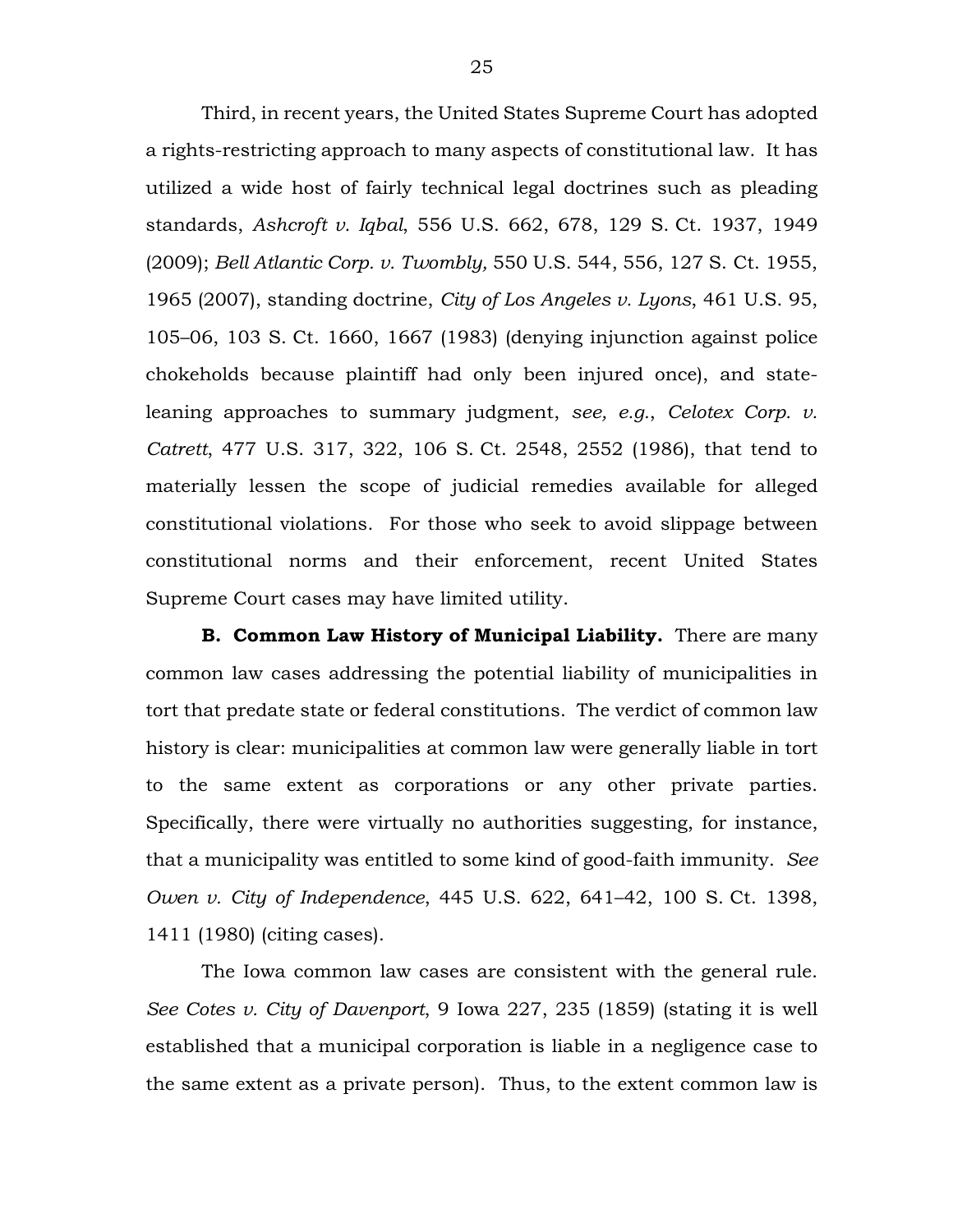our guide, municipalities should not be entitled to quasi-immunity for their state constitutional torts.

**C. Approaches of United States Supreme Court Caselaw Under 42 U.S.C. § 1983.** In a series of cases, the United States Supreme Court has considered the scope of potential liability of municipalities under the Civil Rights Act of 1871. 42 U.S.C. § 1983. In *Monroe*, 365 U.S. at 169, 81 S. Ct. at 474, petitioners alleged that thirteen police officers broke into their home, made them stand naked in the living room, ransacked all the rooms of the house, took them to the station for ten hours, interrogated them, and then released them, all without a warrant. With respect to individual defendants, the *Monroe* Court concluded that they acted under color of law under § 1983 and, as a result, reversed lower court rulings to the contrary. *See id.* at 187, 81 S. Ct. at 484. With respect to the City of Chicago as defendant, however, the *Monroe* Court held that municipalities were not "persons" under § 1983 and could not be held accountable under the statute for inflicting state constitutional harms. *Id.* at 187–92, 81 S. Ct. at 484–86.

Seventeen years after *Monroe*, however, the Supreme Court reversed course in *Monell*, 436 U.S. at 690, 98 S. Ct. at 2035. In *Monell*, female employees of New York governmental entities challenged a policy that "compelled pregnant employees to take unpaid leaves of absence before such leaves were required for medical reasons." *Id.* at 660–61, 98 S. Ct. at 2020. The *Monell* Court overruled *Monroe* in part and held that municipalities were persons under § 1983. *Id.* at 690, 98 S. Ct. at 2035. Further, the *Monell* Court declared that municipalities could be held liable under § 1983 when officials were executing "a policy statement, ordinance, regulation, or decision officially adopted and promulgated by that body's officers." *Id.* at 690, 98 S. Ct. at 2035–36.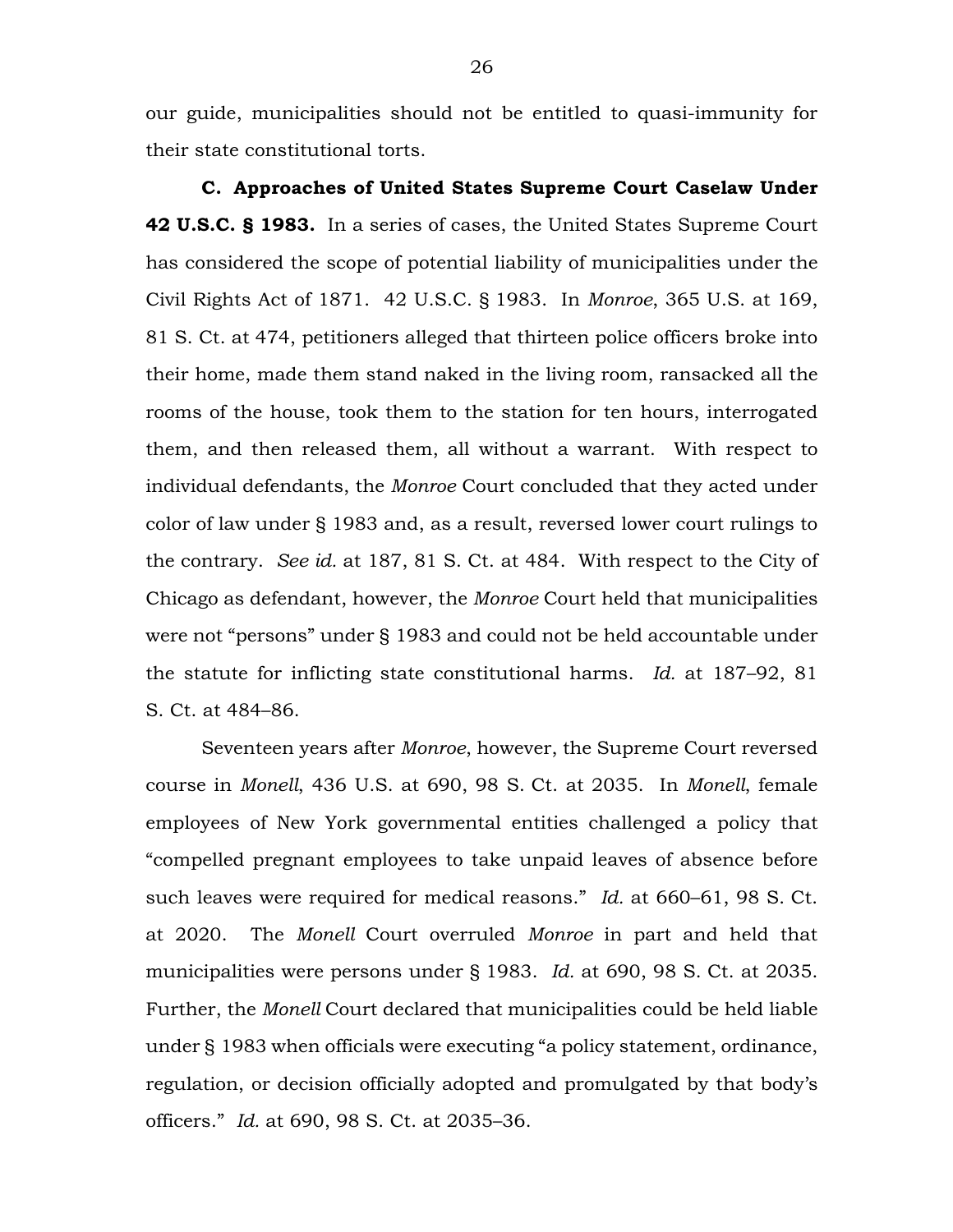But the *Monell* Court further held that Congress did not intend for a municipality to be held liable "solely because it employs a tortfeasor—or, in other words, a municipality cannot be held liable under § 1983 on a *respondeat superior* theory." *Id.* at 691, 98 S. Ct. at 2036. In reaching this conclusion, the *Monell* Court emphasized the word "causes" in the statute. *Id.* at 692, 98 S. Ct. at 2036. The *Monell* Court reasoned that in order for the municipality to cause the constitutional infringement, there must be a policy or practice giving rise to it. *Id.* at 694, 98 S. Ct. at 2037– 38. In the case presently before us, the city urges that we import the Supreme Court's statutory interpretation in *Monell* into the substance of our state constitutional law.

In *Monell*, the Supreme Court expressly noted that the question of whether local government bodies were entitled to some form of official immunity was not presented in the case. *Id.* at 701, 98 S. Ct. at 2041. While the *Monell* Court made clear that absolute immunity would not be appropriate, it took no view on any other form of immunity that might be available. *Id.*

The Supreme Court addressed the question of whether a municipality was entitled to some form of immunity in *Owen*, 445 U.S. at 635, 100 S. Ct. at 1407. In *Owen*, a former police chief brought an action against the city, the city manager, and members of the city council alleging he was terminated from employment without notice and an opportunity to be heard. *Id.* at 630, 100 S. Ct. at 1404–05. The *Owen* Court rejected the city's assertion that it was entitled to qualified immunity. *Id.* at 638, 100 S. Ct. at 1409. The *Owen* Court noted the statute itself did not contain any immunities. *Id.* at 635, 100 S. Ct. at 1407. Further, the *Owen* Court canvassed the legislative history of the Civil Rights Act and found no support for some form of municipal immunity. *Id.* at 635–38, 100 S. Ct.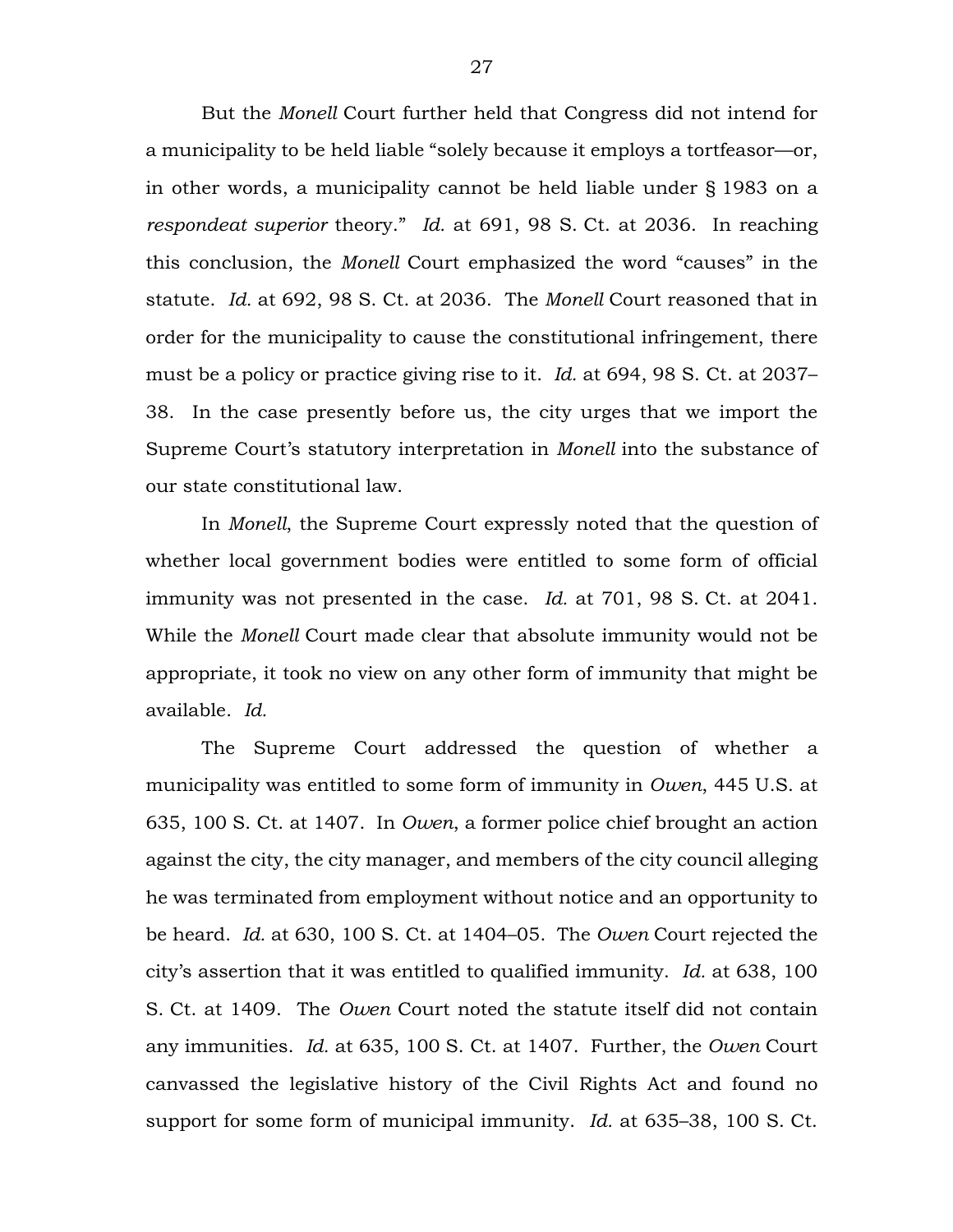at 1407–09. The *Owen* Court further reviewed caselaw, concluding that it was generally understood that a municipality's tort liability was identical to private organizations and individuals. *Id.* at 639–50, 100 S. Ct. at 1409– 15.

The *Owen* Court proceeded to consider the public policy purposes of recovery for constitutional wrongs. The *Owen* Court noted,

A damages remedy against the offending party is a vital component of any scheme for vindicating cherished constitutional guarantees, and the importance of assuring its efficacy is only accentuated when the wrongdoer is the institution that has been established to protect the very rights it has transgressed.

*Id.* at 651, 100 S. Ct. at 1415.

The *Owen* Court noted, however, that individual defendants under § 1983 had been afforded qualified immunity. *Id.* at 651, 100 S. Ct. at 1415. Because of the presence of qualified immunity for individual officers, the *Owen* Court noted that "victims of municipal malfeasance would be left remediless if the city were also allowed to assert a good-faith defense." *Id.* The *Owen* Court emphasized that absent countervailing considerations to the contrary, the injustice of a victim going without a remedy "should not be tolerated." *Id.*

The *Owen* Court found no countervailing considerations and emphasized the need to deter future violations. *Id.* at 651, 100 S. Ct. at 1416. The *Owen* Court noted that potential liability "should create an incentive for officials who may harbor doubts about the lawfulness of their intended actions to err on the side of protecting citizens' constitutional rights." *Id.* at 651–52, 100 S. Ct. at 1416. The *Owen* Court further observed that "[i]t hardly seems unjust to require a municipal defendant which has violated a citizen's constitutional rights to compensate him for the injury suffered thereby." *Id.* at 654, 100 S. Ct. at 1417. Additionally,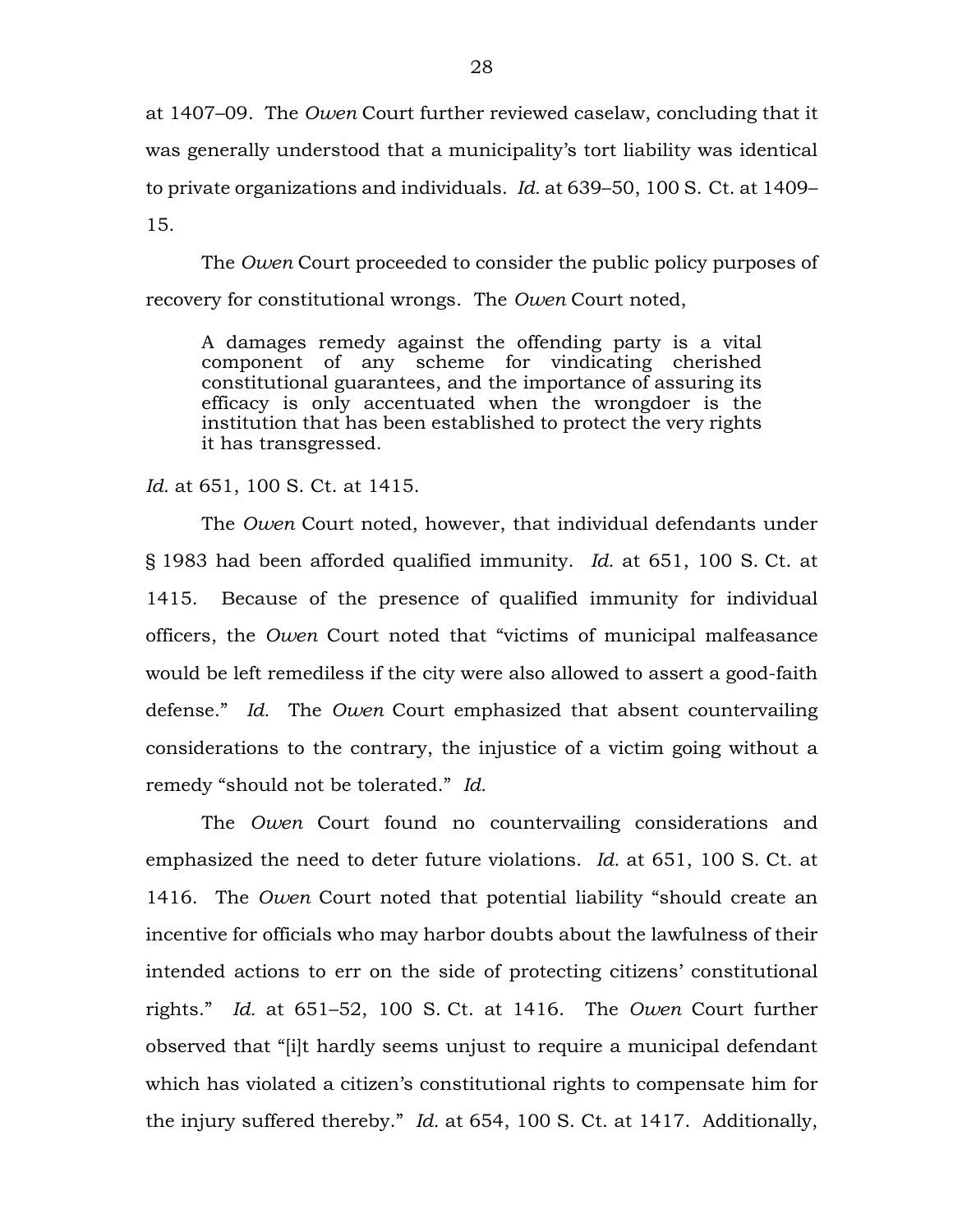the Owen Court cited a leading state court case for the proposition that "the city, in its corporate capacity, should be liable to make good the damage sustained by an [unlucky] individual." *Id.* at 654–55, 100 S. Ct. at 1417 (alteration in original) (quoting *Thayer v. City of Boston*, 36 Mass. 511, 515 (1837)).

Finally, the *Owen* Court noted that the purpose of qualified immunity for individual officers "is the concern that the threat of personal monetary liability will introduce an unwarranted and unconscionable consideration into the decisionmaking process, thus paralyzing the governing official's decisiveness and distorting his judgment on matters of public policy." *Id.* at 655–56, 100 S. Ct. at 1418. The *Owen* Court emphasized, however, that the inhibiting effect is significantly reduced when municipal liability is involved. *Id.* at 656, 100 S. Ct. at 1418. The *Owen* Court observed that it is questionable whether the possibility of municipal liability will deter decision-makers from conscientious exercise of public authority. *Id.* In any event, the *Owen* Court regarded deterrence in positive terms, noting concerns that should shape decision-making include the constitutional rights of persons affected by the action. *Id.*

The Supreme Court next considered the question of immunities in *City of Oklahoma City v. Tuttle*, 471 U.S. 808, 810, 105 S. Ct. 2427, 2429 (1985). Here, a widow of a man shot by a police officer brought a § 1983 claim alleging that her husband had been killed without due process of law as a result of a city providing inadequate training to police officers. *Id.* at 811–12, 105 S. Ct. at 2430. The jury returned a verdict in favor of the police officer but awarded \$1,500,000 against the city. *Id.* at 813, 105 S. Ct. at 2431. The United States Court of Appeals for the Tenth Circuit affirmed. *Tuttle v. City of Oklahoma City*, 728 F.2d 456, 461 (10th Cir. 1984).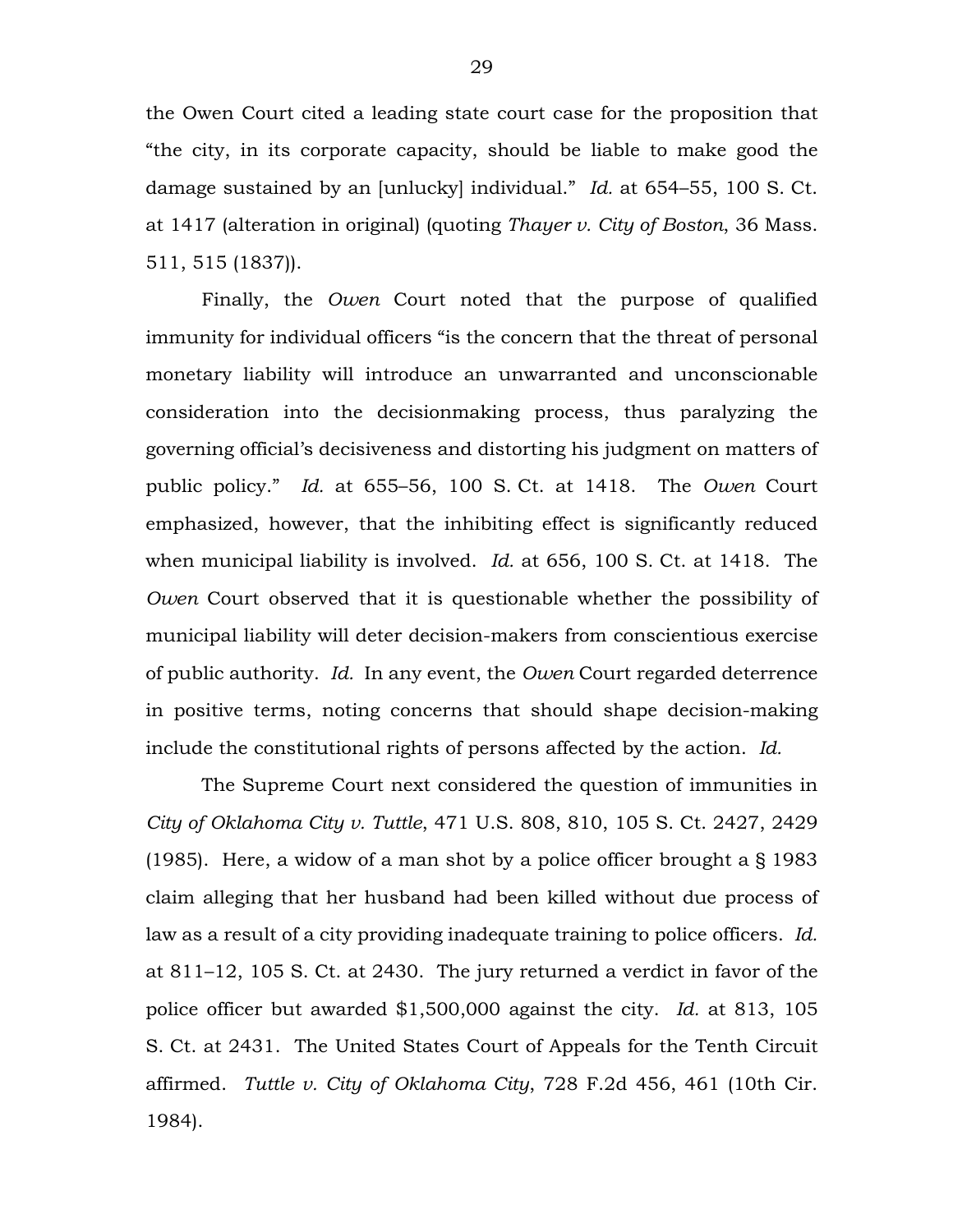The *Tuttle* Court reversed. 471 U.S. at 814, 105 S. Ct. at 2431. The *Tuttle* Court emphasized that the plaintiff offered no evidence of a single act by a municipal policymaker but only based her claim on a single incident involving the use of excessive force and a subsequent inference that the training of the officer must have been inadequate as a result of city policy. *Id.* at 821, 105 S. Ct. at 2435. The *Tuttle* Court emphasized that liability could not be imposed because the municipality hired one "bad apple." *Id.* The *Tuttle* Court declared that liability under *Monell* cannot be established without proof that the harm was "caused by an existing, unconstitutional municipal policy, which policy can be attributed to a municipal policymaker." *Id.* at 824, 105 S. Ct. at 2436.

Notably, Justice Stevens dissented. *Id.* at 834, 105 S. Ct. at 2441 (Stevens, J., dissenting). Justice Stevens emphasized that at the time § 1983 was enacted, the doctrine of respondeat superior was well recognized in the common law. *Id.* at 835, 105 S. Ct. at 2442. Justice Stevens further noted that § 1983 was designed primarily to provide a remedy for constitutional violations, which he characterized as "wrongs of the most serious kind." *Id.* at 839, 105 S. Ct. at 2444. He pointed out that the act of the individual officer could be considered unconstitutional only if he was acting on behalf of the state. *Id.* Justice Stevens reasoned that if an officer's conduct was sufficient to satisfy state action requirements, the municipality should be liable under ordinary principles of tort law. *Id.* at 839–40, 105 S. Ct. at 2444–45.

In closing, Justice Stevens emphasized that respondeat superior liability should apply with special force because of the special quality of the interests at stake. *Id.* at 843, 105 S. Ct. at 2446. He argued that the interests in compensating the victim, deterring violations by creating sound municipal policy, and providing fair treatment toward individual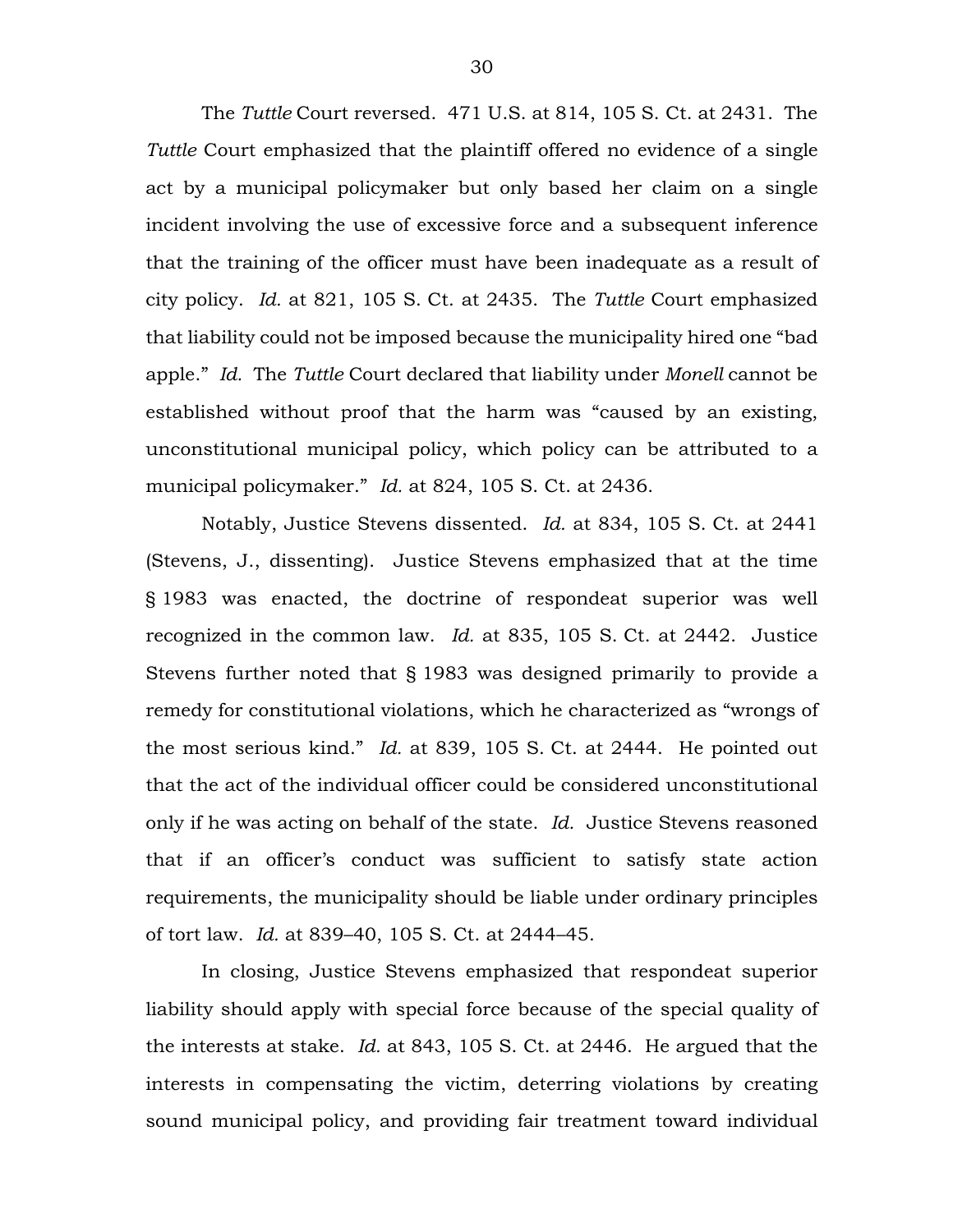officers performing difficult and dangerous work all point toward placing primary responsibility on the municipal corporation. *Id.* at 843–44, 105 S. Ct. at 2446–47.

The question of liability under § 1983 arose again in *Pembaur v. City of Cincinnati*, 475 U.S. 469, 471, 106 S. Ct. 1292, 1294 (1986). In *Pembaur*, a physician brought a § 1983 action after sheriff's deputies chopped down the door of his office with an axe in an attempt to serve legal process on two of his employees. *Id.* at 473–74, 106 S. Ct. at 1295. The district court dismissed the action and the Sixth Circuit affirmed in part and reversed in part. *Id.* at 475, 106 S. Ct. at 1296.

In an opinion by Justice Brennan, the *Pembaur* Court held that the county could be liable under § 1983 under the facts presented. *Id.* at 484, 106 S. Ct. at 1300. In *Pembaur*, the decision to forcibly enter the physician's office was made in consultation with the county prosecutor. *Id.* The *Pembaur* Court noted a single decision made by an authorized municipal policymaker may amount to a policy under *Monell*. *Id.* at 480, 106 S. Ct. at 1298. According to the *Pembaur* Court, liability under § 1983 could be established when "a deliberate choice to follow a course of action is made from among various alternatives by the official or officials responsible for establishing final policy with respect to the subject matter in question." *Id.* at 483, 106 S. Ct. at 1300.

Justice Stevens wrote separately. *Id.* at 487, 106 S. Ct. at 1302 (Stevens, J., concurring in part and concurring in the judgment). He emphasized, again, that § 1983 was intended to impose liability on the government for illegal acts, including those performed by agents in the course of their employment. *Id.* at 489, 106 S. Ct. at 1303. According to Justice Stevens, the primary responsibility for protecting the constitutional rights of the residents of the county rested on the shoulders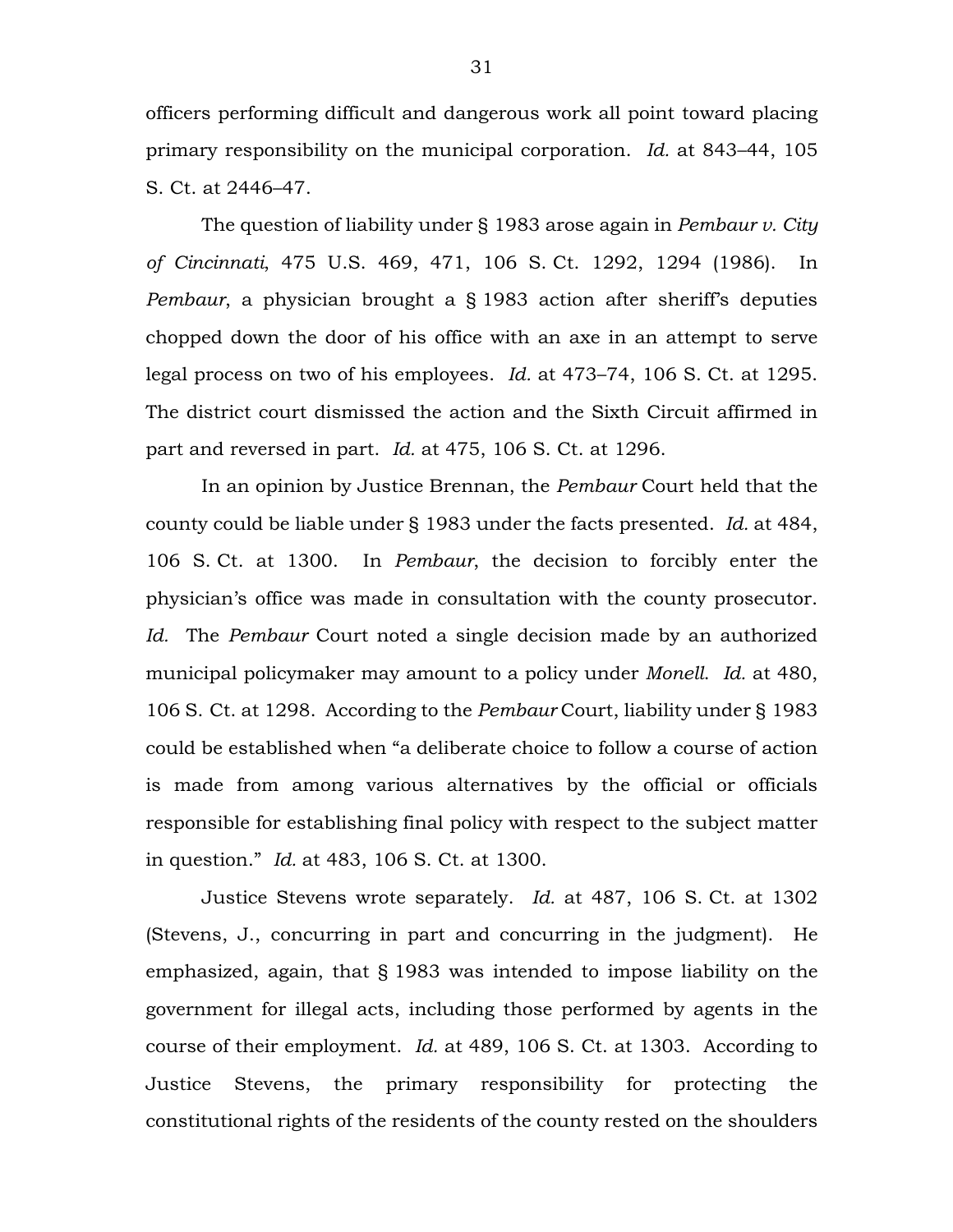of the county itself rather than on agents that were trying to do their jobs. *Id.* at 490, 106 S. Ct. at 1304. According to Justice Stevens, "The county has the resources and the authority that can best avoid future constitutional violations and provide a fair remedy for those that have occurred in the past." *Id.*

Finally, the Supreme Court considered § 1983 liability in *Board of County Commissioners v. Brown*, 520 U.S. 397, 400, 117 S. Ct. 1382, 1386 (1997). In *Brown*, the plaintiff brought a § 1983 action in connection with injuries suffered at a traffic stop where she was forcibly removed from her automobile after it had been pulled over. *Id.* at 399–400, 117 S. Ct. at 1386. A verdict was entered for the plaintiff. *Id.* at 400, 117 S. Ct. at 1386. The Fifth Circuit affirmed, finding that the county could be held liable for a sheriff's single decision to hire a deputy after an inadequate background check. *Id.*

The *Brown* Court held that the plaintiff had not established a basis for liability under § 1983. *Id.* The *Brown* Court concluded that the mere hiring by the sheriff of a deputy whose qualifications might later be questioned did not establish a policy under *Monell*. *Id.* at 404–05, 117 S. Ct. at 1388–89. The *Brown* Court emphasized the need to show causation and fault in order to establish § 1983 liability. *Id.* at 406–07, 117 S. Ct. at 1389–90.

Justice Breyer dissented. *Id.* at 430, 117 S. Ct. at 1401 (Breyer, J., dissenting). He squarely took on *Monell*. *See id.* He noted that the rejection of respondeat superior in *Monell* rested on poor history. *Id.* at 431, 117 S. Ct. at 1401. Justice Breyer criticized the caselaw splitting hairs over what amounted to "policy" under *Monell*. *Id.* at 433–34, 117 S. Ct. at 1402–03. Finally, Justice Breyer noted that current developments, including the trend of cities indemnifying officers for their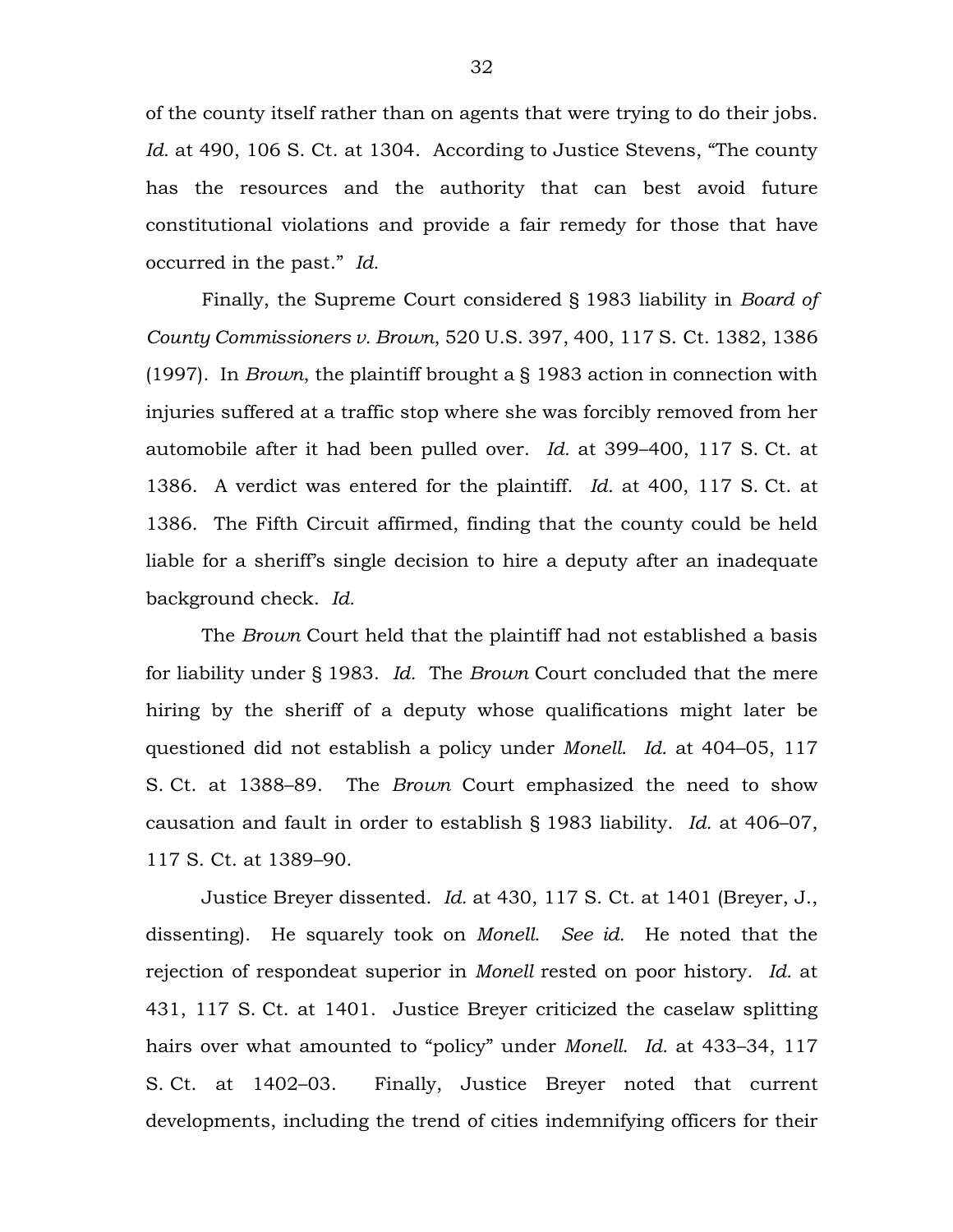constitutional torts, suggest *Monell* may be outdated. *Id.* at 436, 117 S. Ct. at 1403–04.

**D. Discussion of Respondeat Superior Liability.** At the outset, I would decline the city's request that we cut and paste the *Monell* "policy or custom" approach into the caselaw on Iowa constitutional torts. As demonstrated by Justice Stevens, the historical argument rejecting respondeat superior is simply wrong. *Tuttle*, 471 U.S. at 835, 105 S. Ct. at 2442. Further, from a policy perspective, as again noted by Justice Stevens, the municipal entities themselves are in the best position to modify their conduct and the conduct of employees in a fashion to secure compliance with constitutional demands. *Pembaur*, 475 U.S. at 490, 106 S. Ct. at 1304; *Tuttle*, 471 U.S. at 843–44, 105 S. Ct. at 2446–47. Therefore, from a deterrence perspective, it makes sense to apply respondeat superior in the case of constitutional torts. Further, experience has shown that proving policy or custom is exceedingly problematic. The *Monell* doctrine has introduced unnecessary complexity into the law. *See Brown*, 520 U.S. at 433–37, 117 S. Ct. at 1402–04.

In addition, one of the reasons for the adoption of the *Monell* doctrine was to avoid thrusting federal courts into local affairs. *See City of Canton v. Harris*, 489 U.S. 378, 392, 109 S. Ct. 1197, 1206 (1989) (noting respondeat superior would lead to endless exercise of second-guessing municipal employee training programs and would implicate serious problems of federalism). The federalism problems simply are not present when the claims are brought in a local state court.

The next question is whether we should import qualified immunity to claims against the municipality. In *Baldwin II*, the majority found a modified form of qualified immunity applied to officers and agents of the state. 915 N.W.2d at 281. But that does not necessarily mean the same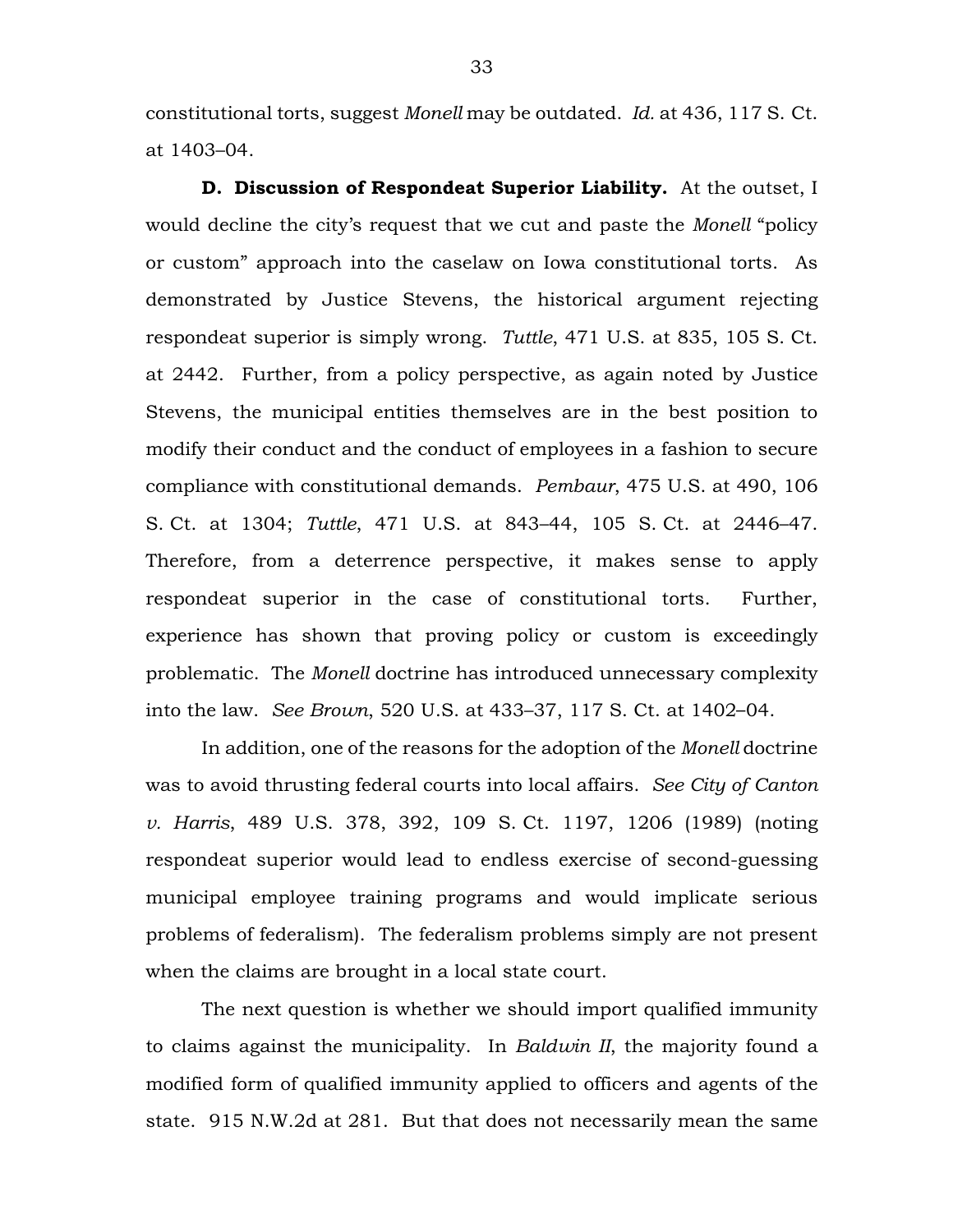type of immunity is available for municipal entities. On the question of quasi-immunity for municipal entities, I think the proper answer is no for the following reasons.

First, I note that qualified immunity for municipal entities was not part of the common law. *See Owen*, 445 U.S. at 641–42, 100 S. Ct. at 1411. While plainly not dispositive, the lack of qualified immunity at common law certainly undermines one of the rationales for rejecting respondeat superior. The notion of respondeat superior liability for municipal entities similar to that applicable to corporations has not proven problematic.

Second, a damages remedy "is a vital component of any scheme for vindicating cherished constitutional guarantees." *Id.* at 651, 100 S. Ct. at 1415. Respondeat superior liability of a municipal entity ensures that where there is a right, there is a remedy. *See generally Bivens*, 403 U.S. at 400 n.3, 91 S. Ct. at 2007 n.3 (noting "modes of jurisprudential thought" at the time of the United States Constitutional Convention that "appeared to link 'rights' and 'remedies' in a 1:1 correlation"). Without it, there will be a gap between established constitutional rights and the remedies available to vindicate those rights. From a practical perspective, the municipal entity is in a good position to pay compensation and spread the cost among taxpayers.

And, the majority's decision in *Baldwin II* to adopt a modified form of qualified immunity strengthens the case for adoption of respondeat superior for claims against municipalities. As noted by Justice Brennan, "[M]any victims of municipal malfeasance would be left remediless if the city were also allowed to assert a good-faith defense. Unless countervailing considerations counsel otherwise, the injustice of such a result should not be tolerated." *Owen*, 445 U.S. at 651, 100 S. Ct. at 1415.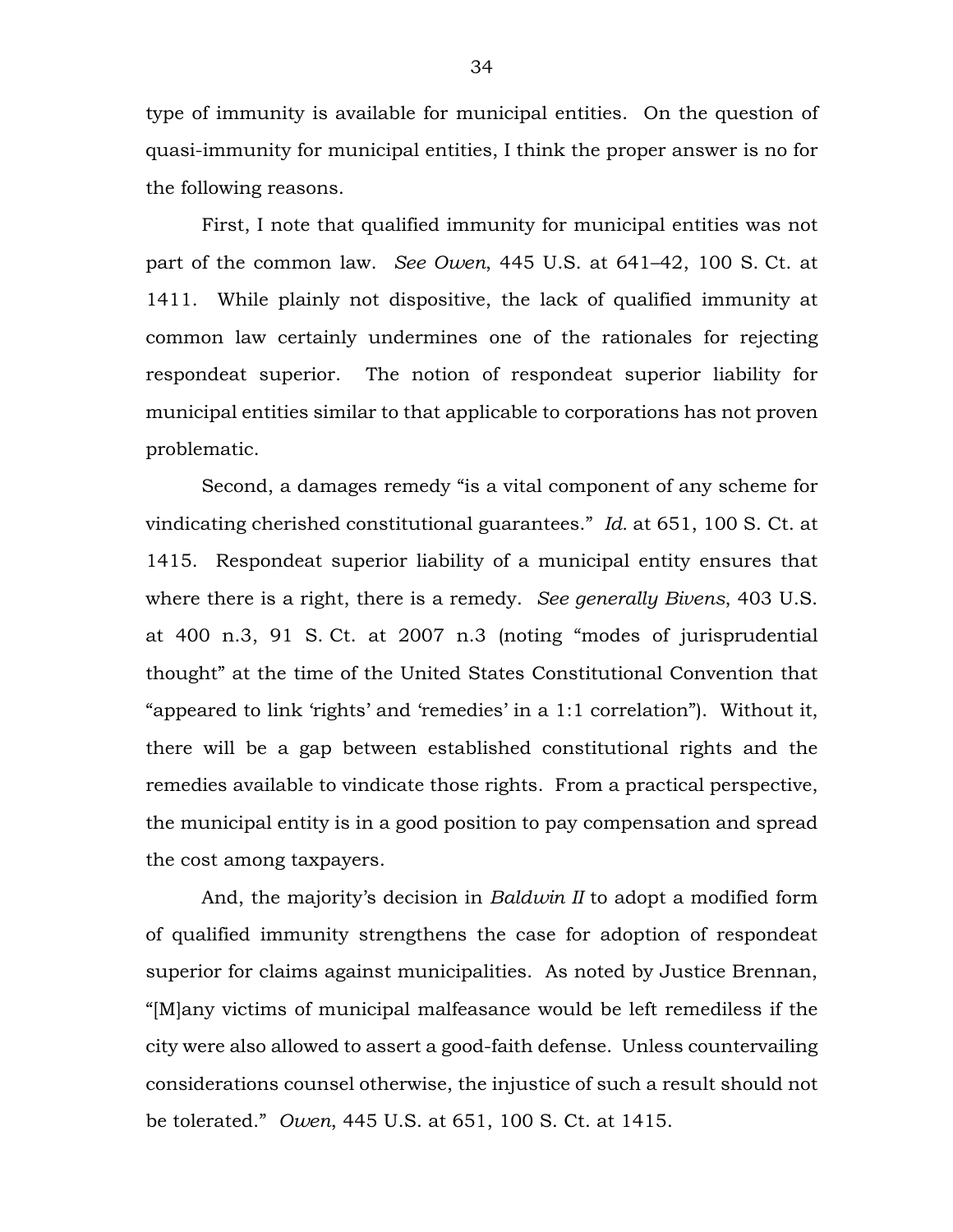Third, as noted by Justice Stevens, the municipal entity itself is likely to be in the best position to implement corrective measures to vindicate constitutional rights. *Pembaur*, 475 U.S. at 490, 106 S. Ct. at 1304; *Tuttle*, 471 U.S. at 843–44, 105 S. Ct. at 2446–47. If a municipal entity is liable for state constitutional torts of its officers and agents, there will be a strong incentive to make sure training programs are adequate and that hiring processes properly screen potential city employees. Liability against an individual officer does not offer a similar prospect of forward-looking action to lessen the risk of future unconstitutional conduct.

Finally, for the reasons expressed in my dissent in *Baldwin II*, I do not believe that municipal officers and agents are entitled to qualified immunity. 915 N.W.2d at 281 (Appel, J., dissenting). As a result, from my perspective, just as the agent or employee had no qualified immunity defense, the municipality under respondeat superior would have no qualified immunity defense.

# **IV. Liability of the City for Punitive Damages.**

**A. Introduction.** One of the most remarkable developments in law occurred in England during the late eighteenth century. The story is old but good. John Wilkes was, literally, a royal pain, an irreverent, in your face, irresponsible, arrogant, impulsive, and disrespectful dandy. Arthur H. Cash, *John Wilkes: The Scandalous Father of Civil Liberty* 1–2 (2006) [hereinafter Cash]. Some of us probably would not have liked him. After the publication of a scurrilous article appeared in a political magazine attacking the king and his advisors, the government went on a rampage, searching dozens of locations and seizing scores of people—the usual suspects, no doubt—for telltale signs of responsibility, or complicity, in the article's publication. Thomas K. Clancy, *The Fourth Amendment: Its*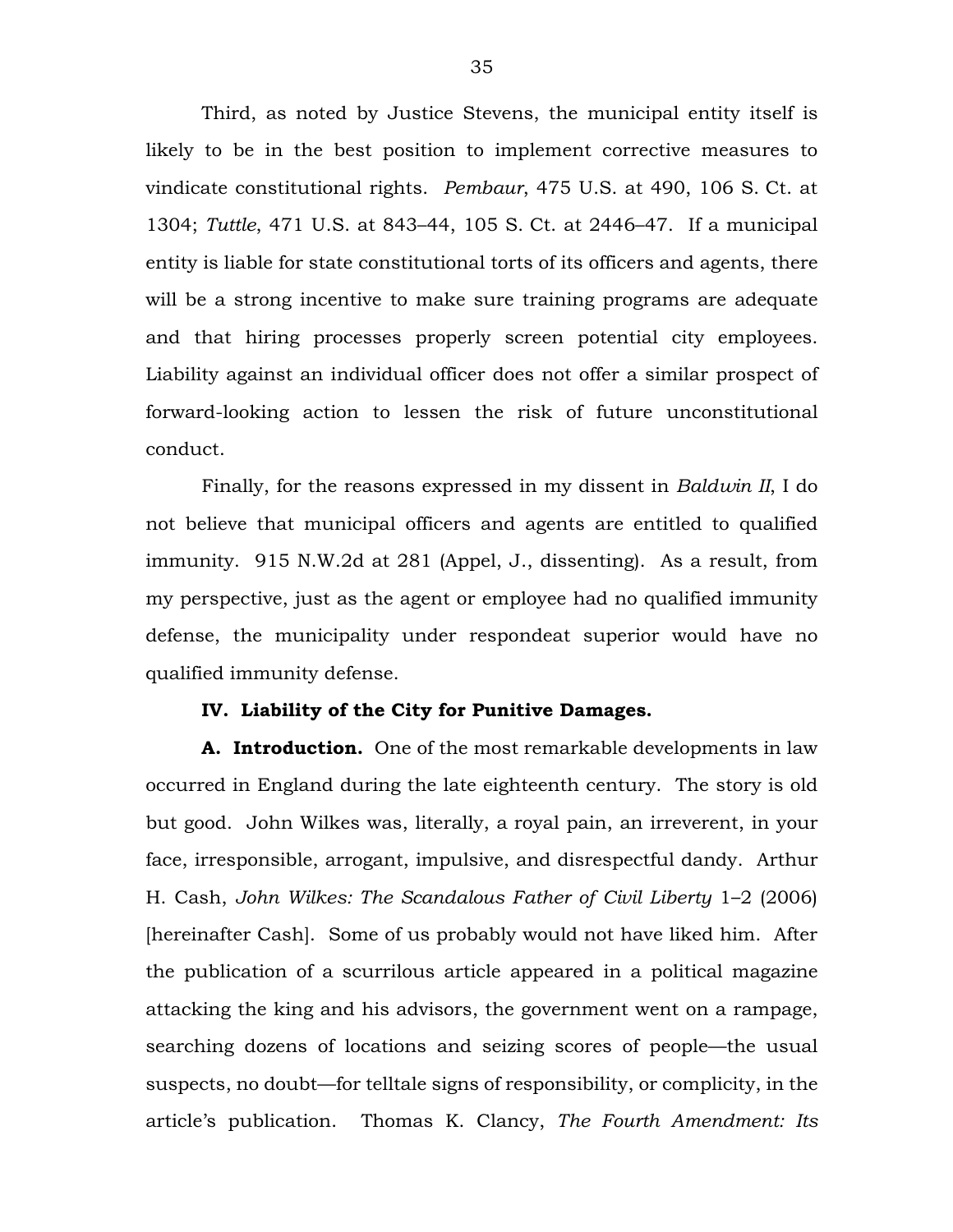*History and Interpretation* 36 (1st ed. 2008) [hereinafter Clancy]; Phillip A. Hubbart, *Making Sense of Search and Seizure Law: A Fourth Amendment Handbook* 41 (1st ed. 2005) [hereinafter Hubbart]; Nelson B. Lasson, *The History and Development of the Fourth Amendment to the United States Constitution* 43 (1937) [hereinafter Lasson]. Wilkes was seized and his living quarters searched as part of the general dragnet. Clancy at 36; Lasson at 44; Andrew E. Taslitz, *Reconstructing the Fourth Amendment: A History of Search and Seizure, 1789–1868* at 20 (2006) [hereinafter Taslitz].

It turned out that the King and his retainers picked on the wrong guy. He sued those responsible for an unlawful search and won *substantial* judgments in English courts. *See Wilkes v. Wood* (1763) 98 Eng. Rep. 489, 489, 498–99; Hubbart at 42; Lasson at 45. He received substantial punitive damages against the individual officers involved. *Wilkes*, 98 Eng. Rep. at 498; *see* Hubbart at 42; Lasson at 45. The *Wilkes* cases were a seminal rule of law development, holding the King's agents personally liable for unlawful conduct.

Wilkes' success in the courts won wide international acclaim. His name was well known in the American colonies. Cash at 2; Hubbart at 47; Taslitz at 21. His birthday was widely celebrated in the New World, and he carried on correspondence with prominent Americans. Cash at 2; Hubbart at 47; Taslitz at 21. In the famous *Paxton's case*, James Otis waxed eloquent about the events across the ocean, thrilling a young lawyer in the audience, John Adams. Jacob W. Landynski, *Search and Seizure and the Supreme Court: A Study in Constitutional Interpretation* 34–37 (1966) (quoting 10 John Adams, Life and Works of John Adams 247–48 (1856)). It is an unpleasant but revealing fact that John Wilkes Booth got his middle name from the Englishman, the point being that Wilkes and his successes in court over the exercise of arbitrary government power were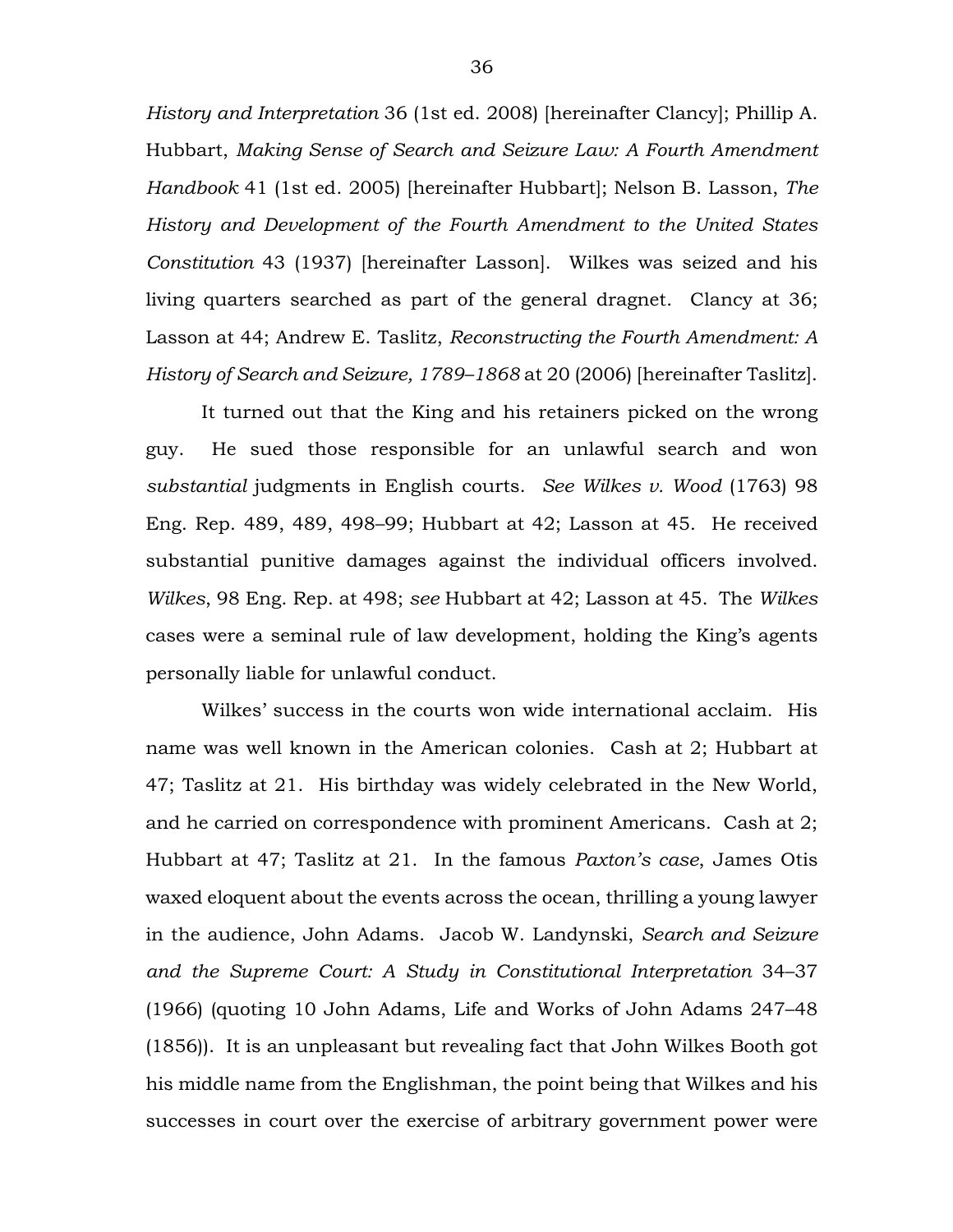well known through America decades after the events in question. *See* Josh Chafetz, *Impeachment and Assassination*, 95 Minn. L. Rev. 347, 389 (2010).

There is no question that the generation of Iowans who established statehood knew the Wilkes story. The Iowa Supreme Court cited one of his cases in 1855. *Sanders v. State*, 2 Iowa 230, 239 (1855). Today, however, Wilkes seems to have been forgotten, or perhaps more accurately ignored, by ahistorical thinkers who view punitive damages as a virus that needs to be isolated and ultimately eradicated. But historically, the awards of punitive damages for illegal government searches and seizures in the *Wilkes* cases were thought to represent an epic success in the effort to control unbridled government power.

The *Wilkes* cases did not involve claims for punitive damages against government entities, only against the officers. They do, however, stand for the proposition that punitive damages in general can play an important part in vindicating the public's interest in restraining arbitrary government. And, the *Wilkes* cases are a predicate to an important question: if punitive damages are available against individual defendants, why should they not be available against municipalities?

**B. Punitive Damages Against Municipalities at Common Law.** As a general rule, municipalities at common law historically were not subject to punitive damages. For instance, in *Bennett v. City of Marion*, 102 Iowa 425, 426, 71 N.W. 360, 360 (1897), the court held punitive damages were not available against a municipal corporation.

The court, however, took a different tack in *Young v. City of Des Moines*, 262 N.W.2d 612, 614 (Iowa 1978) (en banc). In *Young*, the plaintiff brought a claim for false arrest against the city. *Id.* The *Young* court noted that given the developments in tort law in Iowa, liability is now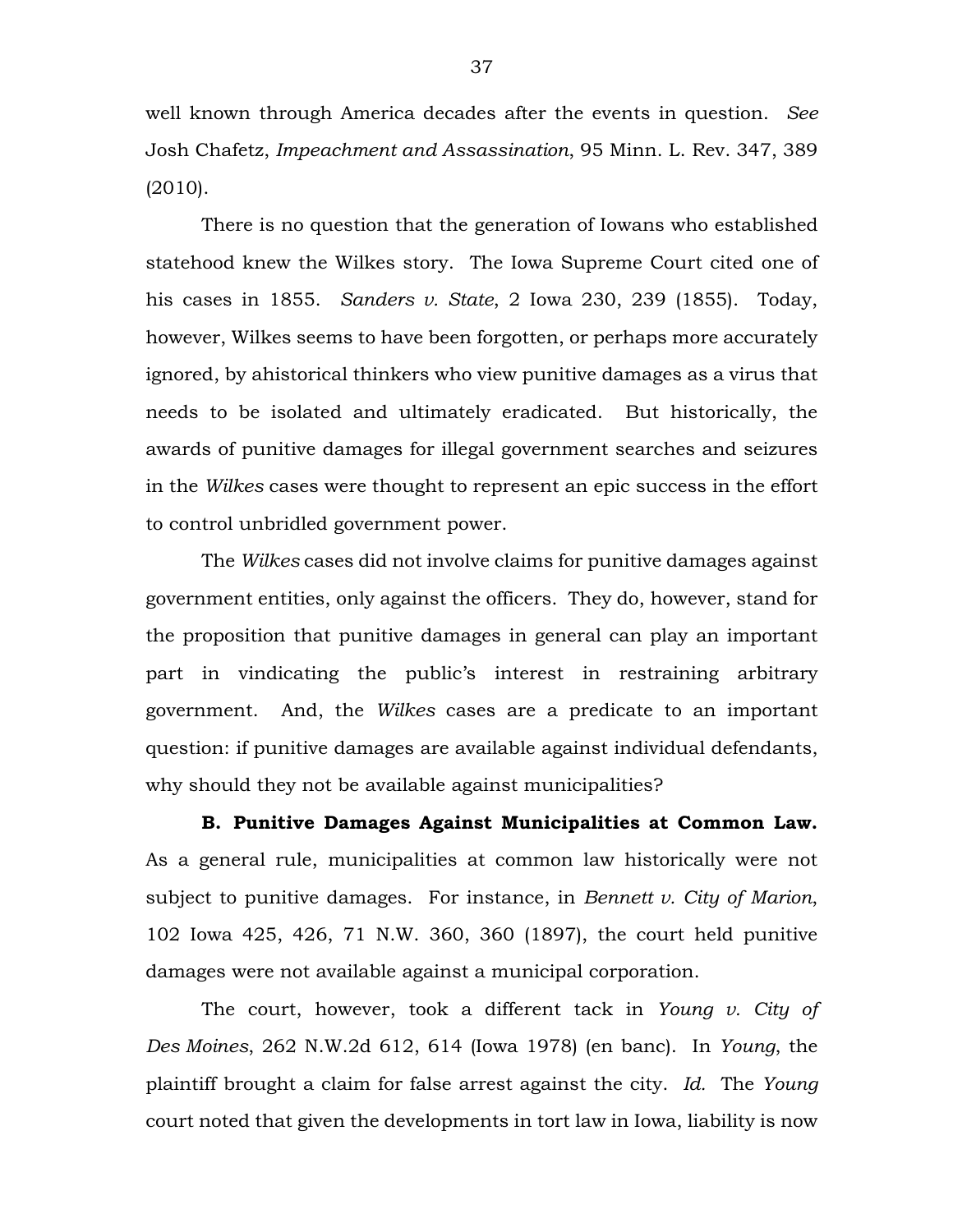the rule, with immunity being the exception. *See id.* at 620–21. The Municipal Tort Claims Act did not expressly exclude punitive damages. *Id.* at 622.

The *Young* court acknowledged that the weight of authority at the time was against allowing such damages absent a statute expressly allowing them. *Id.* at 621. The *Young* court canvassed the public policy rationale for excluding punitive damages and found them unpersuasive. *Id.* at 621–22. The *Young* court noted that "if a governmental subdivision be held answerable in punitive damages, more care will go into the selection and training of its agents and employees." *Id.* at 621–22. The *Young* court further declared it was not convinced that the wealth of the municipality is a problem as the amount of punitive damages was determined by the sound judgment of the jury, subject to judicial review. *Id.* at 622. The *Young* court declared that, where appropriate, punitive damages against governmental subdivisions "will further deter unfounded and oppressive peace officer conduct under the guise of official action." *Id.* The *Young* court noted, however, that if the legislature intended to bar punitive damages, it could amend the applicable statute. *Id.*

Several years later, the legislature amended the Iowa Municipal Tort Claims Act to bar an award of punitive damages against municipalities for cases in tort, partially abrogating *Young*. 1982 Iowa Acts ch. 1018, § 5 (codified at Iowa Code § 613A.4(5) (1983), now Iowa Code § 670.4(*e*) (2019)). In *Parks v. Marshalltown*, 440 N.W.2d 377, 379 (Iowa 1989), the court considered the validity of an award of punitive damages in a case involving a verdict in favor of the plaintiff on a breach of contract theory. The *Parks* court reasoned that if punitive damages were not available in a tort action, they should not be available in a contract action. *Id.* The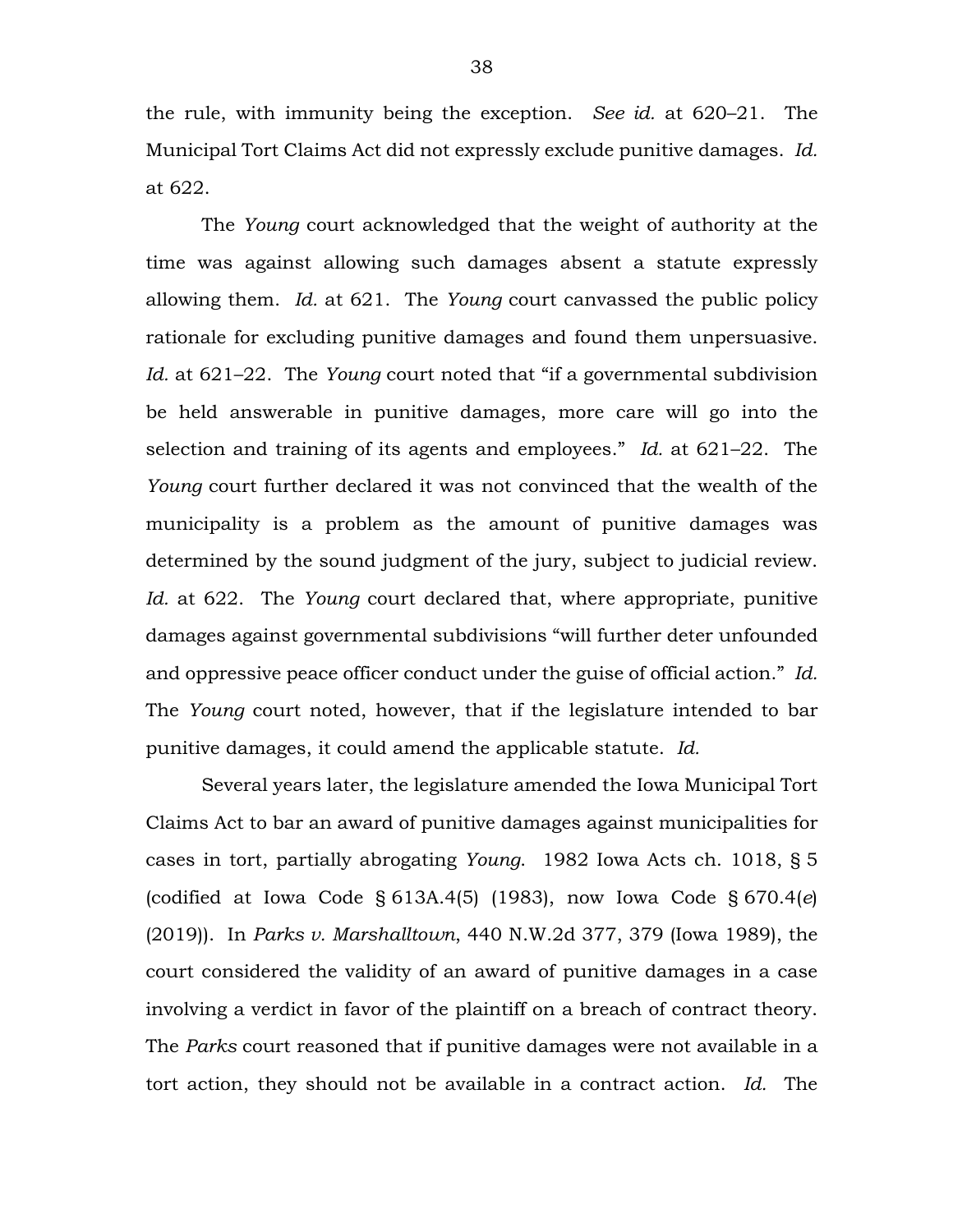*Parks* court did not consider the validity of the legislation as applied to constitutional torts. *See id.*

**C. Discussion of Punitive Damages in** *Godfrey***.** In *Godfrey*, 898 N.W.2d at 847 (majority opinion), we held that a plaintiff could bring a state constitutional tort for violations of equal protection and due process brought against government officials. With respect to the equal protection claim, the defendants argued that the remedies provided by the Iowa Civil Rights Act were exclusive and that a constitutional tort based on equal protection could not be brought outside the statute. *Id.* at 849, 873. Because the Iowa Civil Rights Act did not provide for punitive damages, a question arose whether the remedies provided by the statute were "adequate" to vindicate the constitutional rights of the plaintiff. *Id.* at 875.

Three members of the court concluded that the remedy provided by the Iowa Civil Rights Act was not adequate because of the lack of a punitive damages provision. *Id.* at 876–79 (plurality opinion). Chief Justice Cady wrote the determinative opinion. *Id.* at 880–81 (Cady, C.J., concurring in part and dissenting in part). He reasoned that punitive damages might well be a required remedy in *some* state constitutional tort but not on the claim presented in *Godfrey. Id.* at 881. He specifically left the door open for an award of punitive damages in *Wilkes*-type cases. *Id.* For the majority of the *Godfrey* court, it seems clear as a matter constitutional law that punitive damages should be available in at least some cases notwithstanding legislative action to the contrary. *Id.* at 876–79 (plurality opinion); *id.* at 880–81 (Cady, C.J., concurring in part and dissenting in part).

**D. Punitive Damages Against Municipalities for Constitutional Torts in the United States Supreme Court.** The seminal United States Supreme Court case regarding recovery of punitive damages against a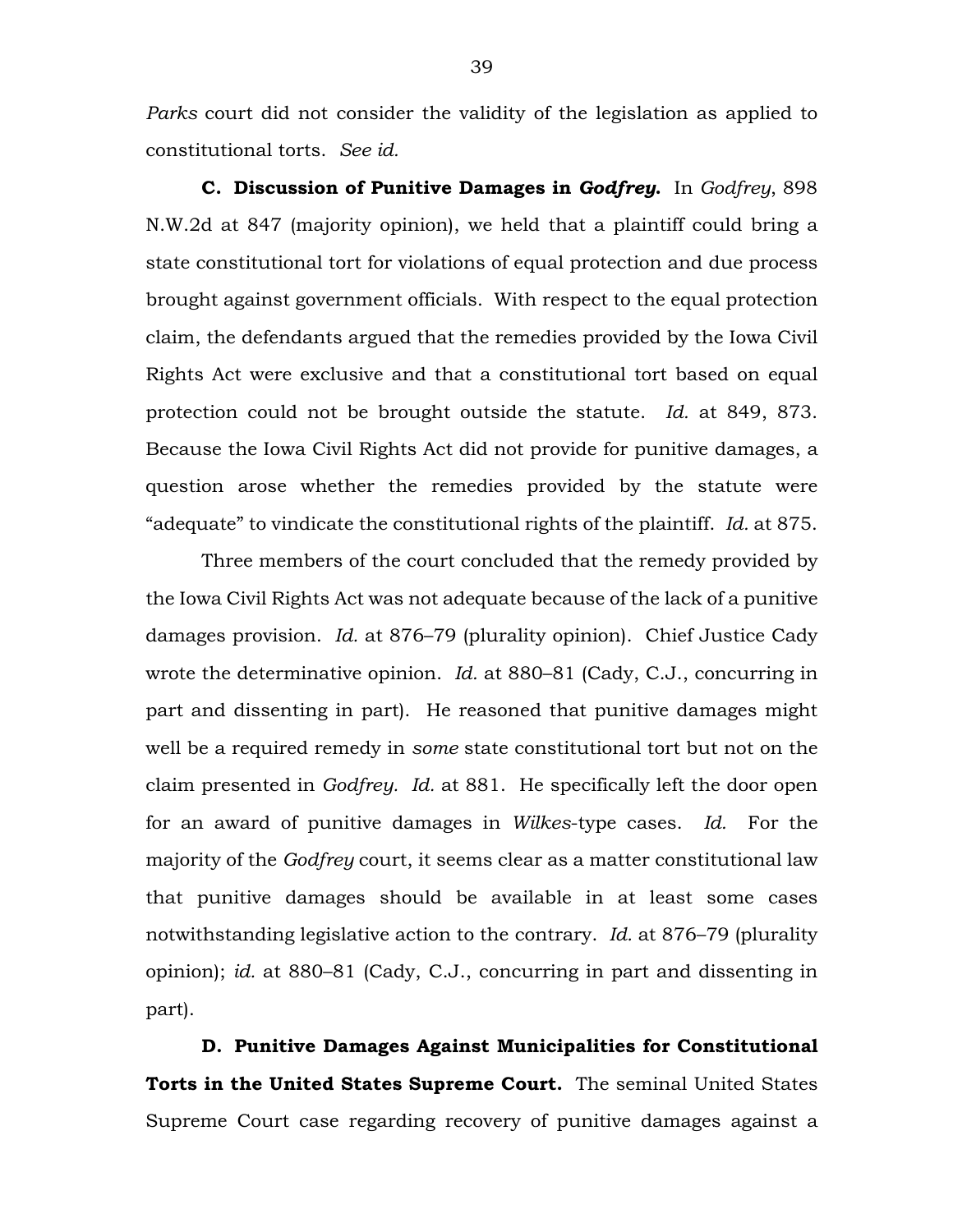municipality in a § 1983 case is *City of Newport v. Fact Concerts, Inc.*, 453 U.S. 247, 249, 101 S. Ct. 2748, 2750 (1981). In *City of Newport*, an organization licensed to present music concerts and a rock concert promoter sued the city and city officials under § 1983 for cancelling a music concert license. *Id.* at 252, 101 S. Ct. at 2752. The jury returned a verdict in favor of the plaintiffs and awarded compensatory and punitive damages, including a punitive damage verdict against the city of \$200,000. *Id.* at 253, 101 S. Ct. at 2752. The First Circuit affirmed. *Fact Concerts, Inc. v. City of Newport*, 626 F.2d 1060, 1061 (1st Cir. 1980).

The *City of Newport* Court vacated the court of appeals' opinion. 453 U.S. at 271, 101 S. Ct. at 2762. The *City of Newport* Court noted that at common law, immunity of municipal corporations from punitive damages was not subject to serious question and continues to be the law in a majority of jurisdictions. *Id.* at 259, 101 S. Ct. at 2756. Because immunity from punitive damages was established at common law, the *City of Newport* Court proceeded on the assumption that Congress would have specifically addressed the issue had it intended to allow liability for punitive damages under § 1983. *Id.* at 263, 101 S. Ct. at 2758.

Turning to public policy, the *City of Newport* Court observed that an award of punitive damages against a municipality punishes taxpayers. *Id.* at 267, 101 S. Ct. at 2760. While the *City of Newport* Court recognized it had previously suggested that punitive damages might in appropriate circumstances be awarded to punish violations of constitutional rights, the Court said that the retributive purpose was not significantly advanced by exposing municipalities to punitive damages. *Id.* at 268, 101 S. Ct. at 2760.

The *City of Newport* Court also declared that it was "far from clear" that municipal officers would be deterred by an award of punitive

40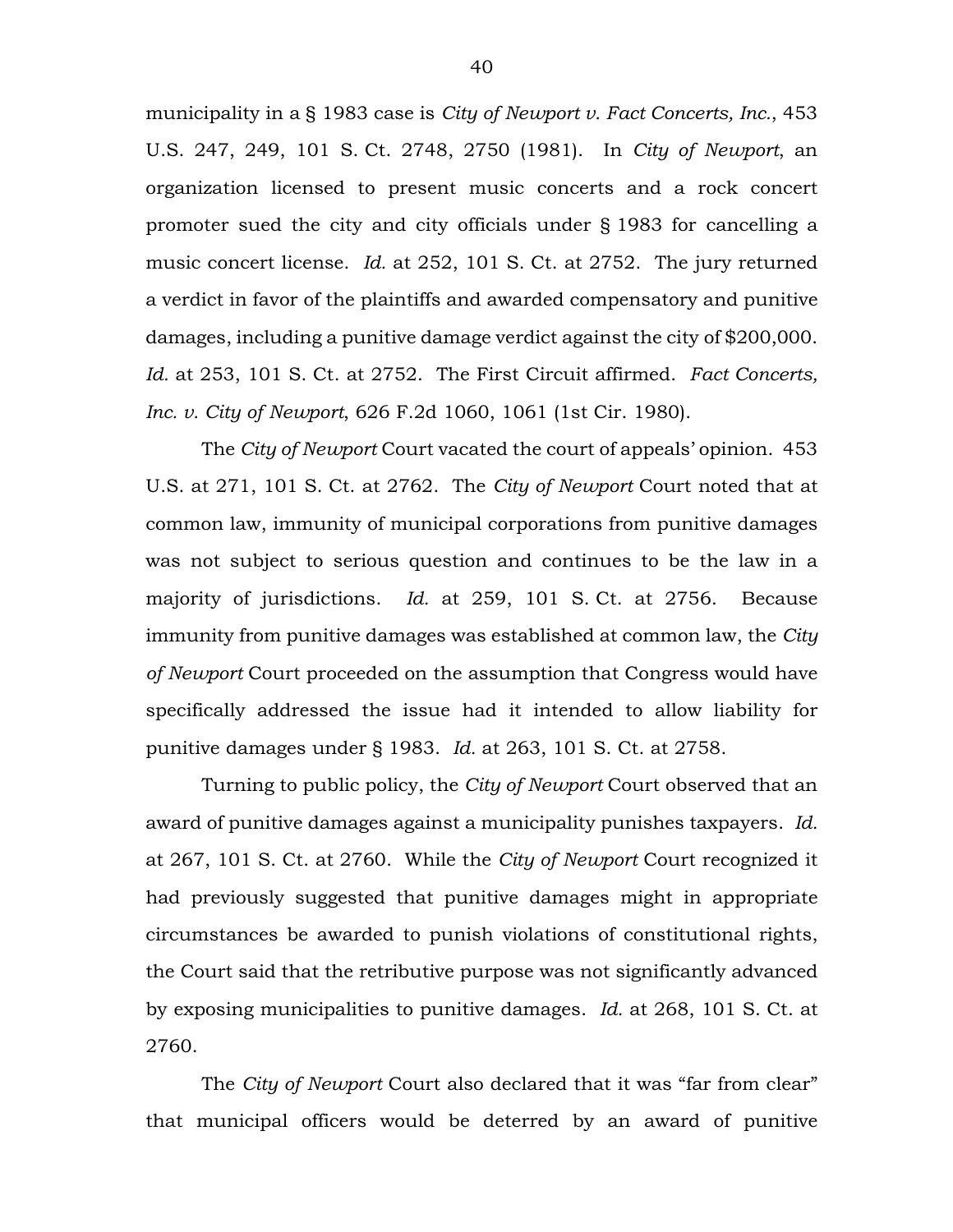damages. *Id.* at 268–69, 101 S. Ct. at 2760–61. The *City of Newport* Court stated that a more effective remedy would be to assess punitive damages against the offending public officials. *Id.* at 269, 101 S. Ct. at 2761. In footnote 29, however, the *City of Newport* Court stated that "[i]t is perhaps possible to imagine an extreme situation where the taxpayers are directly responsible for perpetrating an outrageous abuse of constitutional rights" but that such a scenario was sufficiently unlikely that the Court "need not anticipate it here." *Id.* at 267 n.29, 101 S. Ct. at 2760 n.29.

Following *City of Newport*, plaintiffs have attempted to evade its holding by pointing to footnote 29. For example, in *Webster v. City of Houston*, 689 F.2d 1220, 1221 (5th Cir. 1982), plaintiff claimed the police had adopted a custom of carrying guns or knives as "throw downs" to be planted near suspects who are shot in dubious circumstances. The Fifth Circuit, though finding the plight of the plaintiff "reprehensible," held that the actions were not sufficiently outrageous to support a punitive damages claim against the municipality under footnote 29 of *City of Newport*. *Id.* at 1229. Similarly, in *Heritage Homes of Attleboro, Inc. v. Seekonk Water District*, 670 F.2d 1, 2 (1st Cir. 1982), the First Circuit declined to allow punitive damages where some voters engaged in "blatant raci[st] discussions" before the water district voted to exclude a housing developer willing to sell units to black families. The First Circuit reasoned that only a small claque of voters engaged in the commentary and that there was no widespread knowledgeable participation by taxpayers of the district. *Id.*

Perhaps the most interesting response to *City of Newport* occurred in *Ciraolo v. City of New York*, 216 F.3d 236 (2d Cir. 2000). In this case, Judge Calabresi wrote both the majority opinion and a concurring opinion. *Id.* at 237 (majority opinion); *id.* at 242 (Calabresi, J., concurring). In *Ciraolo*, a plaintiff claimed that after she was arrested on misdemeanor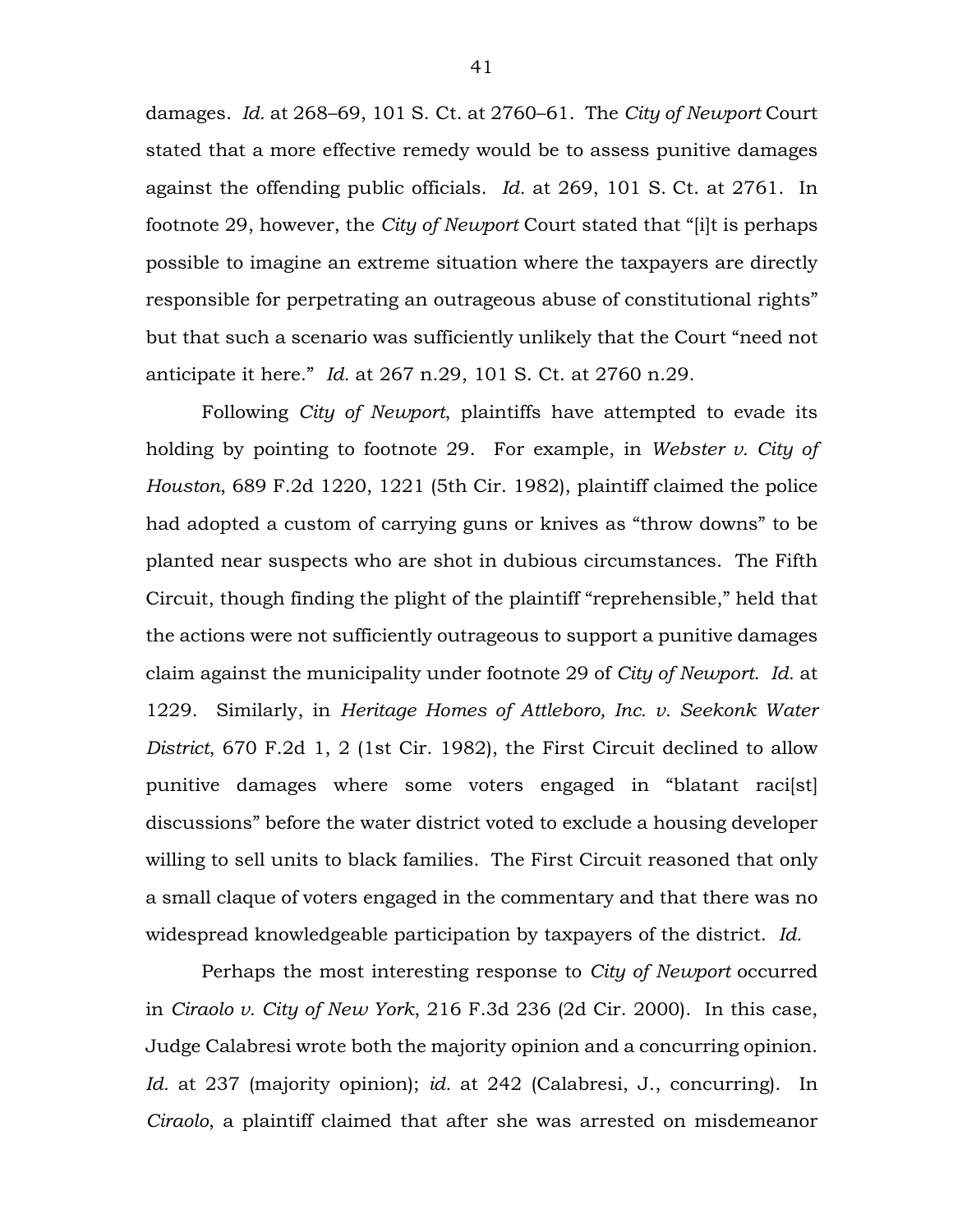charges in connection with a spat with her neighbor, she was taken to jail, ordered to strip naked, and made to bend down and cough while visually inspected. *Id.* at 237 (majority opinion). The city conceded liability as there was a uniform policy to strip search all females upon their arrival at the jail, and a trial was held on the question of damages. *Id.* at 238. A jury awarded the plaintiff \$19,645 in compensatory damages and \$5,000,000 in punitive damages. *Id.*

In his majority opinion, Judge Calabresi found that footnote 29 in *City of Newport* was not designed to allow punitive damages for especially outrageous misconduct but instead, at most, was designed to address a situation where taxpayers themselves participate in the unlawful action such as where taxpayers adopt an unconstitutional policy through a referendum. *Id.* at 240. Under the circumstances, Judge Calabresi, for the court, reversed the award of punitive damages. *Id.* at 242.

In his concurring opinion, Judge Calabresi expressed that although the result in the case was compelled by the Supreme Court, he believed a better outcome would have been to allow punitive damages. *Id.* at 242 (Calabresi, J., concurring). Judge Calabresi wrote that punitive damages can ensure a wrongdoer bears all the costs of action where compensatory damages alone result in "systematic underassessment of costs, and hence in systematic underdeterrence." *Id.* at 243. Judge Calabresi noted that not all persons injured by an unconstitutional action by a municipality will sue, either because compensatory damages are likely to be relatively low or because their knowledge and access to the legal process are poor and unsophisticated. *Id*. at 243–44.

As a result, compensatory damages in a wide category of cases are an inaccurate indicator of the true level of harm inflicted by government conduct. *Id.* at 244; *see* A. Mitchell Polinsky & Steven Shavell, *Punitive*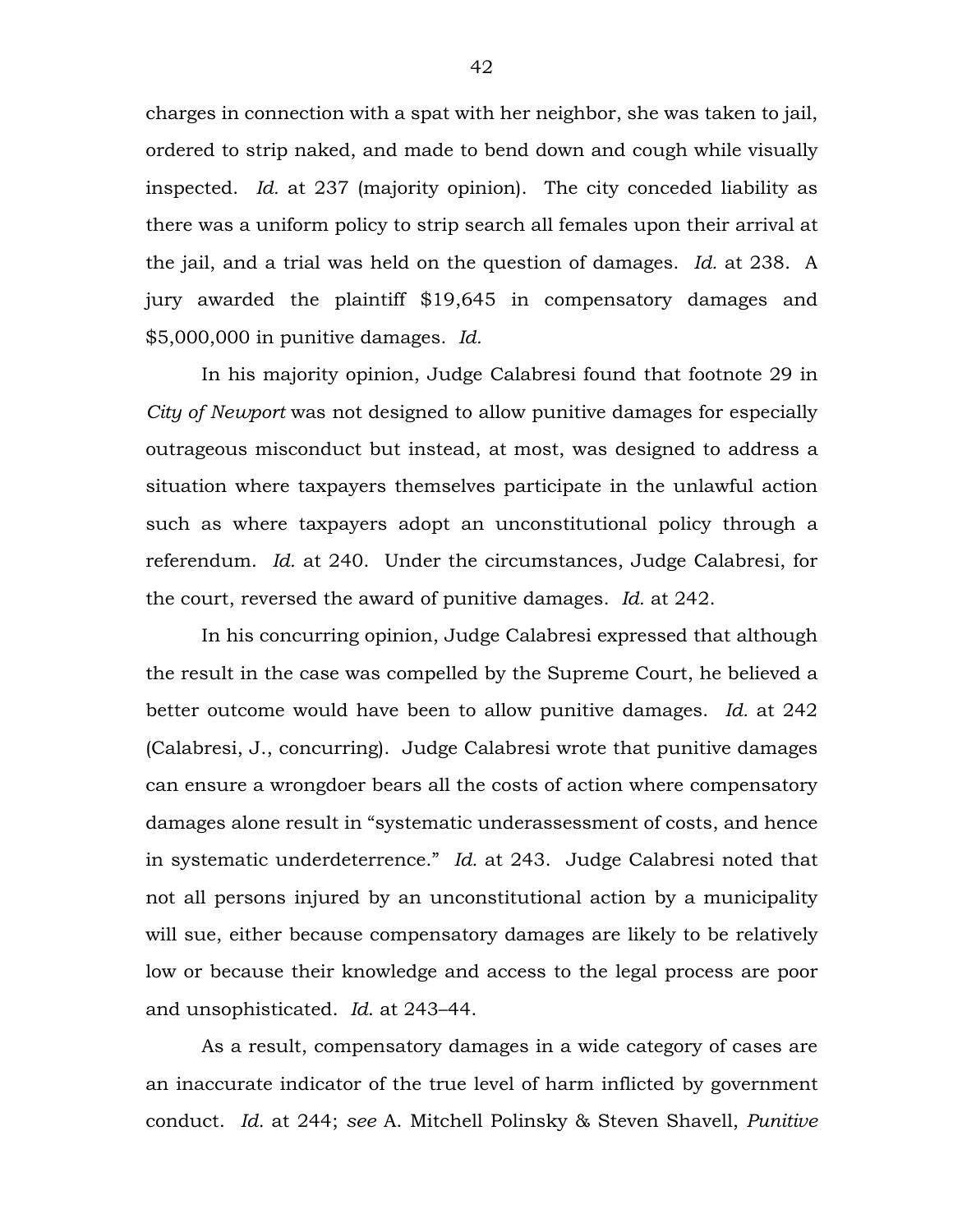*Damages: An Economic Analysis*, 111 Harv. L. Rev. 869, 889 (1998). Judge Calabresi noted that although extracompensatory damages have been labeled "punitive damages," a more appropriate name for such damages designed to avoid underdeterrence might be "socially compensatory damages." *Ciraolo*, 216 F.3d at 245. Judge Calabresi emphasized that once it is recognized that remedying underdeterrence is an appropriate function of extracompensatory damages against a municipality, and that this goal is separate from punishment, the objections to punitive damages lose much of their force. *Id.* at 248.

**E. Discussion of Availability of Punitive Damages in Actions Against Municipalities.** In considering the availability of punitive damages against municipalities, it is important to begin the discussion with a recognition of the difference between a private dispute between two parties and a state constitutional tort claim against government. The latter involves only private interests, but the former is imbued with an important public interest. *Bivens*, 403 U.S. at 409, 91 S. Ct. at 2011 (Harlan, J., concurring in the judgment); *Godfrey*, 898 N.W.2d at 876–79 (plurality opinion). That important public interest is in ensuring that government not violate the fundamental rights enshrined in the very first article of the Iowa Constitution, the provision characterized as "the most important provisions" of the entire constitution. *Godfrey*, 898 N.W.2d at 870 (majority opinion).

Further, in examining the question of deterrence, Calabresi has it right, namely, that in addition to specific deterrence involving the parties to a controversy, there is the question of general deterrence, or what he calls "socially compensatory damages." *Ciraolo*, 216 F.3d at 245. In this context, it is important that payment of relatively small amounts to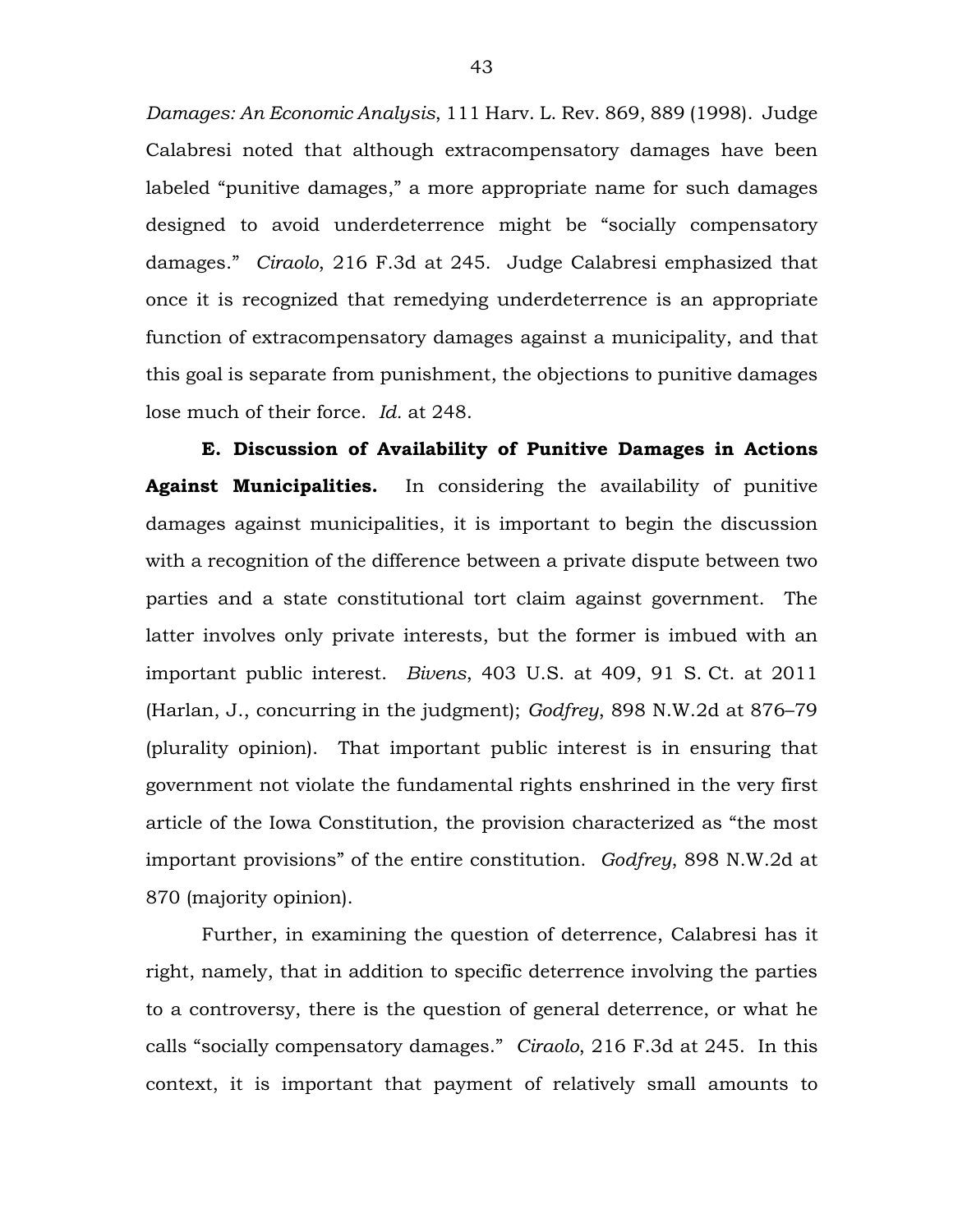particular litigants do not become a license for unconstitutional conduct that simply becomes a routine part of overhead for government operations.

In considering the deterrence issue, the *City of Newport* Court questioned whether a punitive damage award against a public entity would be effective. *City of Newport*, 453 U.S. at 268–69, 101 S. Ct. at 2760–61. But a year earlier in *Owen*, the Court indicated that compensatory damages would create an incentive for government to conform its conduct to constitutional concerns. 445 U.S. at 651–52, 100 S. Ct. at 1415; *see* Michael Wells, *Punitive Damages for Constitutional Torts*, 56 La. L. Rev. 841, 866 (1996). If compensatory damages against a government entity provide deterrence, it is hard to see why punitive damages would not also deter.

Yet, while punitive damages should not be categorically unavailable, they are not appropriate in an ordinary case involving liability solely arising because of respondeat superior principles. Instead, liability should arise only where the unconstitutional conduct arises to willful and wanton misconduct. Where there is exposure to punitive damages, the potential unconstitutional actions will be "squarely on the radar screens of responsible officials." Myriam E. Gilles, *In Defense of Making Government Pay: The Deterrent Effect of Constitutional Tort Remedies*, 35 Ga. L. Rev. 845, 873 (2001). Thus, the reprehensive policies such as conducting body cavity searches on all misdemeanor female defendants arriving at the jail as in *Ciraolo* would be subject to an award of punitive damages.

In my view, maintaining the adequacy of remedies for state constitutional torts is the responsibility of this court. The legislature can establish reasonable processes for the prosecution of constitutional torts but cannot substantively reduce the available remedies below a constitutionally acceptable point. *Godfrey*, 898 N.W.2d at 876–79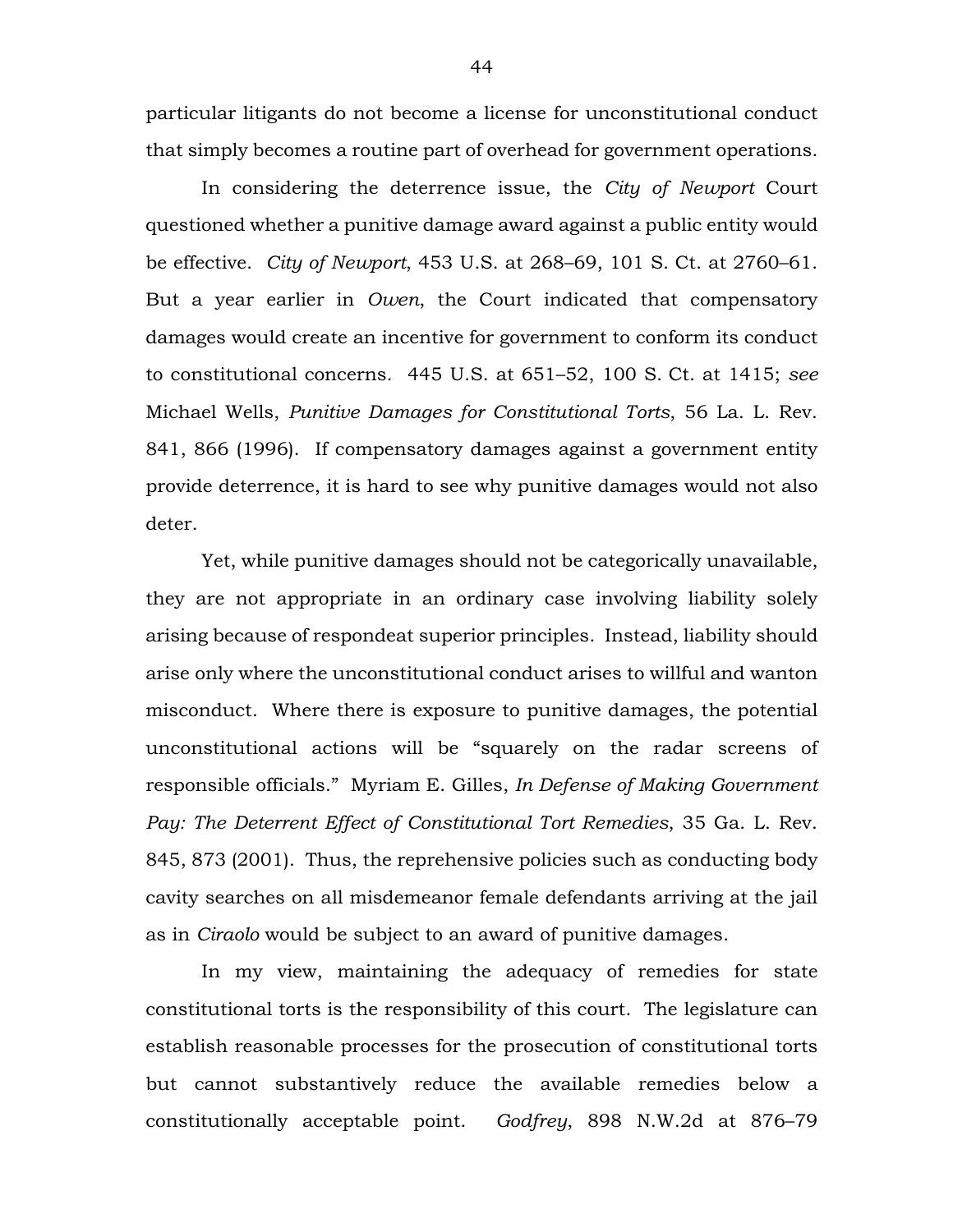(plurality opinion). In the narrow class of cases mentioned above, I would insist on the availability of punitive damages against the municipality notwithstanding legislative action that seeks to limit the availability of the remedy.

Regretfully, the majority does not agree. But the majority's acceptance of the legislature's limitation on punitive damages against municipal entities for constitutional torts is, or at least in my view should be, dependent upon the availability of punitive damages in *Wilkes*-type actions. Although a *Wilkes*-type case imposing punitive damages upon individual actors is not before us, we must approach immunity issues in a systemic fashion. Otherwise, comparatively narrow applications of rights-restrictive doctrine may be palatable at each step but cumulatively create an unacceptable regime for state constitutional torts. This observation is consistent with the Supreme Court's approach in *City of Newport*, where the refusal to extend punitive damage liability to municipalities rested, at least in part, on the availability of punitive damages against an individual officer.

# **V. Attorney Fees for Constitutional Torts Under Common Law Exceptions to the American Rule.**

The last question is whether the plaintiff in this case might be entitled to attorney fees. There is no state statute authorizing attorney fees for successful prosecution of state constitutional torts. We have followed the American rule that attorney fees "are generally not recoverable as damages in the absence of a statute or a provision in a written contract." *Botsko v. Davenport Civil Rights Comm'n*, 774 N.W.2d 841, 845 (Iowa 2009) (quoting *Kent v. Emp't Appeal Bd.*, 498 N.W.2d 687, 689 (Iowa 1993) (per curiam)). While the general rule is that attorney fees are not recoverable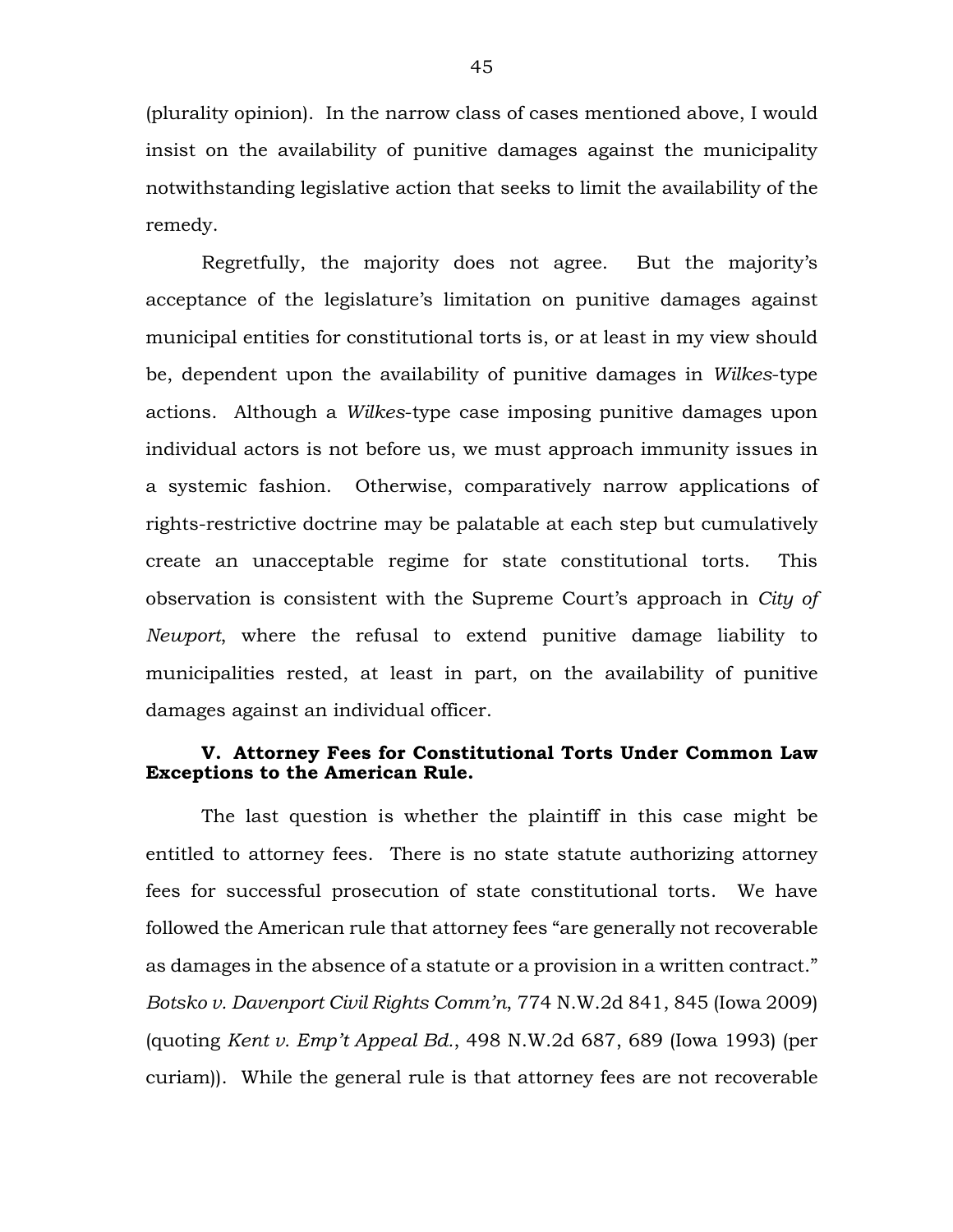absent a statute or contractual provision, the question in this case is whether there are exceptions to the general rule that may be applicable.

The majority has concluded that attorney fees in this case may be awarded if the opposing party "acted in bad faith, vexatiously, wantonly, or for oppressive reasons." *Hockenberg Equip. Co. v. Hockenberg's Equip. & Supply Co. of Des Moines, Inc.*, 510 N.W.2d 153, 158 (Iowa 1993) (quoting *Alyeska Pipeline Serv. Co. v. Wilderness Soc'y*, 421 U.S. 240, 258–59, 95 S. Ct. 1612, 1622 (1975)). This common law exception to the general rule against award of attorney fees is well established and may well be applicable in this case depending upon the ultimate factual showing made at trial.

The plaintiff in this case, however, presents another reason for an award of attorney fees. The plaintiff asserts another common law exception to the general American rule, namely, that attorney fees and costs may be awarded under a "private attorney general" theory. The private attorney general theory as a basis for an award of attorney fees has been embraced in many states. *See, e.g.*, *Arnold v. Ariz. Dep't of Health Servs.*, 775 P.2d 521, 537 (Ariz. 1989) (en banc); *Serrano v. Priest*, 569 P.2d 1303, 1315 (Cal. 1977) (en banc); *Sierra Club v. Dep't of Transp.*, 202 P.3d 1226, 1270 (Haw. 2009); *Hellar v. Cenarrusa*, 682 P.2d 524, 531 (Idaho 1984); *Bedard v. Town of Alexandria*, 992 A.2d 607, 611 (N.H. 2010); *Deras v. Myers*, 535 P.2d 541, 550 (Or. 1975) (en banc). *See generally* Ann K. Wooster, Annotation, *Private Attorney General Doctrine— State Cases*, 106 A.L.R.5th 523 (2003) (collecting cases). Although the private attorney general exception to the American rule was being embraced in lower federal courts, the Supreme Court put this development to a full stop in federal courts in *Alyeska Pipeline*, 421 U.S. at 254–69, 95 S. Ct. at 1620–27.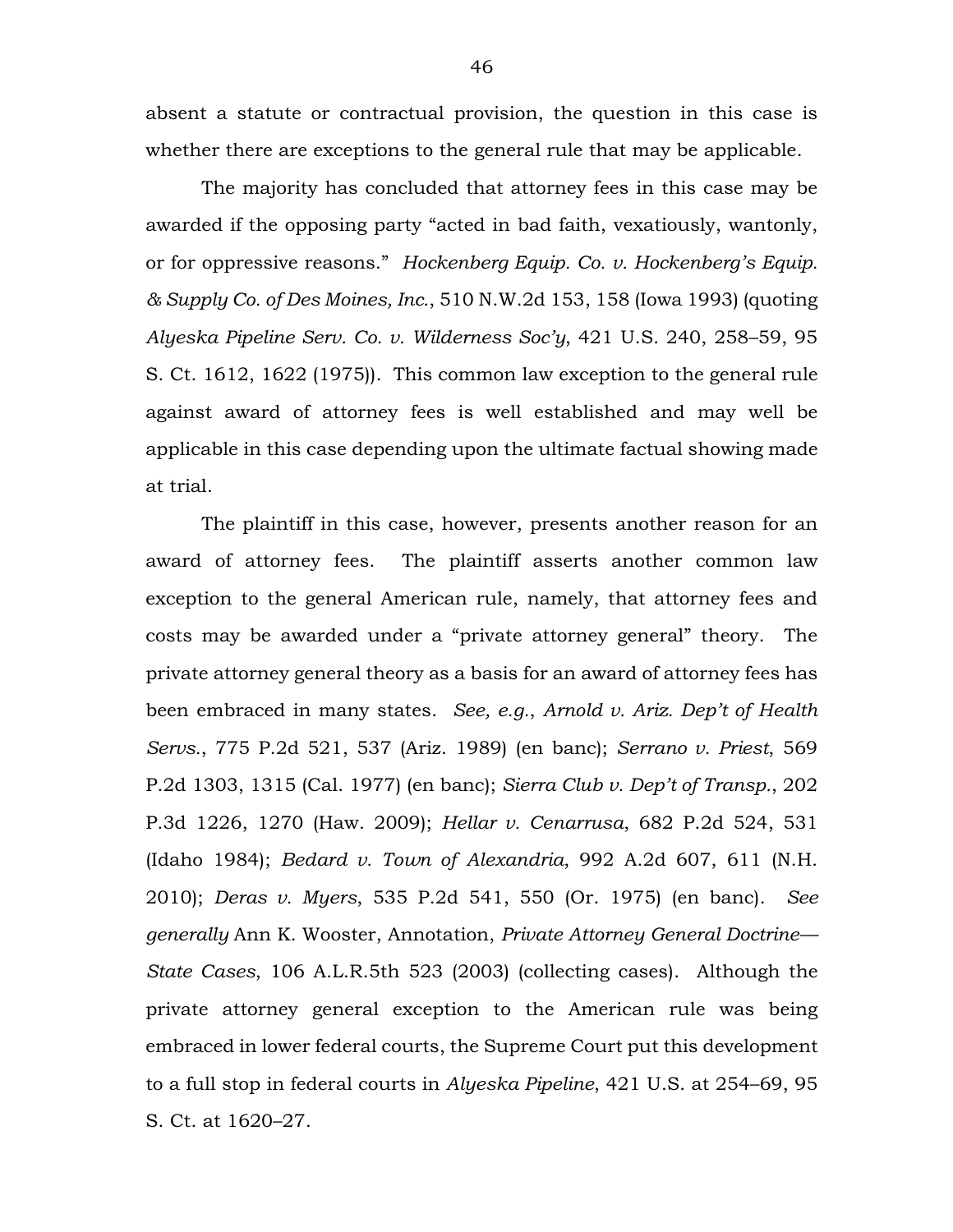The private attorney general theory is not a wide-open mechanism whereby any successful plaintiff can obtain attorney fees. Instead, it is a limited exception to the generally applicable American rule. In the seminal case of *Serrano*, the California Supreme Court held that attorney fees on a private attorney general theory could be awarded if (1) the litigation benefited a large number of people, (2) private enforcement of the rights involved was required, and (3) the issues have sufficient social importance. 569 P.2d at 1314. There are, of course, variations in the private attorney general doctrine from jurisdiction to jurisdiction. *See* William B. Rubenstein, *On What a "Private Attorney General" Is—And Why It Matters*, 57 Vand. L. Rev. 2129, 2142 (2004).

I would generally adopt the three-pronged test articulated in *Serrano* for determining whether attorney fees could shift based on a private attorney general theory in cases involving a state constitutional tort. In particular, it seems clear that in cases involving alleged search and seizure violations under the state constitution, the second and third criteria are likely met.

The only question is whether a substantial number of persons would benefit from the litigation. A significant benefit does not require a tangible asset or concrete gain but may arise simply from the effectuation of a fundamental constitutional or statutory policy. *Slayton v. Pomona Unified Sch. Dist.*, 207 Cal. Rptr. 705, 714 (Ct. App. 1984). On the other hand, an individual claim with little public benefit, such as that arising from a singular miscalculation of overtime benefit, is not sufficient. *State v. Boykin*, 538 P.2d 383, 388 (Ariz. 1975) (en banc); *see also City of Clarkston v. City of Clarkston Civil Serv. Comm'n—Fire*, No. 15119–1–III, 1997 WL 282501, at \*5–6 (Wash. Ct. App. May 29, 1997) (addressing reinstatement of police chief). As with the other issues, I would not engage in application